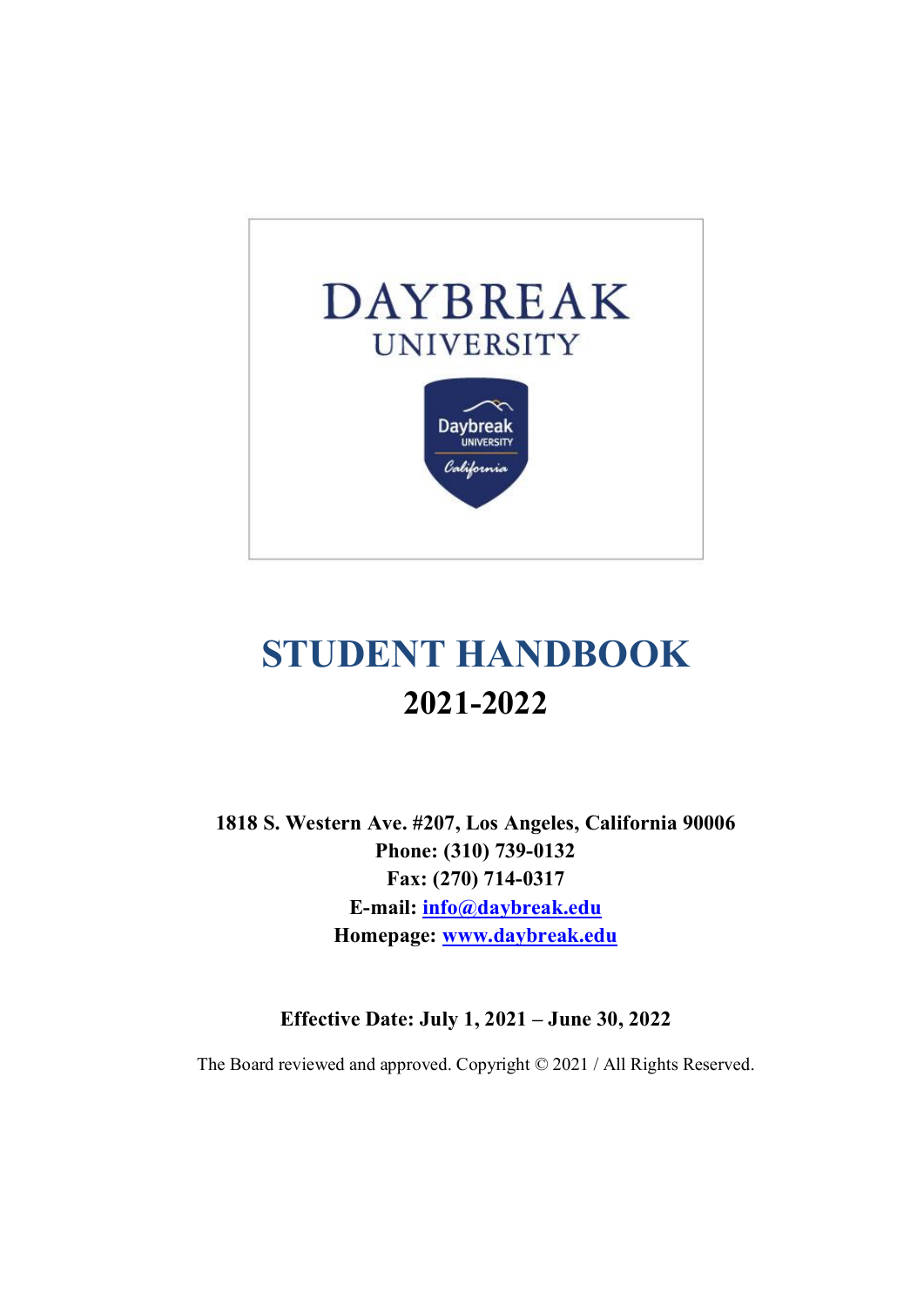# **Table of Contents**

| 2.7 Overview of the Family Educational Rights and Privacy Act (FERPA) including Amendments 14 |  |
|-----------------------------------------------------------------------------------------------|--|
|                                                                                               |  |
|                                                                                               |  |
|                                                                                               |  |
|                                                                                               |  |
|                                                                                               |  |
|                                                                                               |  |
|                                                                                               |  |
|                                                                                               |  |
|                                                                                               |  |
|                                                                                               |  |
|                                                                                               |  |
|                                                                                               |  |
|                                                                                               |  |
|                                                                                               |  |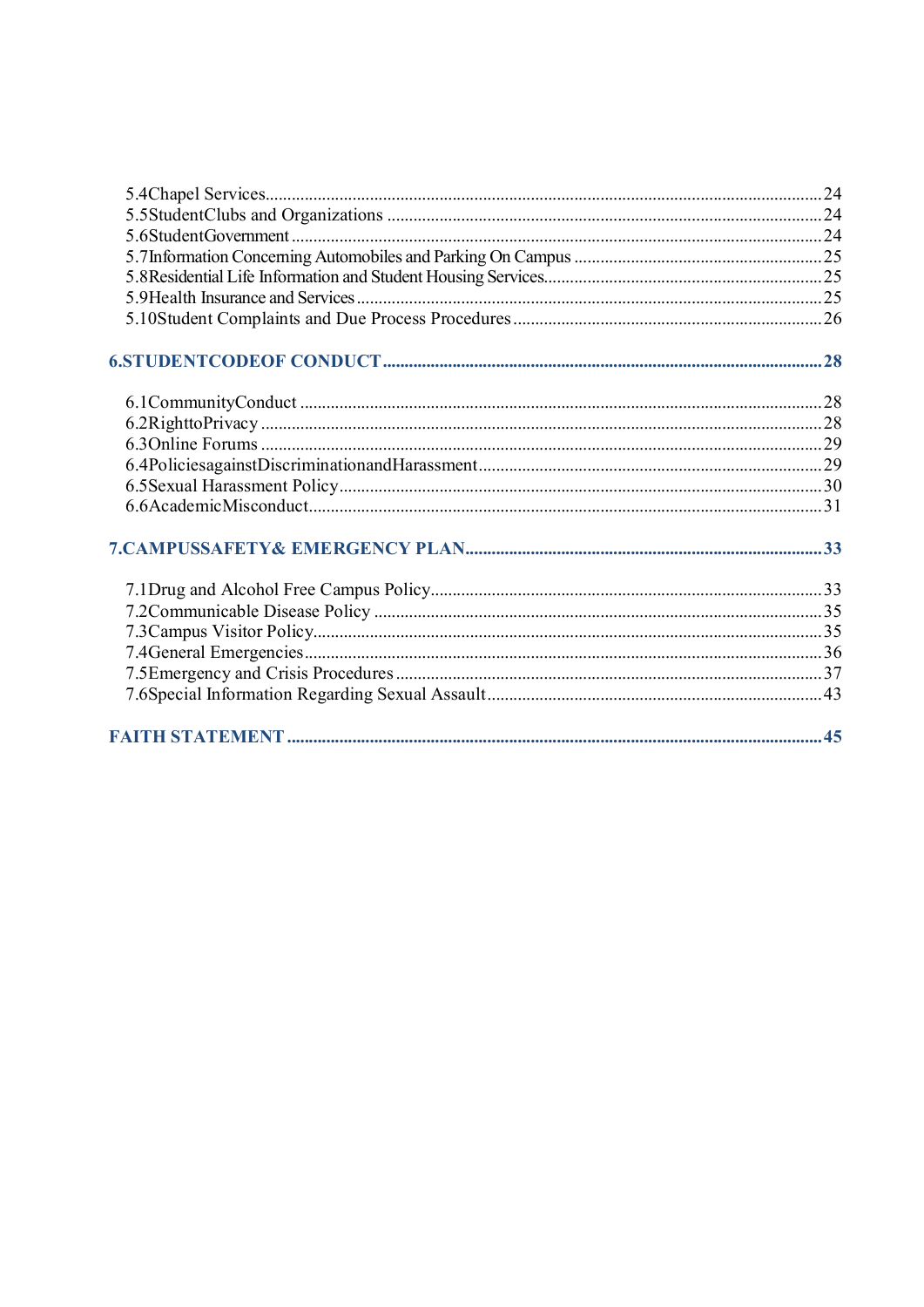# **DISCLAIMER**

Although every effort has been made to ensure the accuracy of the information in the Daybreak University Student Handbook, students and others who use the Student Handbook should note that laws, rules, and policies change from time to time and that these changes may alter the information contained in this publication. Changes may come in the form of government statutes, rules, and policies adopted by the Board of Directors of Daybreak University, or by the President or designee. More current or complete information may be obtained from the appropriate department, school, or administrative office.

The information this document contains was accurate when it was published and placed on the Internet. Fees, deadlines, academic requirements, courses, degree programs, academic policies, and other matters described in this Student Handbook may change without notice.

The Student Handbook is updated regularly. Students are subject to the provisions of the most recent Student Handbook; however, if the student maintains continuous enrollment, every effort will be made to ensure the continuity and consistency of his or her degree program. If a student does not maintain continuous enrollment, his or her degree program is subject to change in alignment with the most recent provisions in the Student Handbook.

As a prospective student, you are encouraged to review the Catalog and Student Handbook prior to signing an enrollment agreement. You are also encouraged to review the School Performance Fact Sheet, which must be provided to you prior to signing an enrollment agreement.

Any questions a student may have regarding the Catalog and student Handbook that have not been satisfactorily answered by the institution may be directed to the Bureau for Private Postsecondary Education at 1747 North Market, Suite 225Sacramento, CA 95834/ PO Box 980818West Sacramento, CA 95798-0818, http://www.bppe.ca.gov/, telephone number (916) 574-8900 or by fax (916) 263-1897.

Copyright © 2021 / All Rights Reserved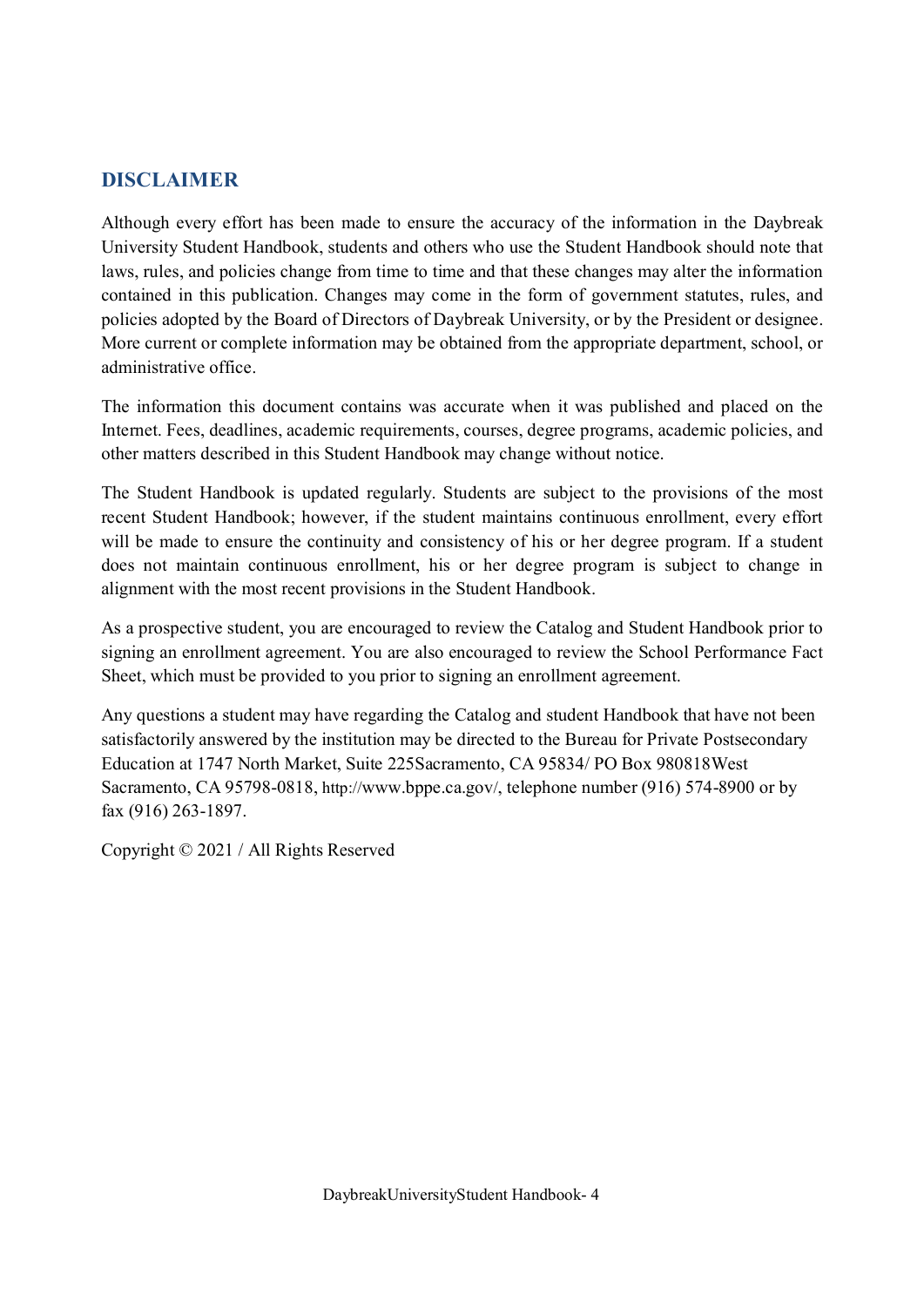# **AUTHORIZATION**

.

Daybreak University is a private institution approved to operate as an accredited institution by the California Bureau for Private Postsecondary Education (BPPE). "Approved to operate" or "approved" means that an institution has received authorization, pursuant to the California Private Postsecondary Education Act, to offer the public and to provide postsecondary educational programs.

In accordance with the provisions of California Education Code 94866 or 94890, BPPE approves Daybreak University to offer following programs.

- Master of Arts in Counseling
- Doctor of Philosophy in Counseling

The graduation of this institution does not guarantee or imply any possible future employment.

An individual may contact the Bureau for Private Postsecondary Education for review of a complaint. The bureau may be contacted at 1747 North Market, Suite 225Sacramento, CA 95834/ PO Box 980818 West Sacramento, CA 95798-0818, http://www.bppe.ca.gov/, telephone number (916) 574-8900 or by fax (916) 263-1897.

Daybreak University is a member of the Transnational Association of Christian Colleges and Schools (TRACS) [15935 Forest Road, Forest, VA 24551; Telephone: (434) 525-9539; email: info@tracs.org], having been awarded Accredited Status as a Category IV institution by the TRACS Accreditation Commission on October, 27, 2020. This status is effective for a period of up to five years. TRACS is recognized by the United States Department of Education (ED), the Council for Higher Education Accreditation (CHEA), and the International Network for Quality Assurance Agencies in Higher Education (INQAAHE).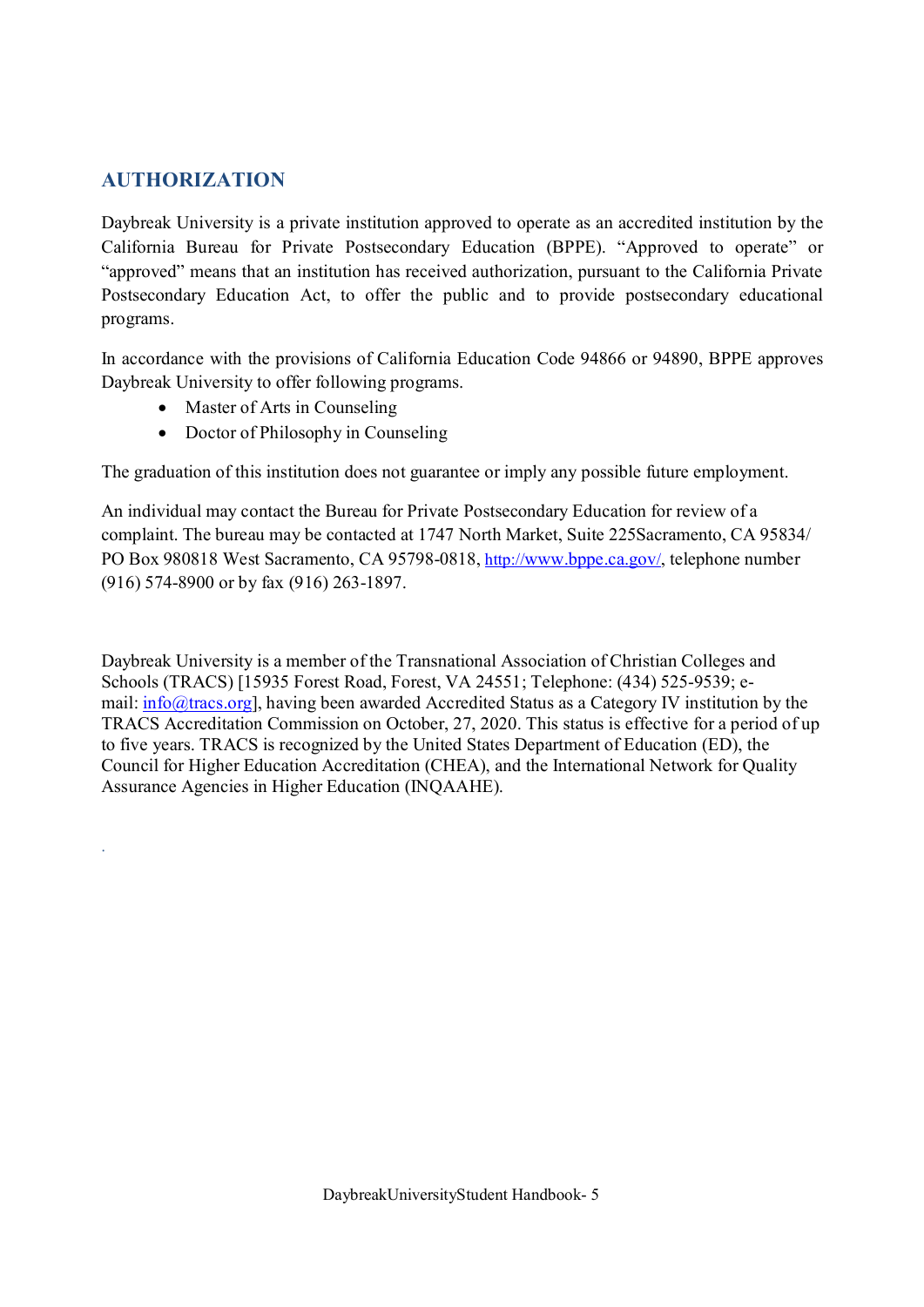# **PRESIDENT'S GREETING**

Dear Daybreak Community,

I would like to first welcome and thank you for the opportunity to serve as your president. Our time together will offer us many opportunities to engage, dream, and deliver on the many opportunities that lie in front of us.

Daybreak University strives to cultivate a professional, compassionate, and excellent learning community. It offers high quality academic programs, impressive academic facilities, and a very dedicated, well-qualified faculty who truly care for our students.

Daybreak University offers graduate programs in Counseling, emphasizing specialized education within in the scientist-practitioner model. We are committed to building a community that is devoted to student success and values individual learning, growth, and service.

Engagement will be a key ingredient as we seek to position Daybreak as a truly excellent place to learn and work. Through heightened communication, a spirit of collaboration, and a fierce commitment to our mission, we will help you learn, enhancing the overall student-centered learning experience, and executing necessary strategies that will position Daybreak University for generations to come.

Thank you and best wishes for a productive academic year.

Sincerely,

JeaEun Oh, Ph.D. President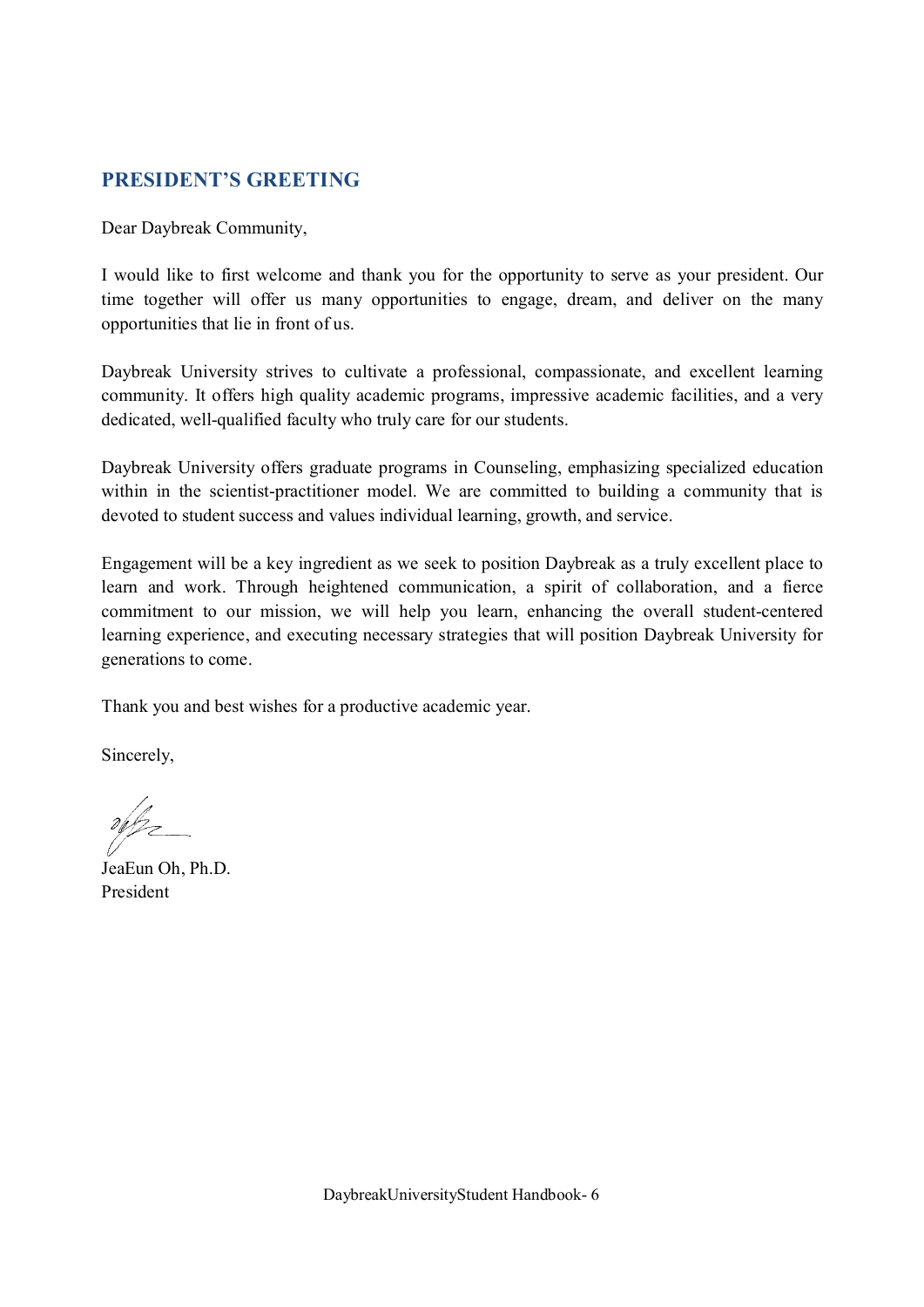# **1.GENERAL INFORMATION**

# **1.1MissionStatement**

The mission of Daybreak University is to be a facilitator for the students' self-actualization, in spite of the darker sides of their lives. Daybreak University provides rigorous education that inspires spiritual healing and transformational change in individuals, couples, families, and communities through professional research, academic and practical excellence with a compassionate heart of God. The vision of Daybreak University is transforming the world by changing one relationship at a time.

# **1.2InstitutionalObjectives**

In pursuing its mission, Daybreak University seeks to achieve these four university wide objectives:

- 1. Achieve excellence in education and research.
- 2. Develop innovative and effective practitioners.
- 3. Develop a lifelong commitment to service and reflect Christian spirituality of love and compassion into learning and practice.
- 4. Promote cultural and individual diversity and attitudes of respect for all.

### **1.3Philosophy of Education**

In order to achieve the institutional objectives, Daybreak University utilizes the scientistpractitioner learning model while also valuing the praxis-oriented, student-centered, and selfreflective models of learning.

#### **Scientist-Practitioner Model**

The scientist-practitioner model urges clinicians to allow empirical research to influence their applied practice; while simultaneously, allowing their experiences during applied practice to shape their future research questions. Daybreak students are encouraged to continuously advance and refine their clinical competence while integrating theory, field work, and research.

#### **Praxis-Oriented Learning**

"Praxis" is the process by which a theory, lesson, or skill is enacted, embodied, or realized. Praxis is also the act of engaging, applying, exercising, realizing, or practicing ideas, which is always entwined with communication. The Praxis-oriented learning allows Daybreak students to reflect on and revise their clinical work as they develop their understanding. The Praxis-oriented model will promote students' learning as an ongoing process through communication.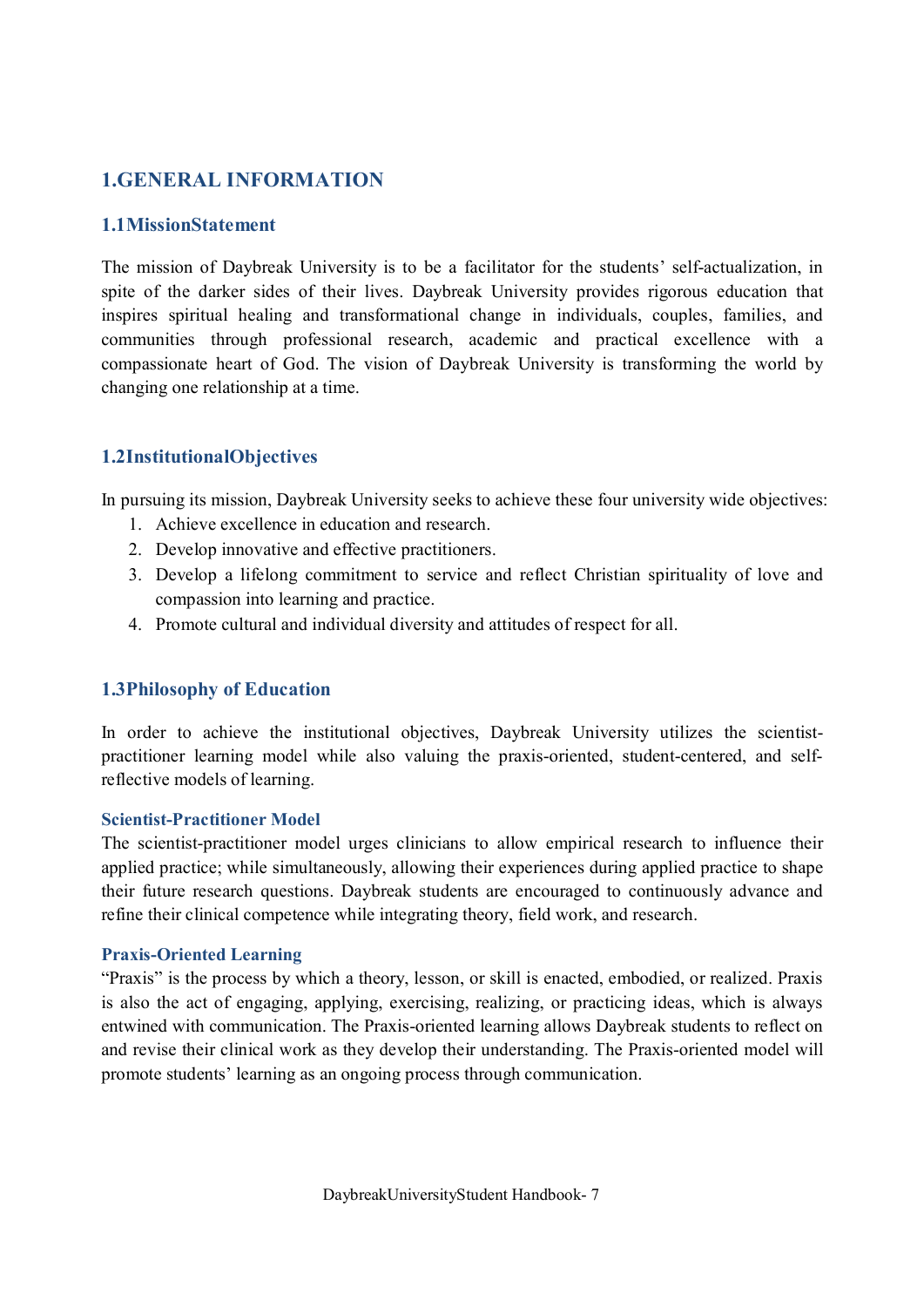#### **Student-Centered Learning**

"Student-centered" learning puts students' interests first, acknowledging student voice as central to the learning experience. The student-centered learning will give students opportunities to lead learning activities, participate more actively in discussions, design their own learning projects, explore topics that interest them, and generally contribute to the design of their own course of study.

#### **Self-Reflective Approach**

The "person-centered" approaches (by Dr. Carl Rogers) emphasize increasing self-awareness, identifying personal issues, and implementing the self of the therapist as an effective therapeutic tool. This learning model allows student trainees to achieve a greater mastery of self for a more active, conscious and purposeful use of self in the clinical practice.

#### **1.4FaithStatement**

Daybreak University is dedicated to providing a value-based education with a vision grounded in Christian social teachings. Students are encouraged to explore how faith and reason are compatible in education, and to develop strong moral convictions.

#### **The Bible**

We say that the Bible is vital to our faith and life. The Bible is a collection of sixty-six books, thirty-nine in the Old Testament (or Hebrew Bible) and twenty-seven in the New Testament. We say that God speaks to us through the Bible and that it contains all things necessary for salvation.

#### **The Trinity**

When we say the Apostles' Creed, we join with millions of Christians through the ages in an understanding of God as a Trinity—three persons in one: Father, Son, and Holy Spirit. God, who is one, is revealed in three distinct persons.

#### **The Son**

We believe in Jesus as God's special child. We call this the Incarnation, meaning that God was in the world in the actual person of Jesus of Nazareth.

#### **The Holy Spirit**

The Spirit is mentioned often throughout the Bible. In Genesis a "wind from God swept over the face of the waters," as if taking part in the Creation (1:2). Today we continue to experience God's breath, God's Spirit. As one of our creeds puts it, "We believe in the Holy Spirit, God present with us for guidance, for comfort, and for strength."

#### **Redemption**

The substitutionary and redemptive sacrifice of Jesus Christ for the sin of the world, through His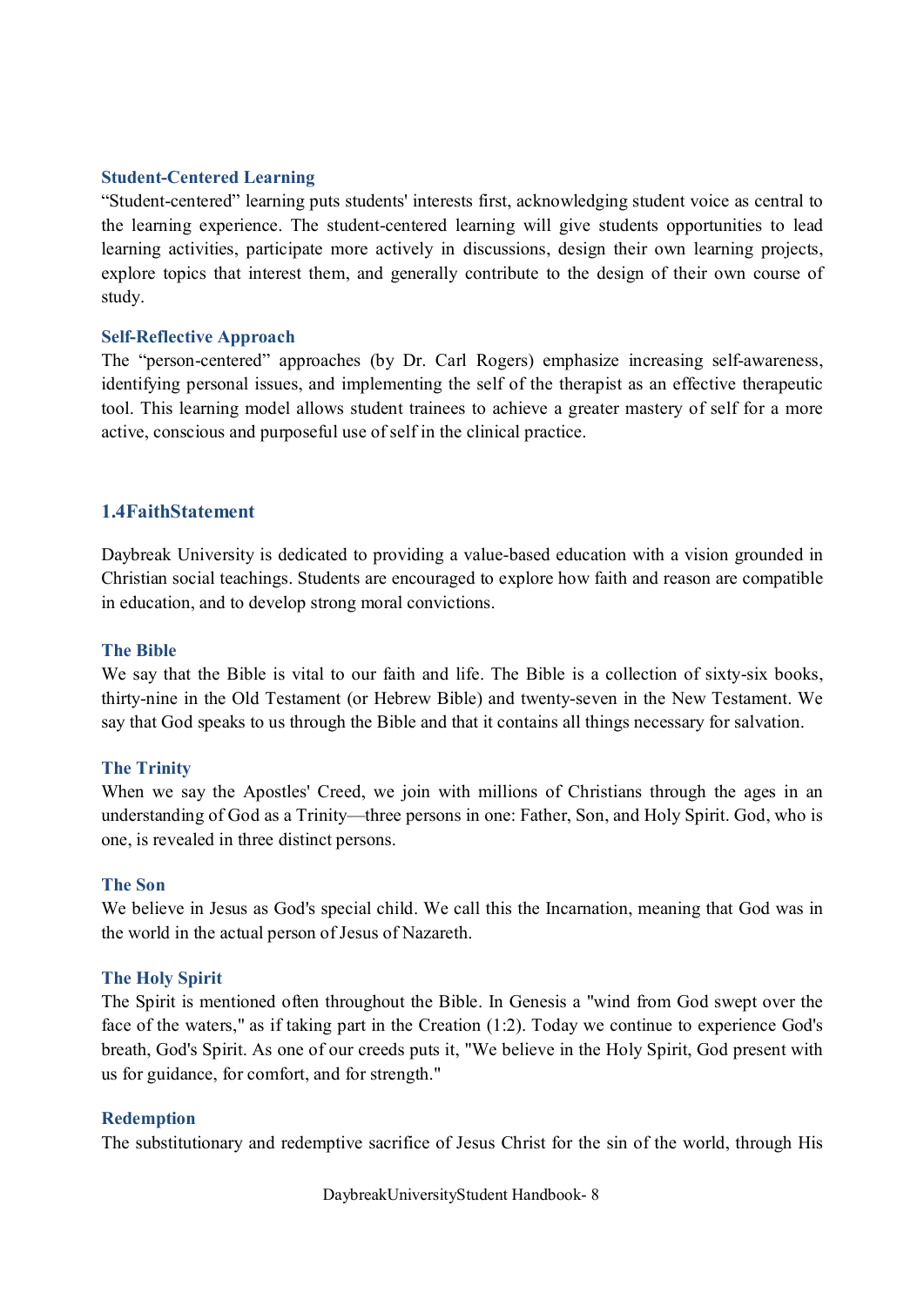literal physical death, burial, and resurrection, followed by His bodily ascension into heaven.

#### **Salvation**

Personal salvation from the eternal penalty of sin provided solely by the grace of God on the basis of the atoning death and resurrection of Christ, to be received only through personal faith in His person and work.

### **Last Things**

The future, personal, bodily return of Jesus Christ to the earth to judge and purge sin, to establish His eternal Kingdom, and to consummate and fulfill His purposes in the works of creation and redemption with eternal rewards and punishments.

#### **Biblical Creation**

We believe that God created human beings in God's image. We believe that all humans need to be in relationship with God in order to be fully human. Special creation of the existing space-time universe and all its basic systems and kinds of organisms in the six literal days of the creation week.

#### **Christian Faith**

Christian faith is, in part, a matter of hoping. We believe in and trust the Lord of the future, and we lean into the future that God has promised. God goes before us, beckoning us into the new world that is already being created, calling us to join in the challenging work of fashioning it. Our hope is in the Lord of all creation and all history -God who is still in charge and is actively at work transforming the world.

The University requires all applicants to sign an acknowledgement of its faith. This statement is annually affirmed by the board of directors as indicated in director minutes.

### **1.5Ethical Values and Standards**

Daybreak University's ethical values and standards define the character of the institution and are active ingredients in all that the University does. Through our commitment to these values and standards the University can better serve and be more responsive to its students, staff and community:

### **Community**

Building a community of scholars and students where we encourage each other to grow academically and spiritually.

### **Leadership**

Serving the community with integrity, respect and cultural sensitivity.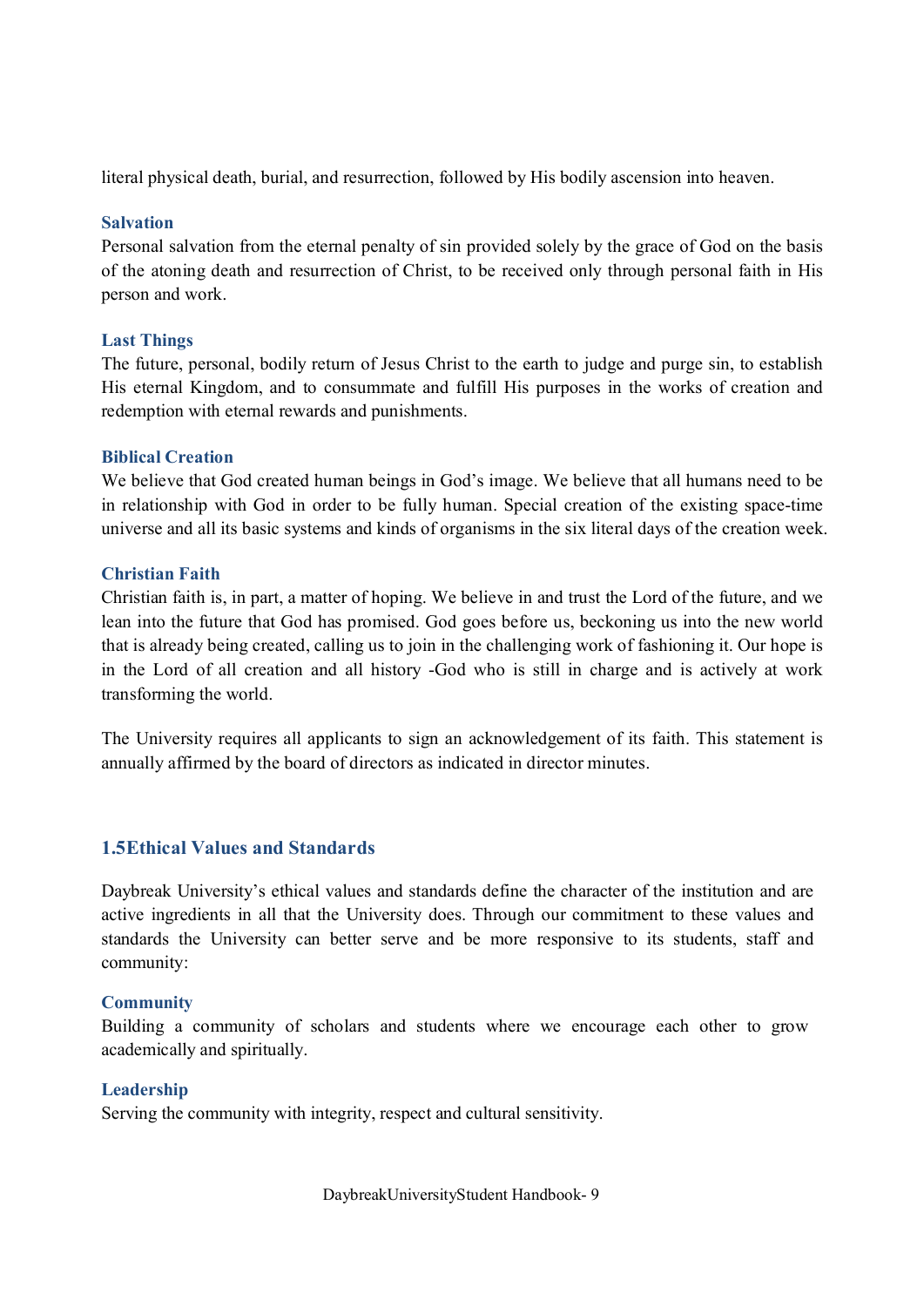#### **Teamwork**

Working together to encourage input and dialogue in a collegial manner befitting higher education.

#### **Accountability**

Continuously assessing where we are as a Christian institution and to assume responsibility for all that we do.

#### **Participation**

Fostering and encouraging faculty, staff and students in various university decision-making processes and practicing shared governance.

#### **Excellence**

Seeking high standards for teaching, scholarship, and performance with a commitment to continual development.

### **Spiritual Vitality**

Moving together in personal relationship with Christ Jesus and knowledge of God's calling, we dedicate ourselves to Spirit-filled service.

# **1.6About Daybreak University**

Daybreak University is a not-for-profit university located in Los Angeles, California. Daybreak is dawn: the time of day when sunlight first begins to appear. As our great teacher of Systemic Thinking, Dr. Gregory Bateson, said, "The major problems in the world are the result of the difference between how nature works and the way people think." Everyone has a dark side in their lives, whether it is a small or big. Throughout our life journey, sometimes we lose our way to a dark night. However, what we are supposed to remember is how nature works. Dr. Bateson pointed out that no matter how dark the night is, the dawn will always come. The crack of dawn will brighten up even our darkest night. This is what Daybreak University always wants to be.

# **1.7Non-Discrimination Policy**

Daybreak University is committed to maintaining a community which recognizes and values the inherent worth and dignity of every person; fosters tolerance, sensitivity, understanding, and mutual respect among its members; and encourages each individual to strive to reach his or her own potential. In pursuit of its goal of academic excellence, the university seeks to develop and nurture diversity. The university believes that diversity among its many members strengthens the institution, stimulates creativity, promotes the exchange of ideas, and enriches campus life.

Daybreak University views, evaluates, and treats all persons in any university related activity or circumstance in which they may be involved, solely as individuals on the basis of their own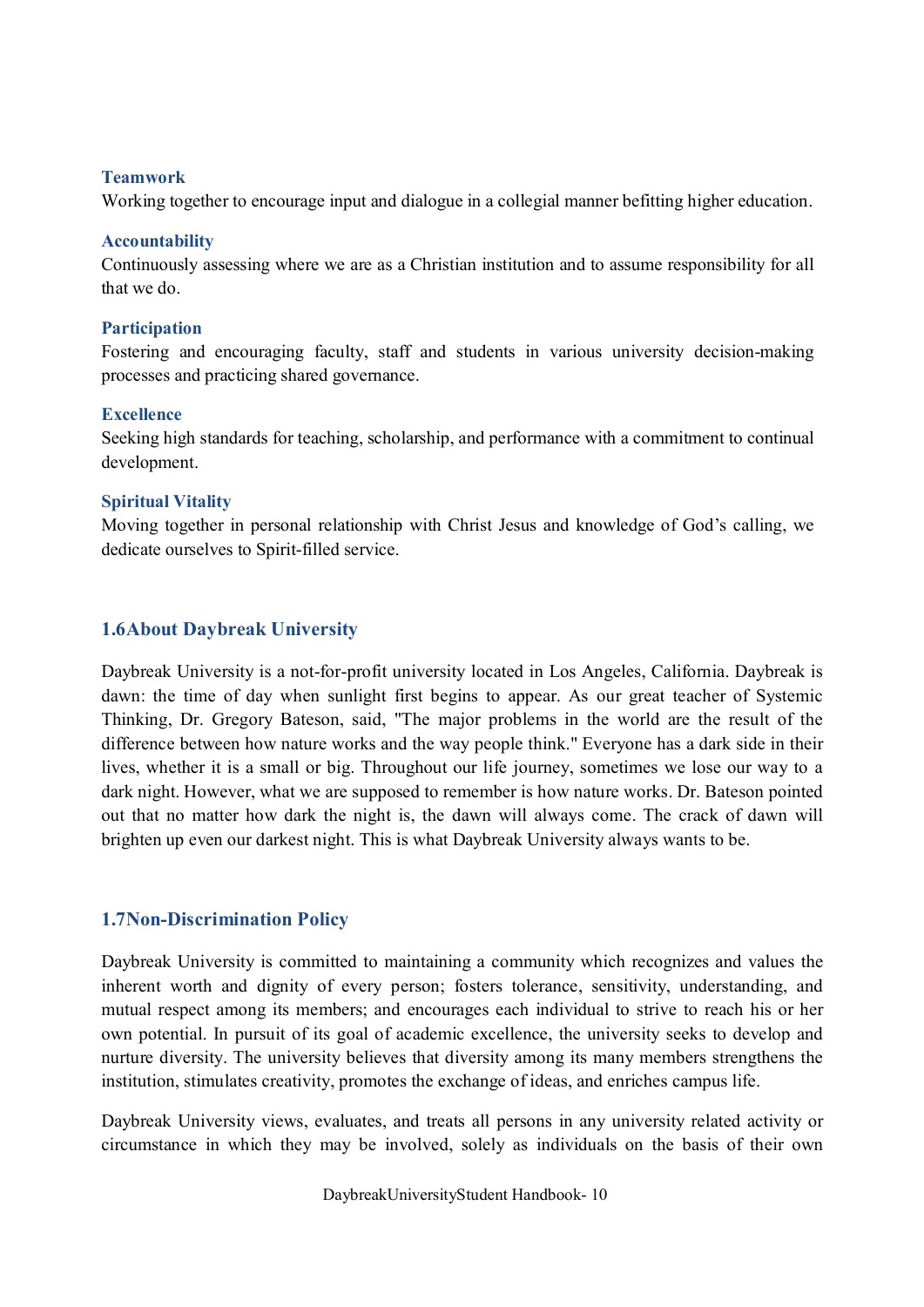personal abilities, qualifications, and other relevant characteristics. Daybreak University prohibits discrimination against any member of the university community on the basis of race, religion, color, sex, age, national origin or ancestry, genetic information, marital status, parental status, sexual orientation, gender identity and expression, disability, or status as a veteran. The university will conduct its programs, services and activities consistent with applicable federal, state and local laws, regulations and orders and in conformance with the procedures and limitations as set forth in Daybreak's Equal Opportunity, Equal Access and Affirmative Action Policy, which provides specific contractual rights and remedies.

Any question of interpretation regarding this Nondiscrimination Policy Statement shall be referred to the academic dean for final determination.

# **1.8Accessibility Accommodations**

Daybreak University is committed to providing all students with equal access to academic courses, programs, and school activities. In accordance with Section 504 of the Rehabilitation Act of 1973 and the Americans with Disabilities Act of 1990 (ADA), the University will facilitate reasonable accommodations for a student with a disability that substantially affects a major life activity. The University will meet the needs of the student to the extent that the student is able to perform the essential portions of the classwork and that the accommodations will not impose an undue burden on the school and/or fundamentally altering the nature of the course, program, or activity at issue. Reasonable accommodations may include adaptations in the way specific course requirements are accomplished, the use of auxiliary equipment and support staff, and other modifications including testing procedures.

After acceptance and prior to entering classes, a student with disability must submit written requests for modifications or auxiliary aids to the office of Student Services. Documentation of disability may be required in order to receive appropriated modifications. Students with documented disabilities may park in the reserved spaces in the parking lot.

Daybreak University cannot make substantial adjustments in existing programs beyond those necessary to eliminate discrimination against otherwise qualified students, and will not modify existing programs to the extent it places an undue financial or administrative burden on the University. Daybreak University assumes no responsibility for personal care attendants, healthcare providers, personal devices, individually prescribed devices, and readers for personal use or study, or private tutors.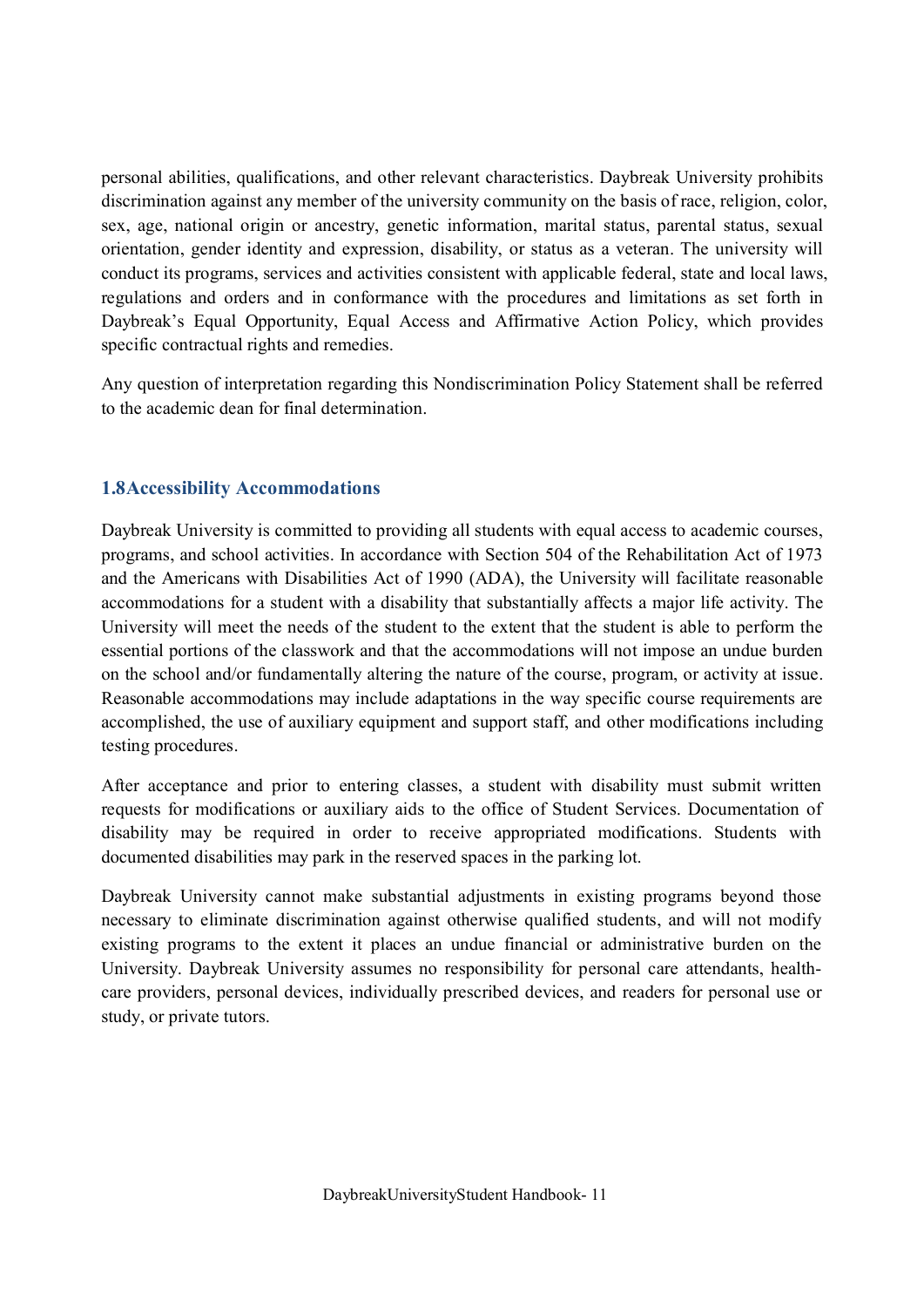# **2.ACADEMIC INFORMATION**

# **2.1NewStudentOrientation**

NewStudentOrientationisofferedforallnewlyadmittedstudentsandisdesignedtoassist themin theirtransitioninto anewlearningenvironment.Daybreakfacultyandstaffrealizethat newstudentshave specialneeds andaredevotedto fullypreparingthemfortheirintegration intothe Daybreakcommunity.AtNewStudentOrientation helps students

- Meetothernewstudents,faculty,andstaff.
- BecomefamiliarizedwithDaybreakpoliciesandprocedures
- Beintroducedtoacademicinformation
- Enrollfortheirfirstquarterofclasses.

# **2.2Academic Advising**

All incoming students will be assigned a faculty member as academic advisor. This advisor will offer counseling in course choice and scheduling, maintain GPA, and other academic issues.

### **2.3Registration**

All students are expected to maintain continuous enrollment during the full academic year, and to register for courses prior to the start of the related term. Any student who does not register in any courses will be administratively withdrawn from the University by the registration/add deadline as published on the academic calendar in the Catalog.

There are four registration periods for the fall, spring, summer, and winter sessions. Open registration is for students who are unable to register early and for students who may need to adjust their schedules. Late registration is held during the first week of classes (special schedule for summer and winter) to allow students to make section and class changes.

### **2.4GradingSystem**

Instructors will assign a grade for each course in which the student is enrolled at the close of a session. The student shall be responsible for the completion of all required work by the time of the last scheduled meeting in the course unless the assignment to the course has been properly cancelled. The grade shall indicate the student's achievement with respect to the objectives of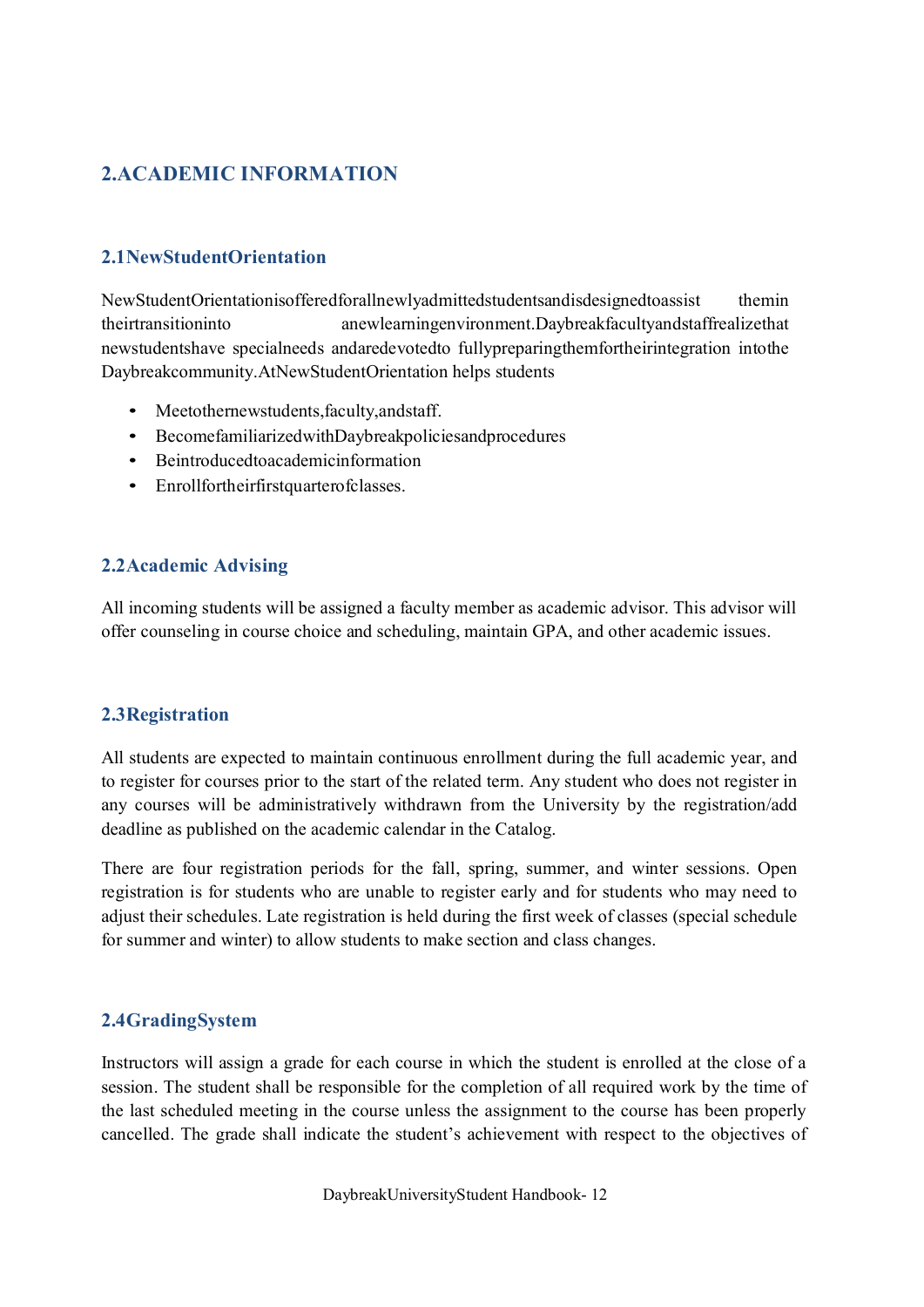| Grade           | <b>Grade Points</b> | <b>Numerical</b><br>Grade | <b>Descriptions</b>        |
|-----------------|---------------------|---------------------------|----------------------------|
| $A+$            | 97-100              | 4.0                       | Outstanding                |
| $\mathbf{A}$    | 94-96               | 4.0                       | Excellent+                 |
| $A-$            | 90-93               | 3.7                       | Excellent                  |
| $B+$            | 87-89               | 3.3                       | Good+                      |
| B               | 84-86               | 3.0                       | Good                       |
| $B-$            | 80-83               | 2.7                       | Good-                      |
| $\overline{C+}$ | $77 - 79$           | 2.3                       | Satisfactory+              |
| $\mathcal{C}$   | 74-76               | 2.0                       | Satisfactory               |
| $C-$            | 70-73               | $\overline{1.7}$          | Satisfactory-              |
| $D+$            | $67 - 69$           | $\overline{1.3}$          | Poor                       |
| D               | 64-66               | 1.0                       | Very Poor                  |
| D-              | 60-63               | 0.7                       | <b>Extremely Poor</b>      |
| F               | Below 60            | $\boldsymbol{0}$          | Failure                    |
| P               | N/A                 | N/A                       | Pass                       |
| I               | N/A                 | N/A                       | Incomplete                 |
| AU              | N/A                 | N/A                       | Audit                      |
| W               | N/A                 | N/A                       | Withdrawal                 |
| $\mathbf R$     | N/A                 | N/A                       | <b>Repeated Course</b>     |
| TC              | N/A                 | N/A                       | <b>Transferred Credits</b> |
| In Progress     | N/A                 | N/A                       | In Progress                |

the course. Grades offered at Daybreak University are listed below:

# **2.5GradeAppeal**

Intheeventastudentquestionstheappropriatenessofagradeassignedfora course,the studentmustfirst discuss thematterwiththefacultymember.The discussionshouldbe initiatedbythestudentassoonaspossibleafterthegradeisassigned,butnolaterthanfive academicdaysintothenextquarter.Thefacultymemberconcernedin theappealisexpected to respondwithinfiveacademicdaysof theinitiation.Intheeventthatthefacultymember(s) concernedagreesto changethegrade/decision,thenormalprocessforchangingagradeshall befollowed.

Ifthereis noresponsefromtheconcerned faculty orthestudentwishestoappealthefaculty's decision afterthediscussion,thestudentmaypresenttheissue directlytotheAcademicDean. The studentmayappealinwritingtotheAcademicDeanwithin15academicdaysof the first dayof thenextquarterifasatisfactoryresolutionisnotreachedwiththefaculty. TheDeanwillbecomefamiliar with the facts of the case by communicating with the student and the the facultymember.Thepartieshavearightto meetwith theDean withouttheotherpartybeing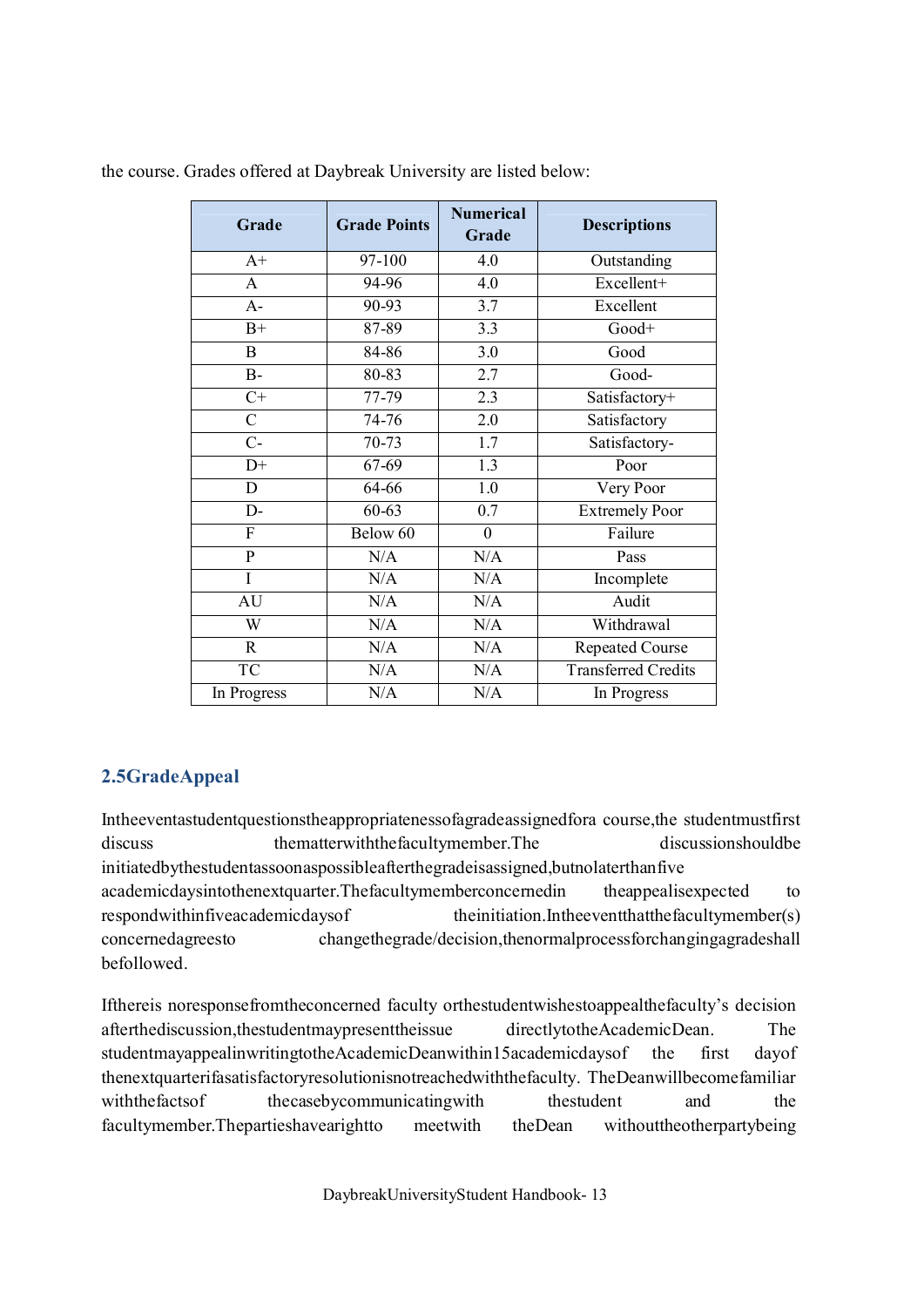present.Thefacultymemberwillrespondin writingto theDeanconcerning thestudent's appeal.TheDean may eitheraccept ordenythestudent'sappeal. TheDeanwillnotify the studentandfacultymemberof his/herdecision in writingwithintenacademicdaysofreceiving theappeal.In theeventthat the Deanacceptsthestudent'sappeal,he/shewillinitiateagrade change.

# **2.6StudentAttendancePolicy**

Academic credit for a course requires regular class attendance and is not just a matter of completing the assignments. Attendance means being present in the class for the entire scheduled class meeting, not just some part of it. In the event of absence for any reason, students are responsible for any class content or information missed.

- · **Absence**: Absence will be considered excused under the following circumstances: illness, death, or birth in the immediate family, and other valid reasons substantiated in writing and at the discretion of the class instructor, program director, department chairperson or school dean, as is appropriate. All other absences will be considered unexcused.
- · **Tardiness:** Tardiness is a disruption of a good learning environment and is to be discouraged. Tardiness without legitimate reason on two occasions in one class will be considered as one unexcused absence.
- · **Make-Up Work**:Make-up work may be required for any absence. However, hours of make-up work cannot be accepted as hours of class attendance.

This class attendance policy is predicated on the belief that enrollment in the University assumes maturity, seriousness of purpose and self-discipline. A student will be placed on attendance probation if he or she is below 85% attendance in any given subject/class. Frequent tardiness and/ or unexcused absences will result in placing the student on probationary status.

# **2.7Overviewof the Family Educational Rights and Privacy Act(FERPA) including Amendments**

### **Student Rights underFERPA**

FERPA, shorthand for the Family Educational Rights and Privacy Act of 1974 *[20 U.S.C. 1232g]* is a federal regulation that protects the privacy of student education records. It applies to all schools that may receive funds from the U.S. Department of Education. DaybreakUniversityfullycomplieswiththeFERPAwhich affords studentscertainrightswith respectto theireducationrecords, including:

The rightto inspectandreviewthestudent'seducationrecordswithin45daysof the daytheUniversityreceivesarequestforaccess.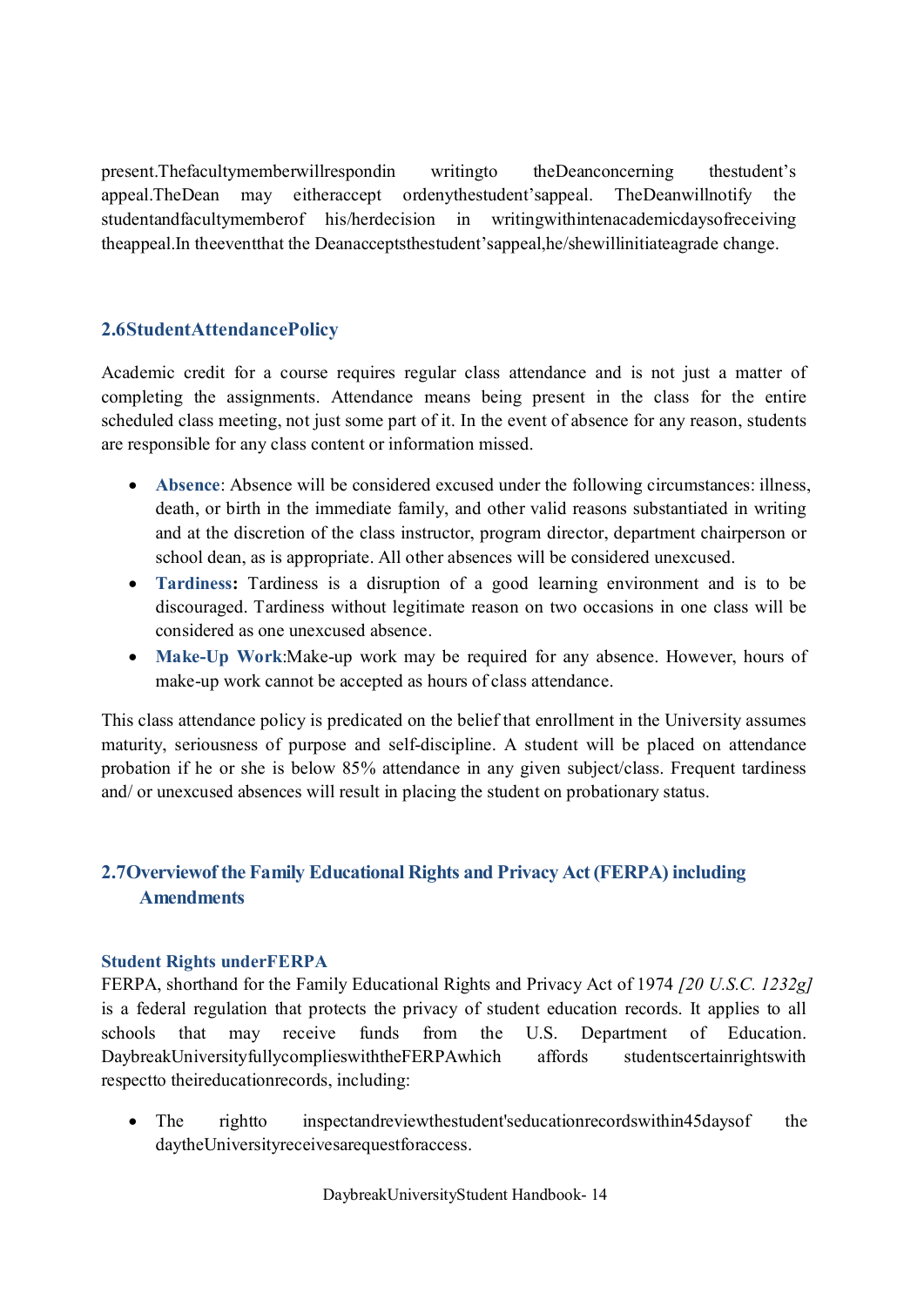- The rightto requestanamendmentof thestudent's education recordsthatthestudent believes areinaccurate,misleading,orotherwiseinviolationof thestudent'sprivacy rightsunderFERPA.
- Theright toprovide written consent before the University's disclosure of personally identifiableinformationfromtheeducationrecords,excepttotheextentthatFERPA authorizesdisclosure withoutconsent.
- The rightto filea complaint with the U.S. Department of Education concerningalleged failuresbytheUniversitytocomply withtheFERPA. Complaints can be directedtothe Family Policy ComplianceOffice, U.S. DepartmentofEducation.

Family Policy ComplianceOffice U.S. DepartmentofEducation 400 MarylandAvenue SW,Washington,DC 20202-5920 Phone:1-800-USA-LEARN(1-800-872-5327)

Studentsshouldsubmit requestsforrevieworamendmentoftheireducationrecordstothe AcademicDean. Should theUniversitydecidenotto amendtherecordasrequested,the studenthasarighttorequestahearing.

Our academicandadministrativepersonnelhaveaccessto educationrecordswithouta student's prior writtenconsentundertheFERPAexceptionfordisclosureto schoolofficials with legitimateeducationalinterests.Officialshavealegitimateeducationalinterestif theyneedto reviewan educationrecordinorderto fulfilltheirprofessionalresponsibilitiesforDaybreakUniversity.

# **Confidentiality of Education Records**

Education records are defined as records, files, documents, data and other materials that contain information directly related to a student and are maintained by Daybreak University. Students have the following rights regarding their education records:

- To have access to their education records.
- · To consent to release a record to a third party.
- · To request nondisclosure of directory information.
- · To seek amendment of information which the student indicates is inaccurate.
- · To be notified of their privacy rights.
- · To file complaints with the Family Policy Compliance Office of the U.S. Department of Education concerning alleged failures by the institution to comply with FERPA.

In accordance with FERPA, certain information designated as "directory information" may be released without prior consent of the student, unless the student has forbidden its disclosure, in writing, to the Office of Registrar. Typically, "directory information" includes information such as name, id number, gender, date and city of birth, address, telephone listing, participation in officially recognized activities and sports, and dates of attendance. major field of study, awards, honors (includes Dean's List), degree(s) conferred.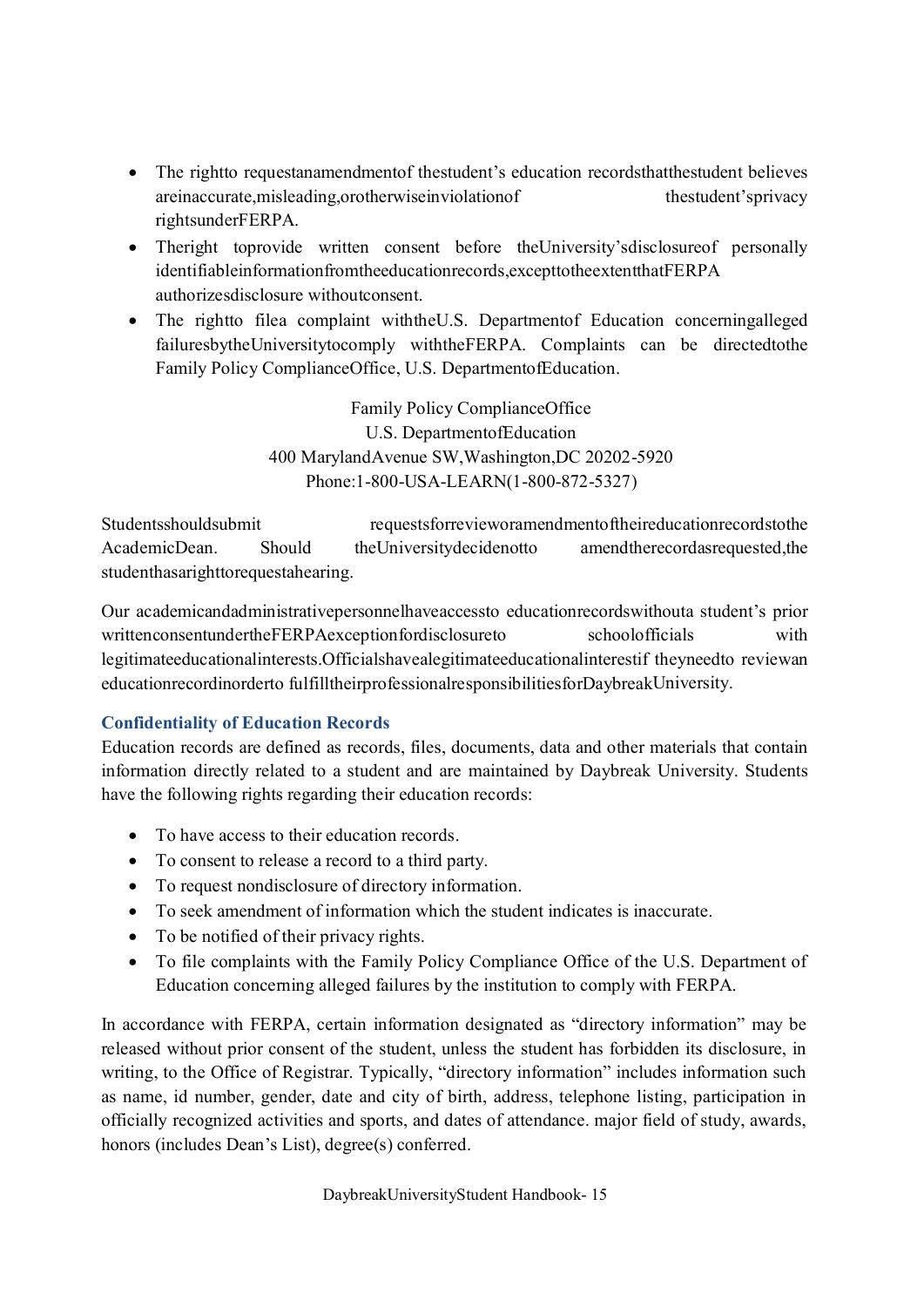The written request must be submitted no fewer than two weeks prior to the beginning of any academic term. It will stay in effect until rescinded in writing by the student. The University will assume that a student does not object to the release of Directory Information unless the student files this written notification. Students may waive their rights under FERPA by completing a Waiver Form, available in the Office of Registrar.

Daybreak University's recordkeeping complies with CEC 94900.5. The institution maintains, for a period of not less than five years, at its principal place of business in this state, complete and accurate records of all of the following information:

- · The educational programs offered by the institution and the curriculum for each.
- The names and addresses of the members of the institution's faculty and records of the educational qualifications of each member of the faculty.
- · Any other records required to be maintained by the Act.

Daybreak University maintains a file, including records of the name, address, e-mail address, and telephone number, for each student who enrolls in the University whether or not the student completes the educational service. The University maintains, for each student granted a degree or certificate by that institution, permanent records of all of the following (transcripts):

- · The degree or certificate granted and the date on which that degree or certificate was granted.
- · The courses and units on which the certificate or degree was based.
- The grades earned by the student in each of those courses.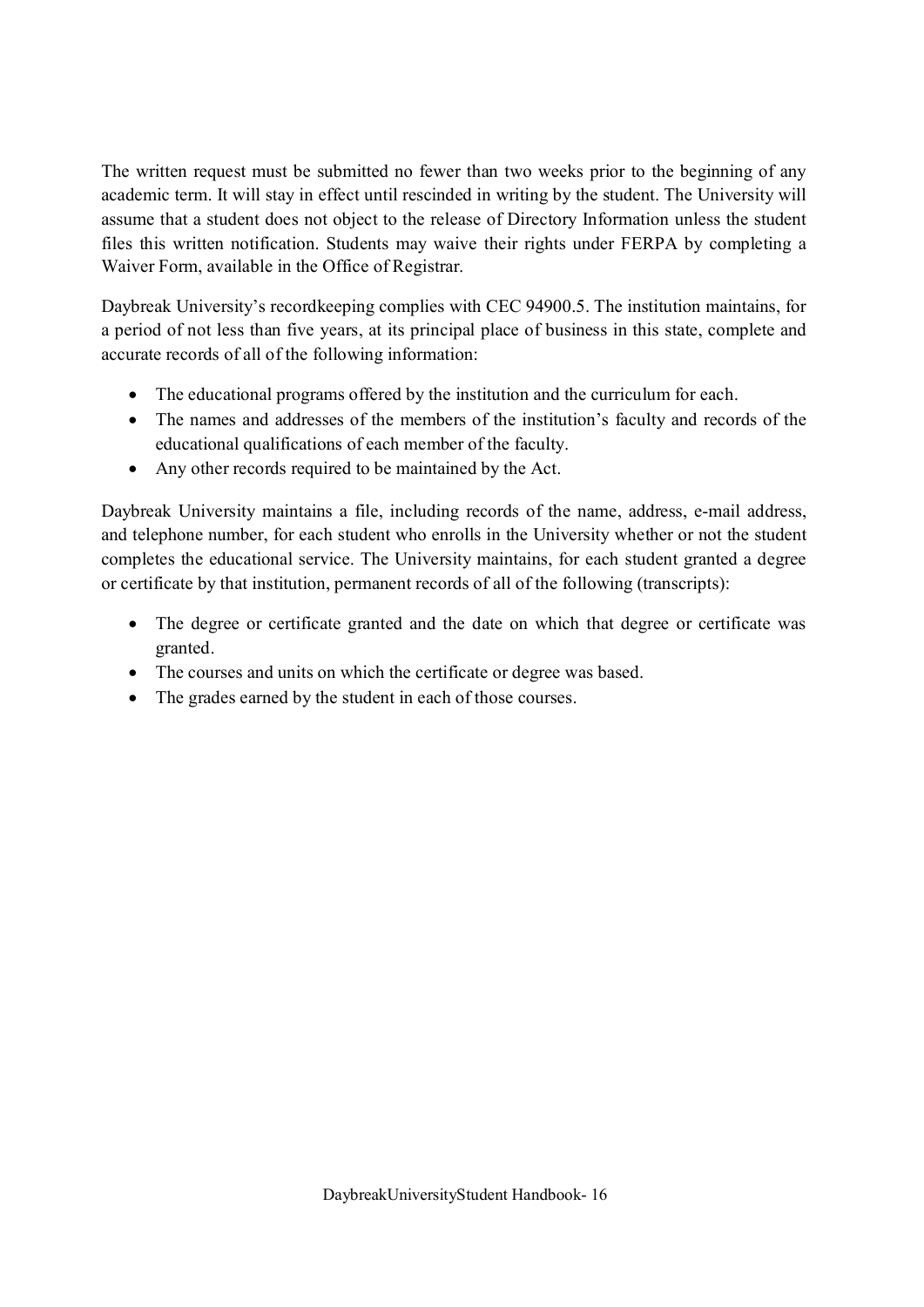# **3.ACADEMIC STANDARDS AND DISCIPLINE**

Students who fail to meet Daybreak University's academic expectations and rules (including attendance) may be placed on probation, suspension or dismissed. The length of suspension is subject to determination by the Academic Dean (in consultation, with the student's academic advisor). Decisions regarding lengths of suspension may not be appealed. Students on academic suspension or dismissal status are not eligible for refunds of tuition or fees.

# **3.1 Satisfactory Academic Progress (SAP)**

It is in the best interests of both student and institution that students maintain good academic standing at Daybreak University. Students may do this demonstrating that they are making Satisfactory Academic Progress (SAP); in other words, that they are working to the standard expected of them as evidenced by their Grade Point Average (GPA). Students are required to maintain a minimum cumulative GPA of 3.0 (equivalent to a "B" Average) to meet Daybreak University standards of SAP.

Any student who fails to maintain a minimum cumulative grade point average (GPA) of 3.0 will be automatically placed on academic probation.Academic probation is designed to help the student to cope with academic difficulty. The academic advisor will provide assistance to improve the student's academic proficiency.

Any student who fails to maintain a minimum cumulative GPA of 3.0 for one academic year may be academically dismissed. A student dismissed for academic reasons may appeal to the Academic Dean for reinstatement. Such an appeal should be made in writing and include an account of the student's circumstances and a reasonable plan for successful completion of course work if reinstatement is granted.

### **3.2AcademicProbationandDismissal**

Academic Integrity policies govern classroom behavior and maintenance of grade point averages. Penalties for violation of academic integrity, academic discipline, and/or Code of Conduct policies range from warnings to permanent expulsion from Daybreak University. All students are required to sign a document attesting to the fact that they have read, understood, and will abide by the Code of Conduct. Any questions regarding these policies should be directed to the office of Academic Dean.

### **Academic Probation**

There is no Academic Warning policy nor is there a formal process for developing an Academic Recovery Plan. One overall quarter GPA of less than 3.0 will automatically place the student on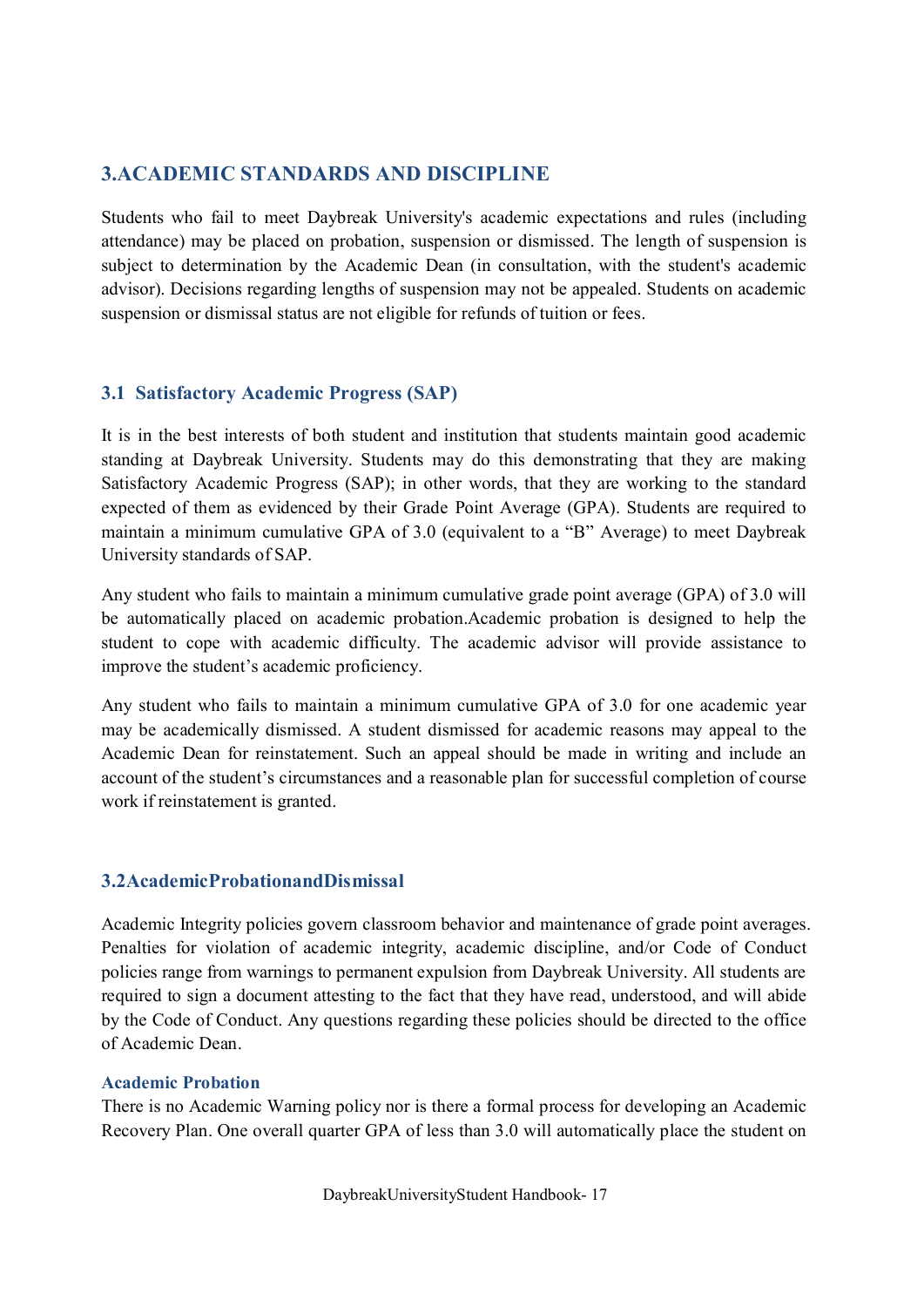Academic Probation status. The student will remain on probationary status until such time as the student has raised the GPA to at least the minimum, subject to the limitations below. The process for addressing graduate-level academic deficiency is begun and controlled by the student. A graduate student whose GPA drops below the minimum is expected to arrange meetings with his or her academic advisor, and/or the Academic Dean as soon as possible (generally within the same quarter that the reduction in GPA occurs) in order to remedy the situation. Note that a student may not graduate or participate in commencement while under any probationary or disciplinary action, and that any and all documentation pertaining to academic disciplinary action will be kept permanently in the student's file at Daybreak University, and probations, suspensions, and dismissals will be noted on the student's transcript.

If a student on academic probation fails to meet SAP requirements or fails to meet with their advisor or/and the Academic Dean within the quarter that the slipping GPA first occurs, the student may be subject to immediate dismissal from Daybreak University, without appeal. Once so dismissed, no re-enrollment to Daybreak University will be approved.

#### **Academic Probation Review**

After the student approaches their academic advisor for help with a slipping GPA, an ad hoc Academic Discipline Committee will be convened by the Academic Dean, comprised of the student's academic advisor or major professor, and such other members of Daybreak University graduate faculty or administration. The student will be allowed to present evidence of any special circumstances that may have affected their GPA at the first meeting of this Committee. Once any such evidence is presented, it will be reviewed by the Committee, along with the student's academic performance history, to determine further actions. The Committee may come to any of several decisions:

- They may accept the student's explanations as to special or extenuating circumstances, and elect to allow the student to continue their coursework contingent upon the student maintaining SAP from that point on.
- They may elect to keep the student in Academic Probation status for a period which may be limited or indefinite, subject to re-evaluation at a later date set by the Committee.
- In extreme circumstances, the Committee may elect to dismiss the student from Daybreak University.
- Other decisions and subsequent actions may be made by the Committee, as circumstances warrant. In all events, the Committee's decision shall be final, and the student will not be allowed to appeal the decision.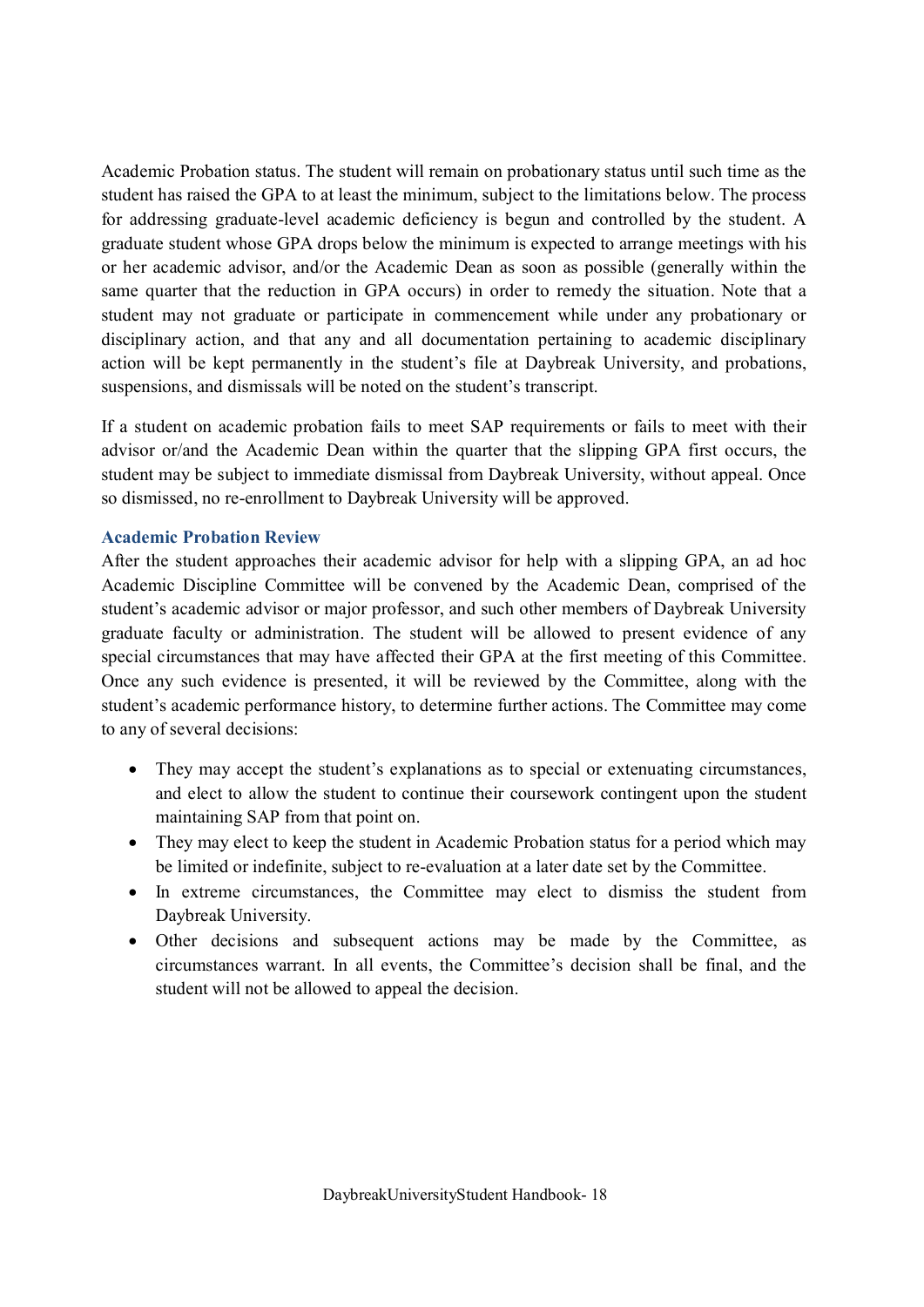# **4.STUDENT RESOURCES**

### **4.1StudentFinancialAid**

Daybreak University does not participate in federal or state financial aid programs. However, the University offers a limited number of scholarships to help qualified students of every race, ethnicity, gender, and creed meet the financial requirements of attending the University. All current students who maintain an overall GPA of 3.0 or higher and are enrolled full-time are eligible to apply for scholarships. A scholarship application must be submitted to the Office of Academic Dean during the registration period. The faculty scholarship committee determines the recipients in light of students' academic achievement and financial needs. Scholarships are awarded at the beginning of each quarter and will apply toward the student's tuition.

#### **4.2CampusEmployment**

DaybreakUniversityhasoncampusjobopportunitiesfor alimitednumberofstudents. Studentswill behired aspart-timeemployeesof theuniversityafteran application and interviewprocessiscompleted.Undernormal circumstances,studentswillbeawarded8to12 hoursperweek.Studentsareeligibleforon-campusemploymentafterfulfillingthefollowing requirements:

- 1. Completeajob application andsubmitittotheOffice of Student Services
- 2. Interviewforthe positionandbeofferedtheposition
- 3. Attendaworkorientationsessionledbythesupervisor
- 4. Demonstrateanabilityto maintainahighlevelof workperformancewhilealso maintaininganormalacademicload.

#### **4.3TechnologyInformation**

Daybreak University is committed to promoting an environment of learning that encourages students to use modern technology to enhance their experience. Wireless internet can be accessed throughout the campus. Students are encouraged to use a laptop/notebook computer that complies with the minimum system requirements. Students will be oriented to the IT use policies during student orientation.

#### **4.4LibraryServices**

The library assists students, faculty, and staff attain their educational and informational goals in a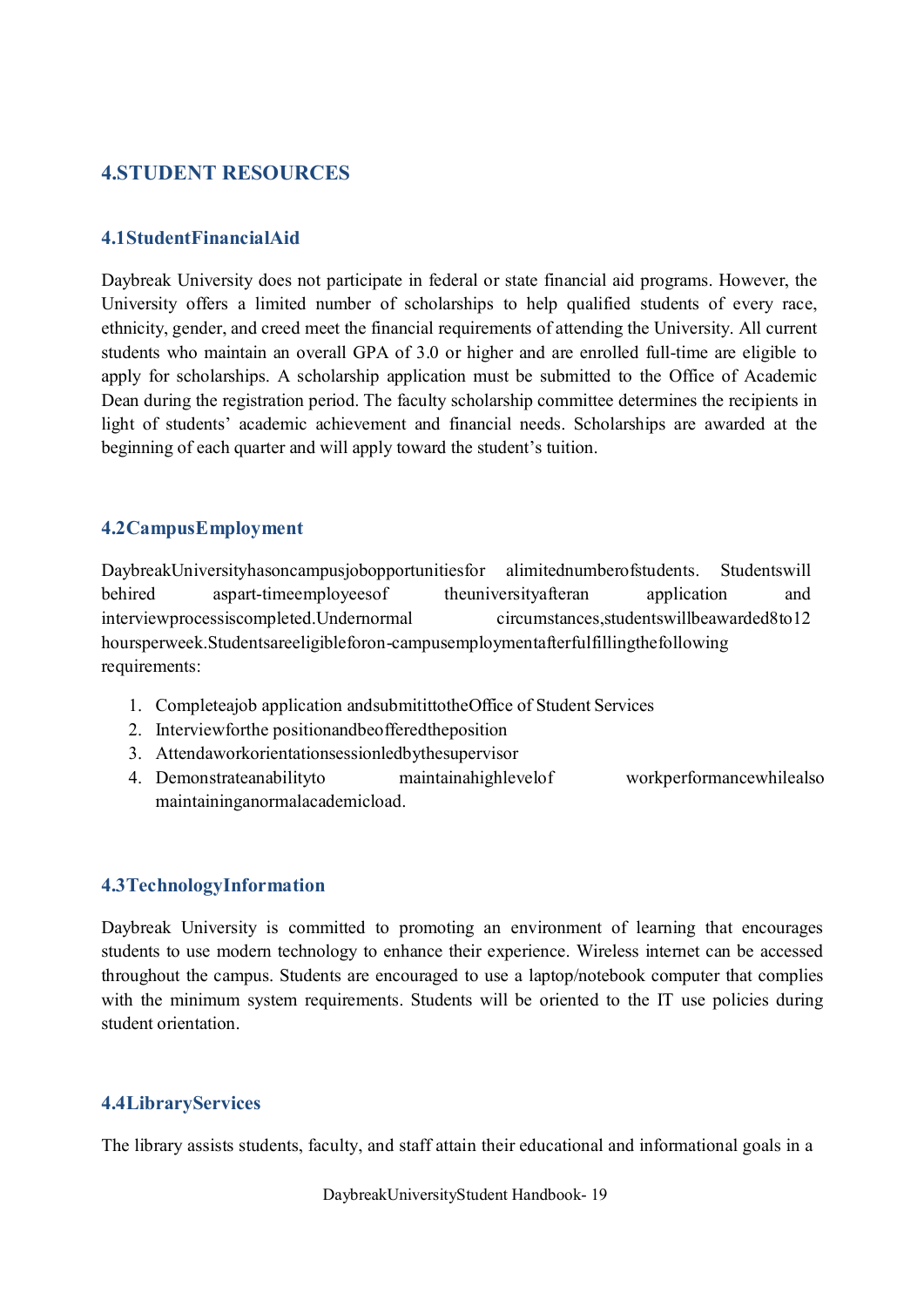supportive library environment. They have access to resources in the library.

Daybreak University has a librarian professionally experienced in the electronic retrieval of information, who shall provide support for faculty in curriculum matters and actively serve as a resource guide for students. Librarian is given the responsibility of managing the library and insuring that policies for library operation are effectively developed and implemented. Librarian assures that faculty and students have access to the library collections and resources of another institution, organization, or library. The librarian provides individual and group instruction that helps our students develop information competence skills.

Library hours are from 9:30 a.m. to 7:30 p.m. Monday through Friday. Library is closed on the following national holidays:

- New Year's Day
- Martin Luther King's Day
- President's Day
- Memorial Day
- Independence Day
- · Labor Day
- Thanksgiving Day
- · Christmas Day

# **Description of Library Service and Holdings**

The library assists students, faculty, and staff attain their educational and informational goals in a supportive library environment. They have access to resources in the library.

- Total Number of Volumes: about 5,000 physical books and 100,000 e-books
- Volumes on counseling and psychology: about 3,500
- Volumes on religious subject: about 1,500
- Periodicals: 10,000 e-journals with 40 databases

# **Online Database Systems**

- LIRN database
- · EBSCOsingle, authoritative source for interdisciplinary research, PsycINFO unlocks vital behavioral and social science linkages to a vast array of fields of study
- · Quickly locate trusted peer-reviewed research, with the help of professional indexing by APA experts
- Shorten the amount of time spent searching by easily identifying:
- · Document types, such as journal articles, book chapters, book reviews, and editorials
- · Specific research methodologies, such as clinical case reports, empirical studies and literature reviews
- Documents that have tests or assessment instruments appended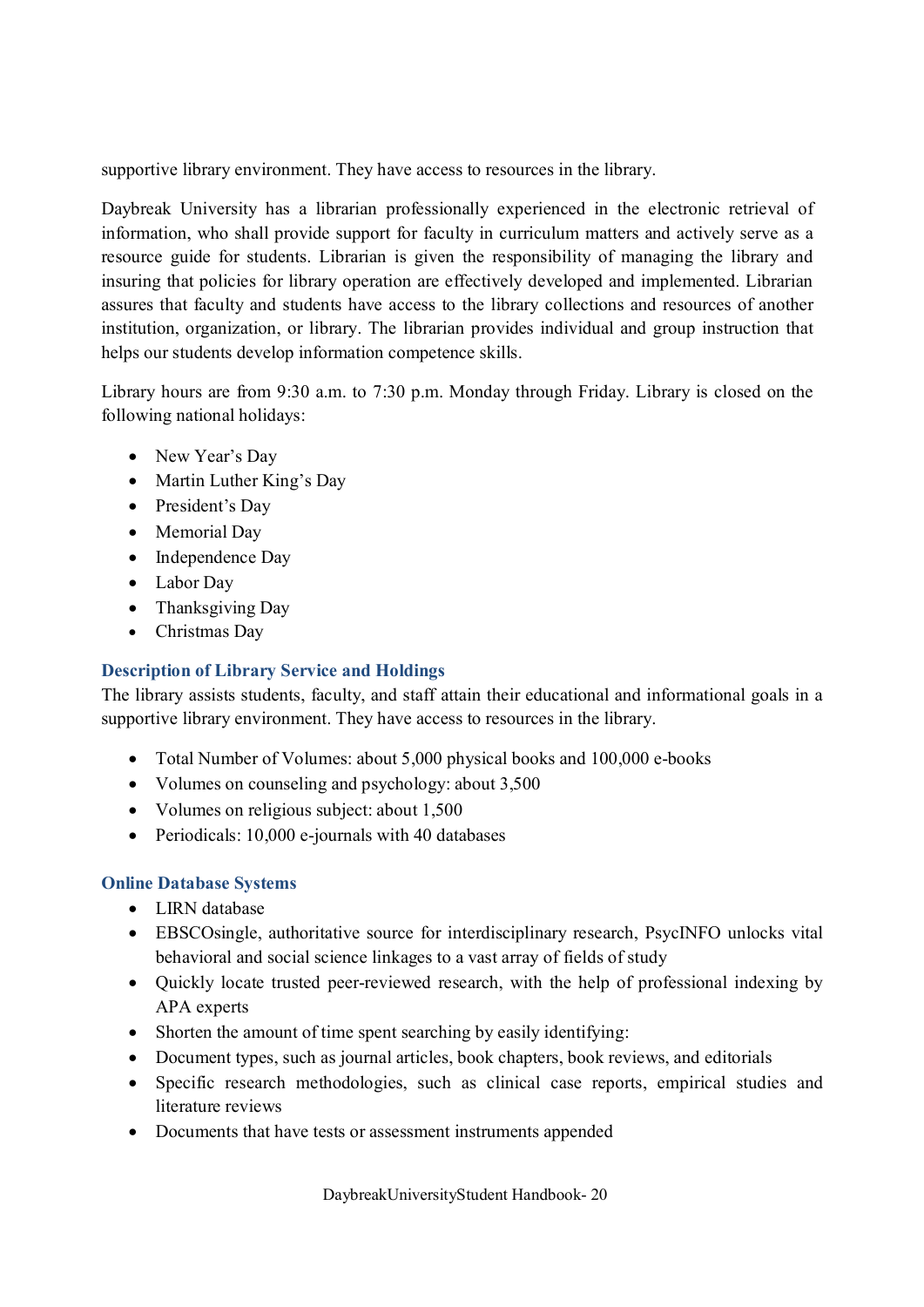· Research from a specific grant or funding source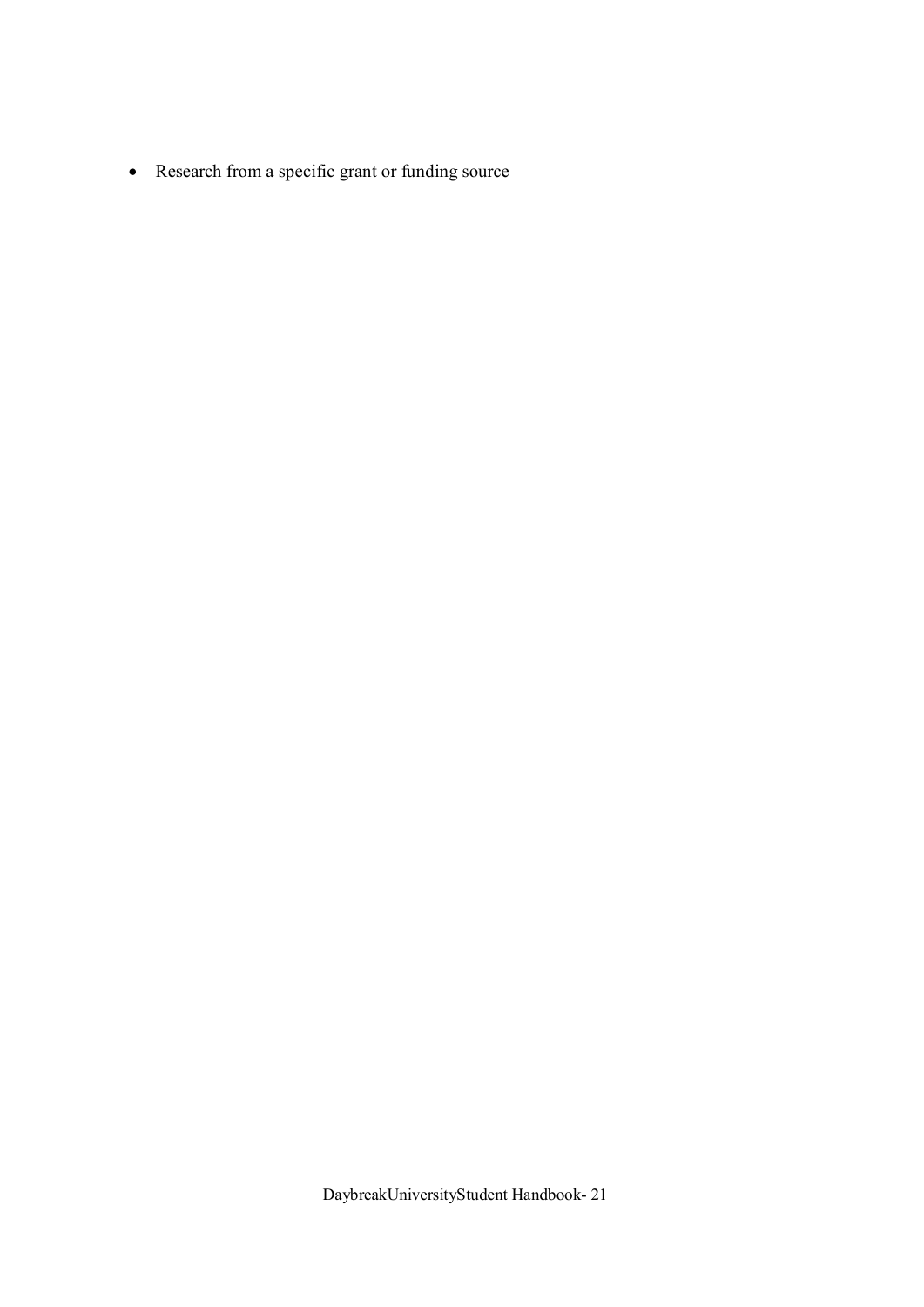# **5. STUDENT SERVICES**

# **5.1StudentServicesPurposeandVision**

The Office of StudentServicesexiststosupportthedevelopmentof thestudentby

- facilitatingstudent learning;
- encouragingsocial, emotional, and spiritual growth

Becausewe believethat Christ Jesus called us to love theLord withallourheart,soul,mind,andstrength,weseekto fostera communityof learningand faith. It is Daybreak University'svision tobeacommunity thatgrowsbothin academicandspirituallife.The centralfocusof the University's leadershipistobuildand maintaina caringenvironmentforstudents,staff, facultyandothermembersof theUniversity community,in which the well-being of the whole personcanbenurtured. Daybreak Universityencouragesthefaculty, students, and stafftonurtures piritual life informaland informalwaysthroughthepracticeprayer,regulardevotions,andexpressions of faithfulness, justice andcompassion.

### **Career Counseling**

Daybreak University provides support for students through the appointment The Center for Career & Professional of Student Services Career counseling regarding degree requirements

- Career guidance
- · Personal and spiritual counsel as needed

The Center for Career & Professional of Student Services is available to provide advising for current students regarding career goals and planning, job search, resume writing, and interview skills. The director is normally available for advising during regular office hours. The director and faculty members offer career consultations but there is no guarantee of employment.

### **Technology**

Daybreak University is committed to promoting an environment of learning that encourages students to use modern technology to enhance their experience. Wireless internet can be accessed throughout the campus. Students are encouraged to use a laptop/notebook computer that complies with the minimum system requirements. Students will be oriented to the IT use policies during student orientation.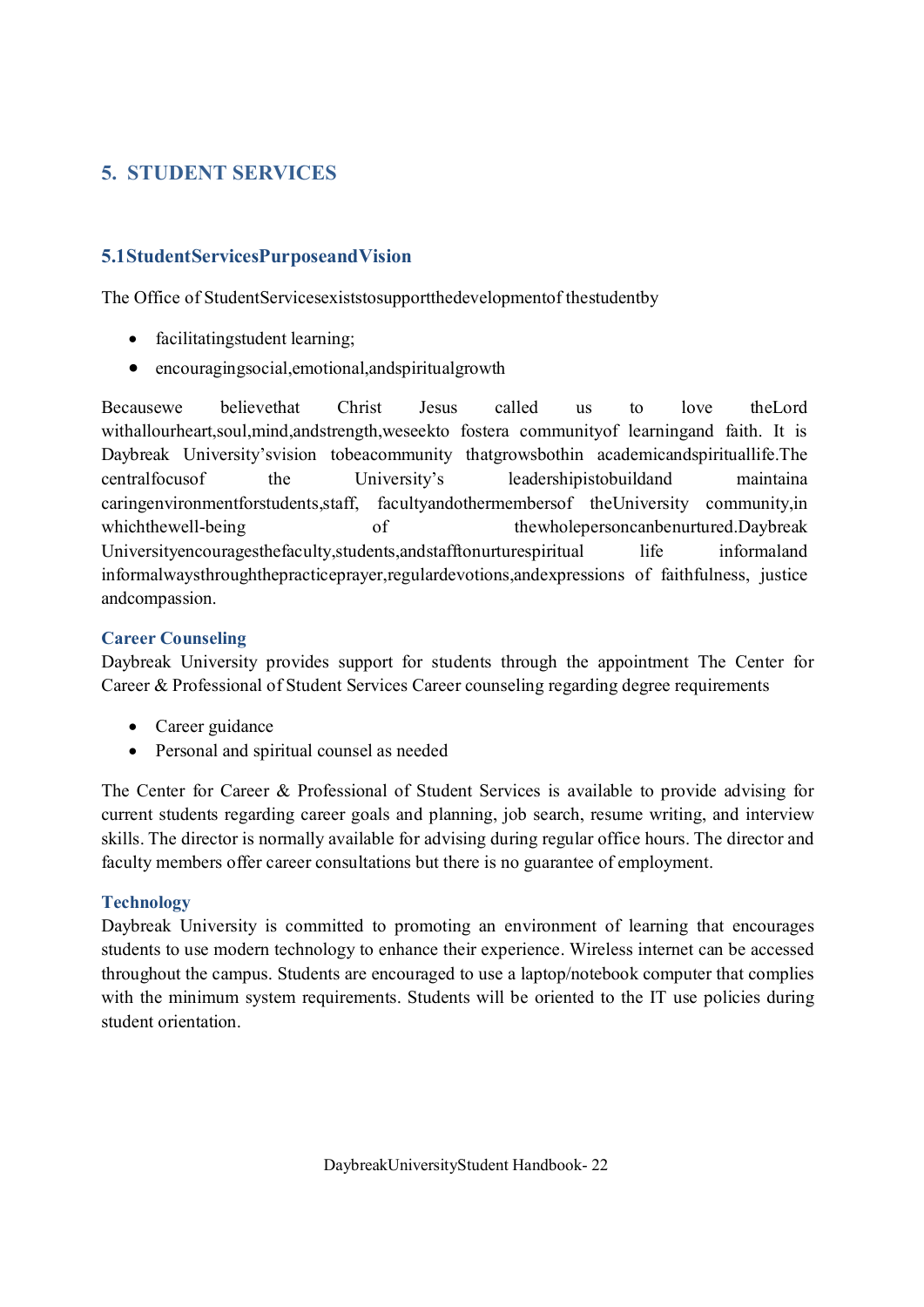# **5.2CommunityLifePrinciples**

Students,alongwiththerestof theUniversity community,are encouraged todemonstratepersonalmoralintegrityin alltheareas oftheirlivesandworkas partof that community.

Our students have a lot to offer the world, and we recognize that the world has a great deal to offer them. That is why we incorporate global and cross-cultural perspectives into our curriculum, and encourage all students to reflect on how they can make a positive impact on the systems in which we all live, work and learn. Our program shares a commitment to putting this knowledge into action locally, nationally, and globally to serve diverse and underserved populations. We train our students to employ evidence-based approaches, and to critically evaluate the impact of their practices. Students are encouraged to apply the integration of Christian social teachings and empirical research outcomes into their personal and professional lives.

# **5.3CommunityOpportunities for Ministry, Outreach, and Volunteering**

There are many churches, charitable organizations, animal shelters, and other volunteer services in the Los Angeles area. You can volunteer here at the University helping in the Library with grounds maintenance, and other opportunities. If you want to get out and make a difference, please contact the Office of Student Services, and they will assist you in finding opportunities for engaging in ministry and mission work, counseling service or other volunteer service.

#### **Social Activities**

A balanced life includes recreation and opportunities to build friendships. Therefore, a variety of activities are planned by the student government. Additional social activities are provided through student clubs.

### **Cultural Activities**

A balanced life includes cultural activities. Various cultural activities are provided for all students. Cultural explorations are provided occasionally.

#### **Spiritual Enrichment**

We intend to promote the spiritual life at Daybreak University through academic advising, mentoring, field education, chapel or any other form. We intend that prayer, worship, dialogue about God and fellowship flow through the community of Daybreak University.

#### **Special Days**

The administration and faculty of Daybreak University seek to be sensitive to both the needs of the students. Periodically, a special day of prayer and worship may be called for the purpose of spiritual reflection and renewal, with the entire school community uniting together for the day.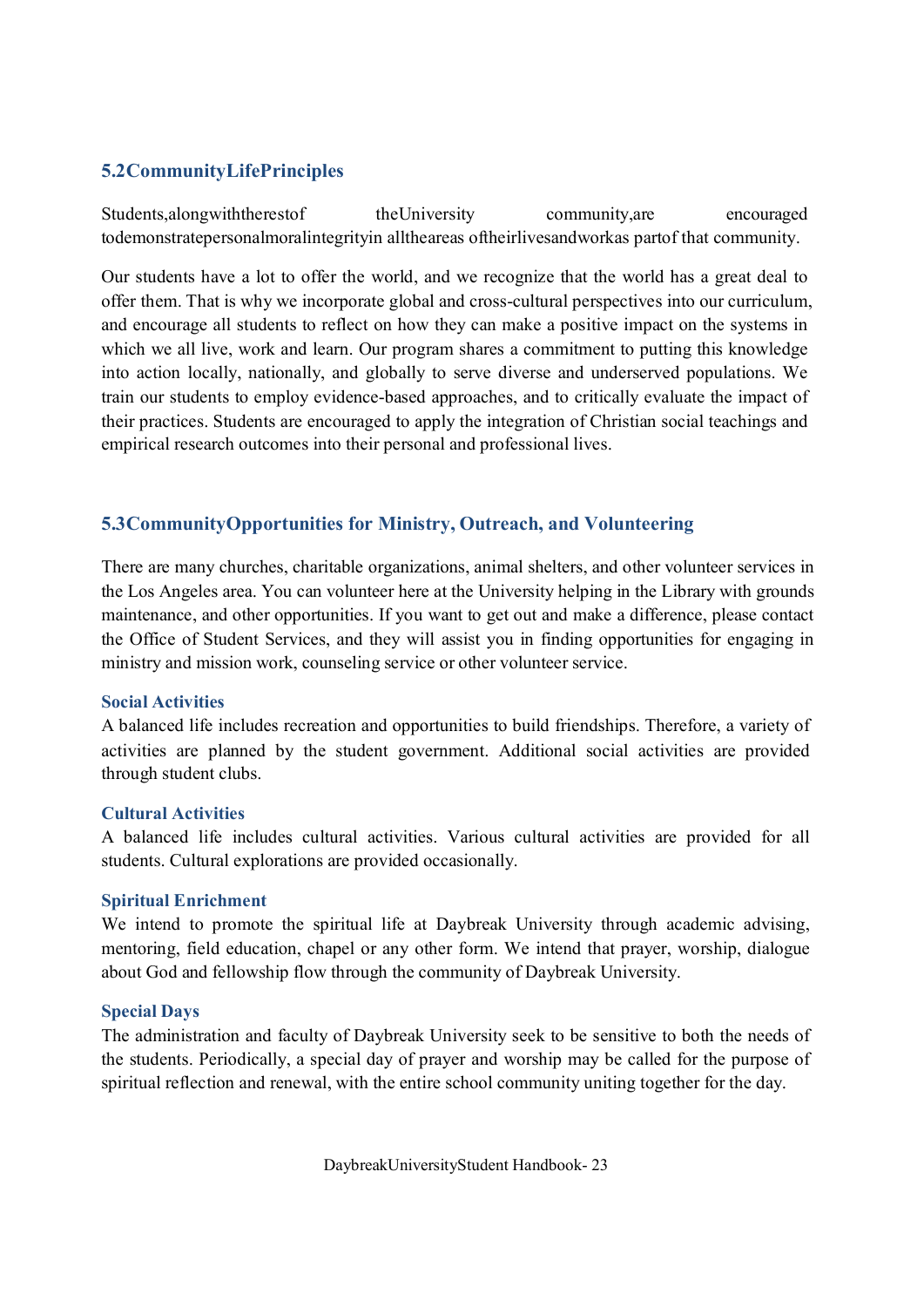#### **Small Groups**

As part of his or her spiritual development, each student is expected to regularly participate in a small group. These groups provide an opportunity for Bible study, fellowship, and accountability. Many students meet in a small group; others participate in various groups that meet on campus and online.

# **5.4Chapel Services**

Through the convocation, chapel, orientation and other services, we plan to offer services as dynamic times for responding to the Holy Spirit. Passionate worship marks these strong times together. Guest speakers as well as faculty members and selected students bring messages of encouragement and challenge from God's Word.

# **5.5StudentClubs and Organizations**

DaybreakUniversitystudentsare encouragedto establishandfacilitate clubs and organizationsthat provide outletsfortheirspecialinterests.All clubsmust,however,be sanctionedby theDirector of Student Servicesto receivefunds,conduct fund-raising,or advertiseeventsoncampus.The general requirementsof the clubarethat

- itmusthaveaccountability(faculty/staffadvisor);
- itmustbuildunity(membershipisopento allapplicablepersons);and
- itmustservethegreatercommunity(one communityeventperyear).

### **5.6StudentGovernment**

All registered students are members of the Student Council. The purpose of the student government is to promote fellowship among students and the mission of Daybreak University. Activities of the Student Council are supported through a student fee and individual gifts. The officers of the Student Council are President, Vice president, Treasurer, and Secretary who are elected annually by the members. These students serve as a "sounding board" for the administration regarding policies that affect the students. They are also responsible for planning certain student activities such as clubs and social events.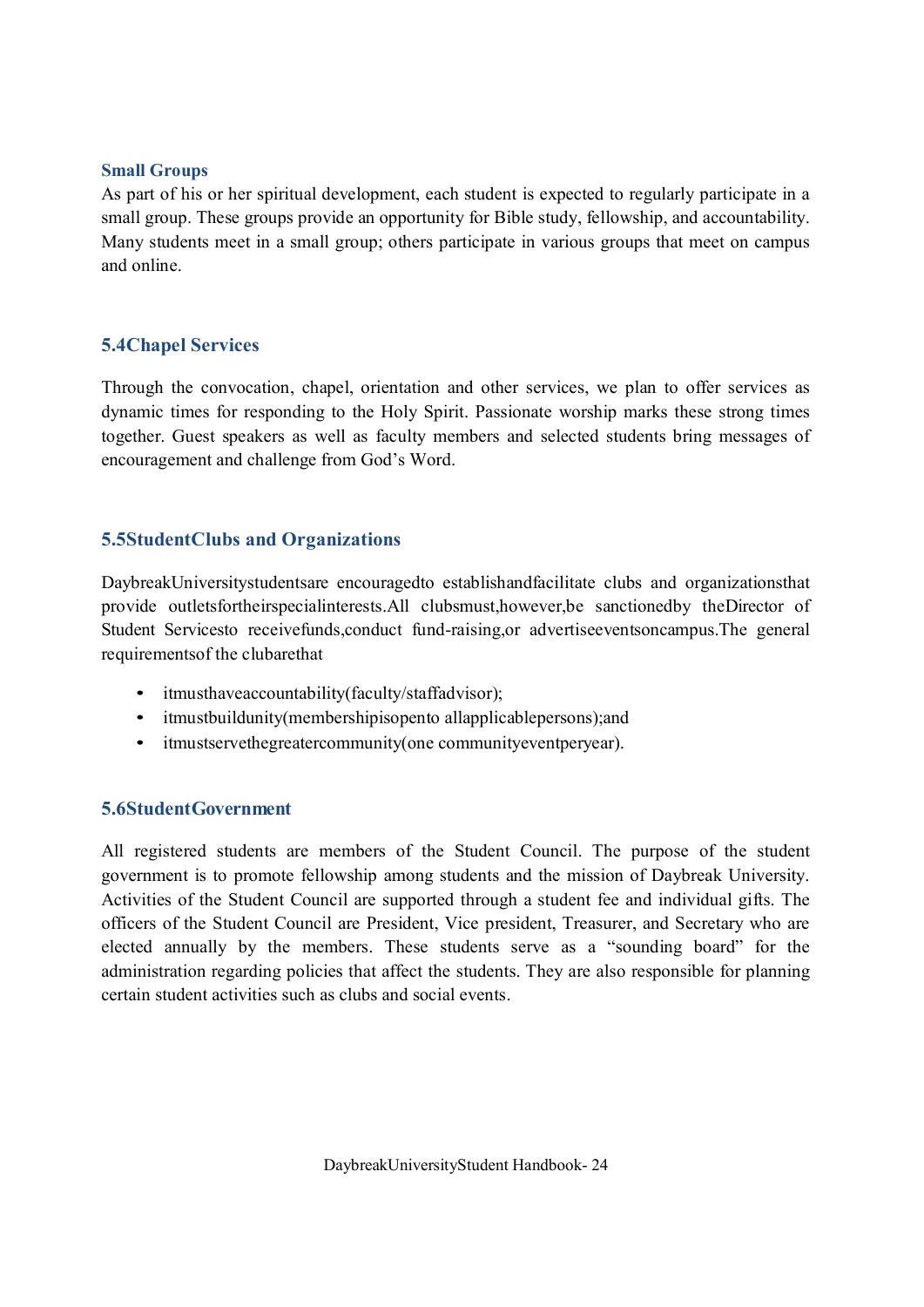### **5.7Information Concerning Automobiles and Parking On Campus**

Students are welcome to park their vehicles on campus during classes. Parking spaces immediately in front of the campus building are reserved for faculty and staff. Marked handicapped spaces are reserved for the use of handicapped drivers. Anyone parking in faculty or handicapped spaces without suitable tags on their vehicle is liable to be towed, at the owner's expense.

No vehicles may be left in the parking lot overnight. Cars are to be locked when on campus. Daybreak University accepts no liability for any damages incurred by parking in campus parking lots.

# **5.8ResidentialLife Information and Student Housing Services**

Daybreak University does not have any dormitory facilities under our control. It is the responsibility of students to find appropriate housing. While Daybreak University does not maintain dormitory facilities and has no responsibility to find or assist a student in finding housing, information on housing is available in the office of Student Services. Costs vary for students as some live alone and others share housing with friends or relatives. Living modestly, one should expect to pay between \$400 and \$1,300 for living expenses including rent. Students who need assistance in finding housing near the University may contact the Director of Student Services for general information, but the University does not assume the responsibility for finding or securing housing.

### **5.9Health Insurance and Services**

#### **Health Insurance**

Daybreak University does not require students to have health insurance coverage, nor does it offer student insurance. However, Daybreak University Office of Student Services will do everything it can reasonably do to assist students in finding health care coverage if requested.

#### **Medical Provisions**

Daybreak does not and cannot provide any health care except immediate first aid. If you need medical help, please consult the Campus Emergency Plan, elsewhere in this Handbook, for contact information for local hospitals.

If you have a minor accident, a first aid kit is kept in the office to help you. If you have a more serious medical need that demands immediate attention, the office will arrange for your transportation to a doctor, urgent care clinic or hospital. If you have a medical need that does not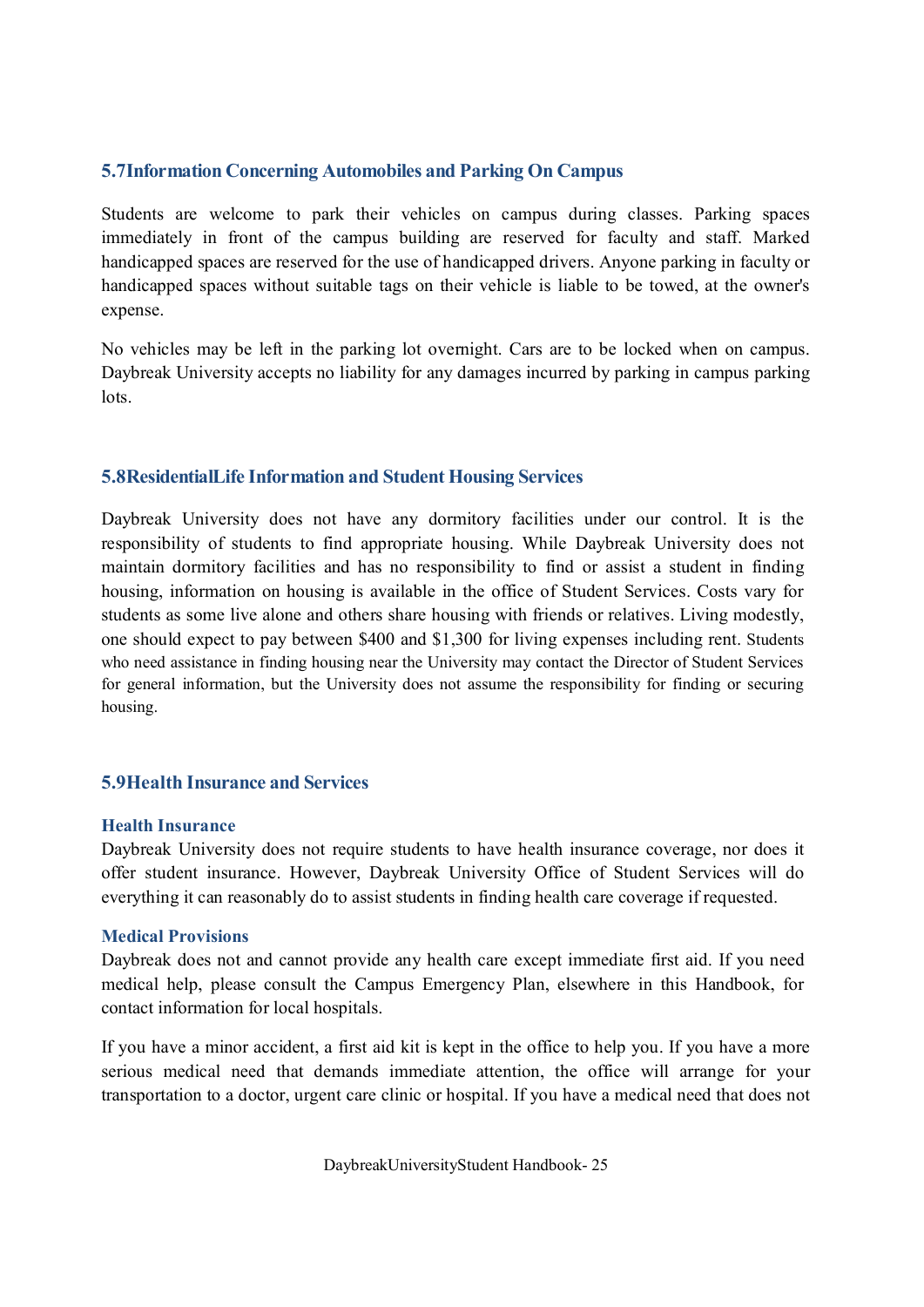require immediate attention, please discuss the issue with the Student Services.

### **Medical Facilities Near Main Campus**

The nearest emergency room to our main campus is 3.4 miles away. The Good Samaritan Hospital Emergency Room 1225 Wilshire Blvd, Los Angeles, CA 90017 / (213) 977-2420

• The nearest urgent care provider to our main campus is 1.2 miles away. Vermont Urgent Care & Multi Specialty Center 1435 Vermont Ave #100, Los Angeles, CA 90006 / (213) 386-2511

# **5.10StudentComplaints and Due Process Procedures**

Members of the Daybreak University community may bring complaints or concernsabout harassing or discriminatory behavior to the Academic Dean. The University mayseek informal resolution when it receives allegations of unlawful discrimination orharassment. If an informal resolution does not result, a formal process may be initiatedby submitting a complaint or grievance to the Dean. Initially, concerns may becommunicated orally; however, they should be submitted in writing before any formalreview takes place. The written complaint should specify the University policy violatedand all relevant factual details.

- 1. The Academic Dean shall read the complaint, and if it warrants further investigation, then a copy of the complaint should be forwarded to the person against whom the complaint is made ("respondent"). If the allegations would not constitute a violation of a policy, then the dean should inform the grievant in writing that the allegations are not subject to further investigation.
- 2. The respondent shall be given 14 calendar days from receipt of the complaint to return a written response to the dean, who then shall initiate a reasonable investigation into the matter. The investigation may include meeting with the parties, talking with witnesses, and reviewing any supporting documents. A grievant may elect to withdraw a formal complaint at any time; however, the university reserves the right to investigate all complaints in order to protect the interests of the University and its community.
- 3. Within a reasonable time, the Academic Dean shall make a decision based on the formal complaint, response, and any other relevant information. This decision shall be in writing and shall consist of factual findings, conclusions, and a remedy if one is appropriate. All parties shall receive a copy of the decision.
- 4. Any party may submit a written request for appeal of the decision to the President of the University within 14 calendar days from receipt of the decision. The request for appeal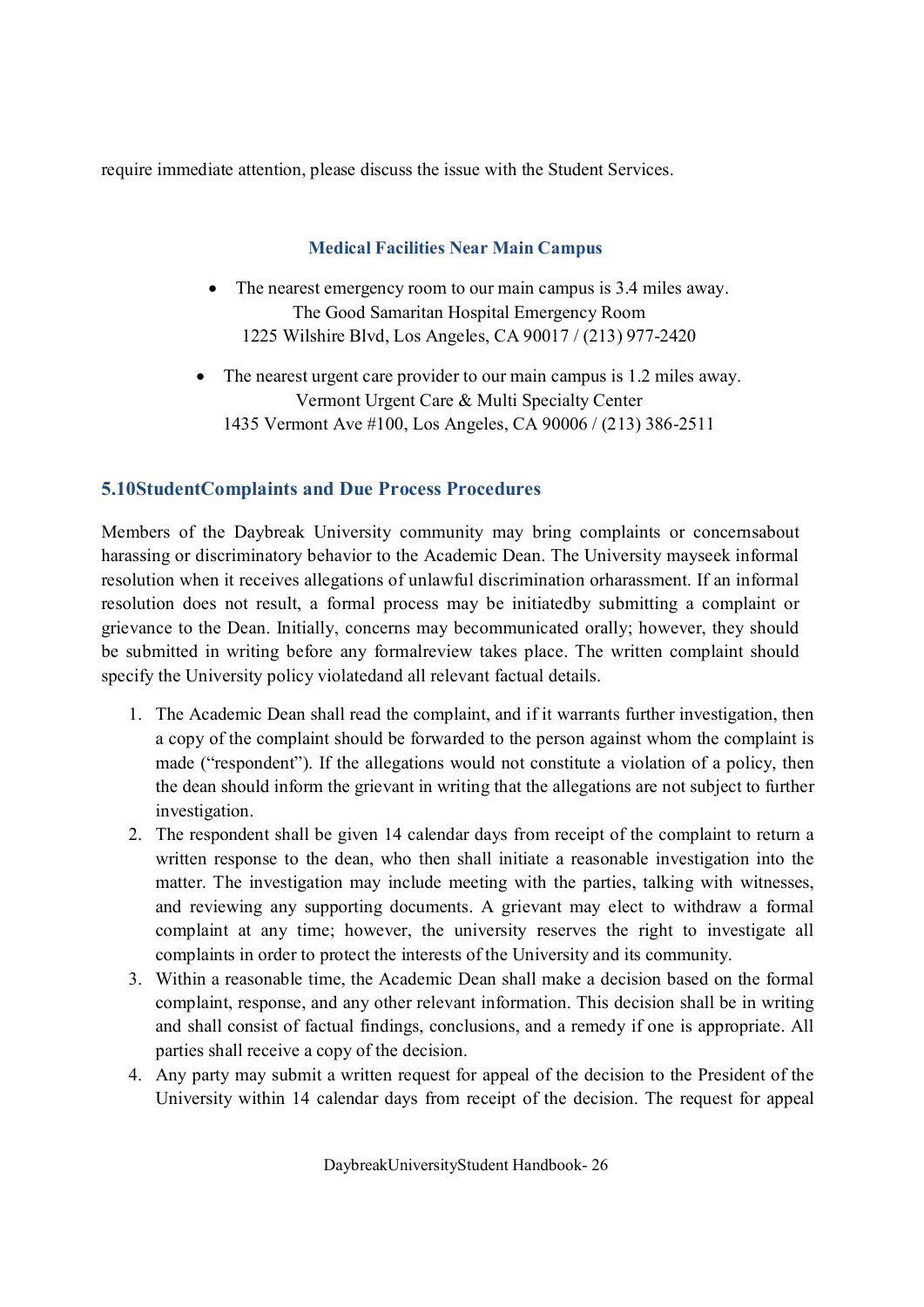must specifically set forth all grounds for appeal. The non-appealing party must be given the opportunity to respond in writing to the request for appeal. Within a reasonable time, the president shall make a decision based on the complaint, response, decision, request for appeal, any response to the appeal, and any meeting the president held in regard to the appeal. The decision of the president shall be final. All parties shall receive a copy of the president's decision.

- 5. All written decisions made and materials produced in a grievance conducted under this procedure shall be retained by the Academic Dean for at least two years from the date that the final decision was issued.
- 6. If the student is not satisfied with the President's final decision, the student may then appeal to BPPE by contacting them at the address:

**Bureau for Private Postsecondary Education (BPPE)** 1747 North Market, Suite 225Sacramento, CA 95834 Phone: (916) 574-8900/ Fax: (916) 263-1897 https://www.bppe.ca.gov/enforcement/complaint.shtml

Please note that BPPE regulations require that the University's internal grievance policies must be followed completely before a student complaint will be considered.

> **Transnational Association of Christian Colleges and Schools (TRACS)** 15935 Forest Rd., Forest, VA 24551

A student may also contact TRACS Accrediting Agency by completing the TRACS Complaint Form found on https://tracs.org/documents/3.TRACSComplaintForm-AgainstInstitution 000.pdfand submitting it to the President of the TRACS.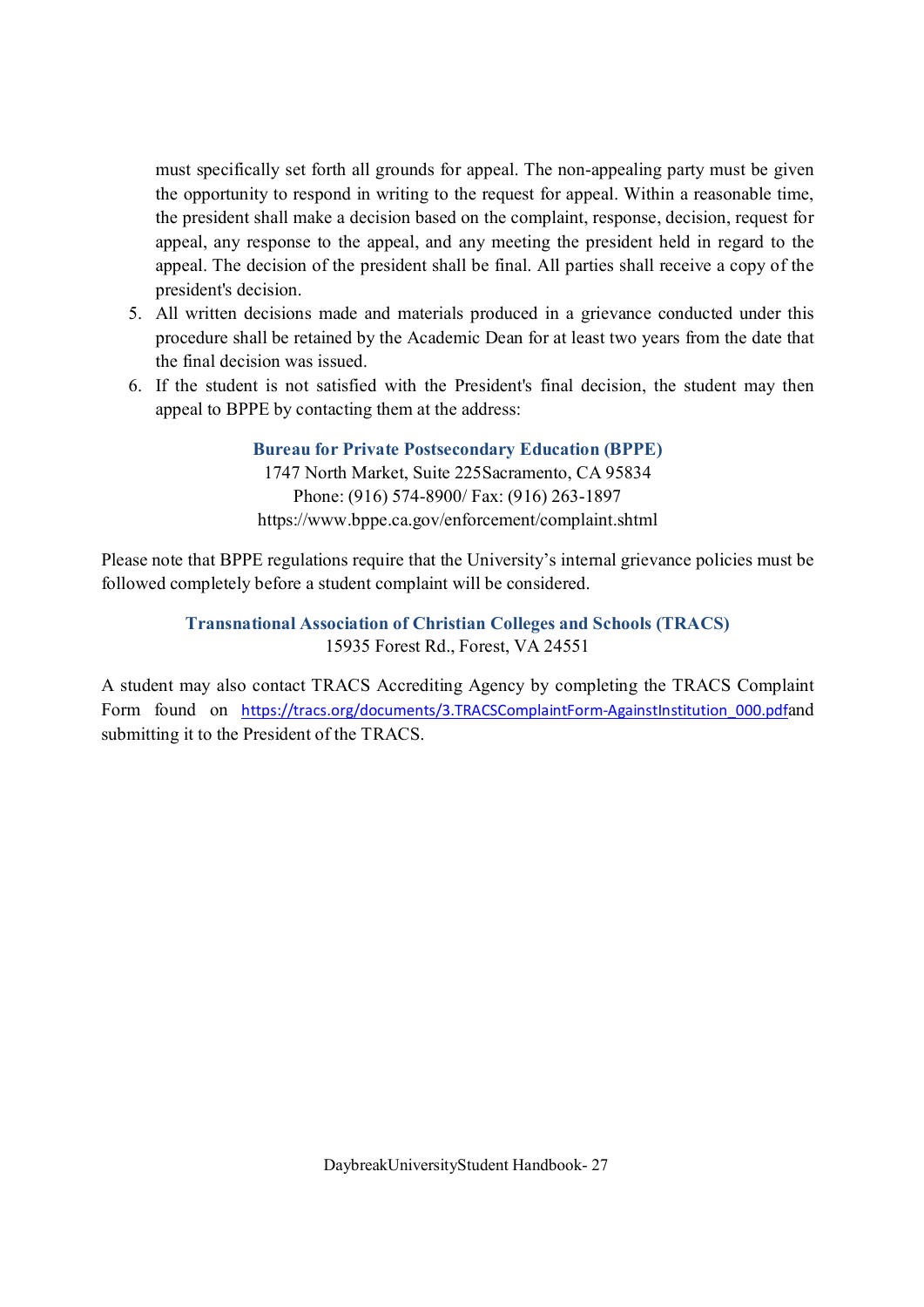# **6.STUDENTCODEOF CONDUCT**

Daybreak University expects its students to be of high moral character, and to behave accordingly. Daybreak University Code of Conduct governs student behavior on- and off-campus, and its Academic Integrity policies govern classroom behavior and maintenance of grade point averages. Penalties for violation of academic integrity, academic discipline, and/or Code of Conduct policies range from warnings to permanent expulsion from Daybreak University. All students are required to sign a document attesting to the fact that they have read, understood, and will abide by the Code of Conduct. Any questions regarding these policies should be directed to the Academic Dean.

# **6.1CommunityConduct**

Staffandfacultycommunicatewiththestudentselectronicallythrough email andthrough announcementspostedon theDaybreak Universitywebsite and Moodle.Studentsareexpectedtochecktheiremailandthe website and Moodle regularly. Inorderforanycommunityto thrive,positivecommunicationneedstobepracticedby allmembers.When communicatingwith staffandfaculty,studentsneedto show respectfor boththeindividual'sposition and time.Forexample,appointmentsshouldbe madeand keptto respect theperson's time.

# **6.2RighttoPrivacy**

Allmembersof theDaybreak Universitycommunityhavearightandahighexpectationof personal privacyandsecurity.Highlypersonalandsensitivematerialsexistin classes andoffices that mustbeprotected.Therefore,it isstrictlyforbiddenforstudents,withoutpermission,to accessanother's computer, files,exams,bag,orsimilaritem.

The Daybreak University is committed to protecting student privacy for students enrolled in all courses. All of the University policies regarding student privacy and information security apply to distance education courses. Faculty teaching distance education courses are expected to uphold these polices and follow these procedures:

- Teach distance education courses using Moodle, the University's learning management system, in order to ensure security of student work and grades.
- · Use the University's secure student management system site to report student grades.
- · Use Moodle or the University's email system for all official, confidential communication such as providing feedback on student work, releasing grade information to students, etc.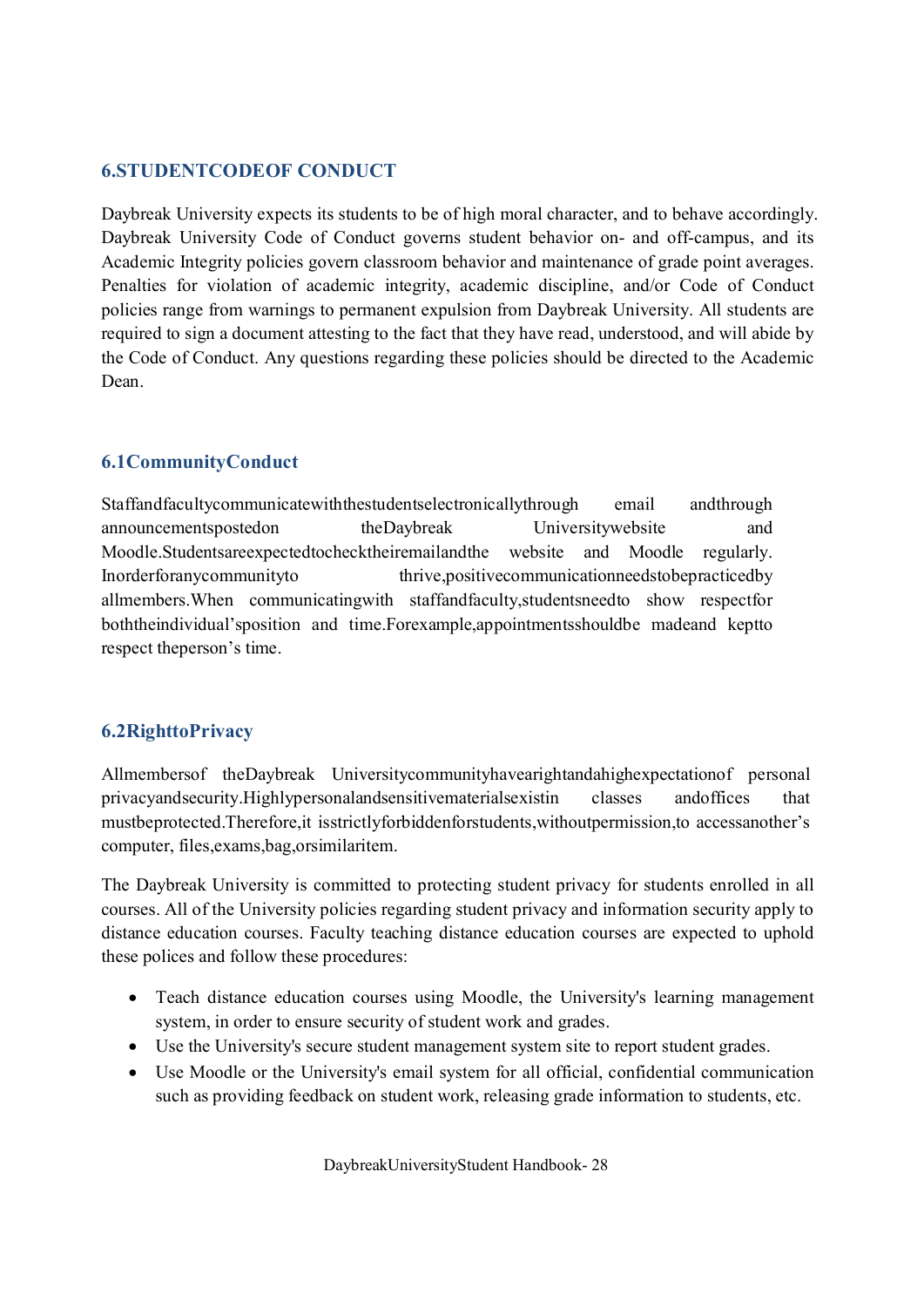- · Keep student work, scores or grades confidential. Students in the course should not have access to other students' work or grades.
- · Keep your Moodle or email account information secure. Do not share your login information with anyone, give anyone unauthorized access to the Moodle course or assign a student the role of instructor or graduate assistant in Moodle.
- Follow the University's guidelines for sharing student educational record information with other faculty, staff, parents or others outside the University.

# **6.3OnlineForums**

Studentsoften choosetoparticipateinonlineforumsincludingsocialnetworkingsites,virtual communities,blogs,online journals,andotherwebsites(familiar examplesof thistypeof forum includeFacebook,Twitter,andTumblr). Whiletheuniversityrecognizesthat theseforumsare anintegralpartof moderncommunication,wecaution studentsto considercarefullythe informationand commentstheypostinonlineforums. Fortheirownsafetyandsuccess, studentsshould assumethat anyinformationtheypublishonline isvisibleandaccessibleto everyone.Studentsare as responsiblefortheirwordsandactionsin online forumsastheyare inanyinterpersonalinteraction,privateforum,or publicforum.Behaviorinconsistentwith DaybreakUniversity'smission,community standards willnot beexempted from disciplinaryactionsimply becauseit occurredororiginatedinanonlineforum.

# **6.4PoliciesagainstDiscriminationandHarassment**

Daybreak University does not discriminate against any person on the basis of race, color, religion, national origin, disability, age, veteran status, sex, marital status, sexual orientation, or gender identity. The University shall adhere to all applicable state and federal regulations. Consistent with its mission, Daybreak University seeks to assure all community members are able to learn and work in an atmosphere free from harassment. Harassing conduct is contrary to the nurturing community of learning the University wishes to foster. Harassment threatens the well-being of the University community.

This policy applies to all community members, including faculty, staff, and students. The University will take appropriate action when this policy is violated. For the purpose of determining whether particular conduct constitutes a violation of this policy, the following definition will be used:

### **Harassment**

All students, staff, and faculty members of Daybreak University should be able to work in an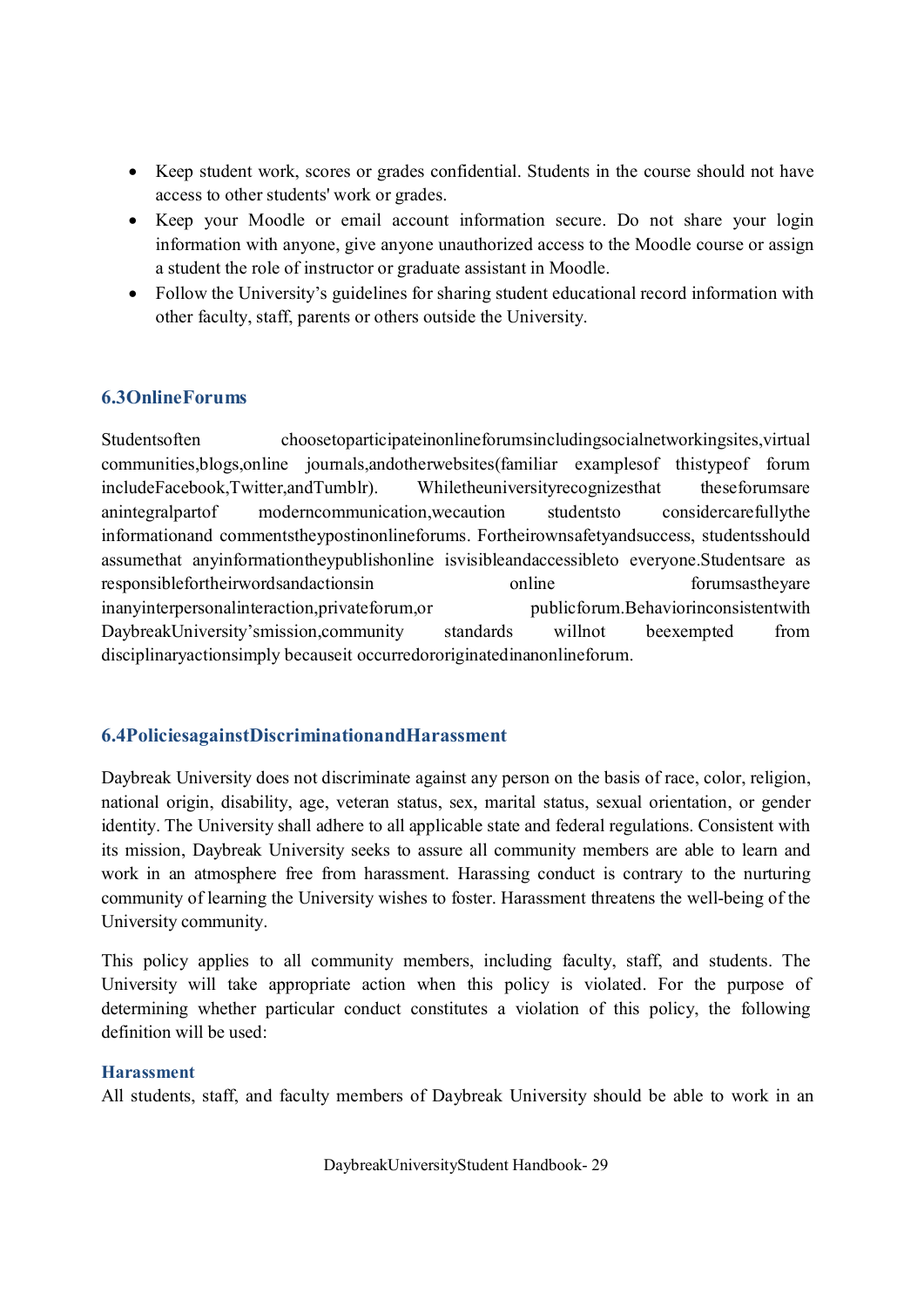atmosphere free of discriminatory intimidation based on sex, race, color, age, national origin, disability, religion, or any other factor. Such intimidation is considered harassment, is a violation of the victim's civil rights, and is against Daybreak University policy. All such behavior is expressly forbidden and will not be tolerated by Daybreak University.

Any member of the Daybreak University community who threatens, upsets, irritates, persecutes, or in any other way disturbs others; or who creates or attempts to create a hostile environment or the perception of a hostile environment on University premises is subject to disciplinary action under this policy, up to and including dismissal from the University. This includes physical threats, intimidation, teasing, bullying, etc.

If you feel that you have been a victim of any kind of harassment, please report it to the Director of Student Services or another member of Daybreak University administration. Daybreak University will promptly and thoroughly investigate all complaints and take corrective or disciplinary action when appropriate.

# **6.5Sexual Harassment Policy**

Sexual harassment is a form of discrimination that violates Title VII of the Civil Rights Act of 1964. Sexual harassment of students, staff, or faculty members by any member of the University community is against University policies, and may be considered illegal in some cases. Sexual harassment includes any repeated or unwanted verbal or sexual advances, sexually-explicit derogatory remarks, or offensive statements made by someone in the workplace or university environment when

- Submission to the conduct is either explicitly or implicitly a condition of employment, grades, or good will;
- Submission to or rejection of the conduct is used as a basis for grading or relational decisions affecting any person; or
- · The conduct has the purpose or effect of substantially interfering with student, staff, or faculty performance of duties, or of creating an intimidating hostile, or offensive work or learning environment.

The above are examples of behavior that constitutes sexual harassment, but other behavior of a sexual nature may be considered harassment as well. Sexual harassment on Daybreak University premises will not be tolerated under any circumstances, and will be severely punished, up to and including dismissal from the University and, if applicable, legal actions against the harasser.

Anyone experiencing or observing sexual harassment as a described in any of the above categories should report the incident immediately to the Director of Student Services or another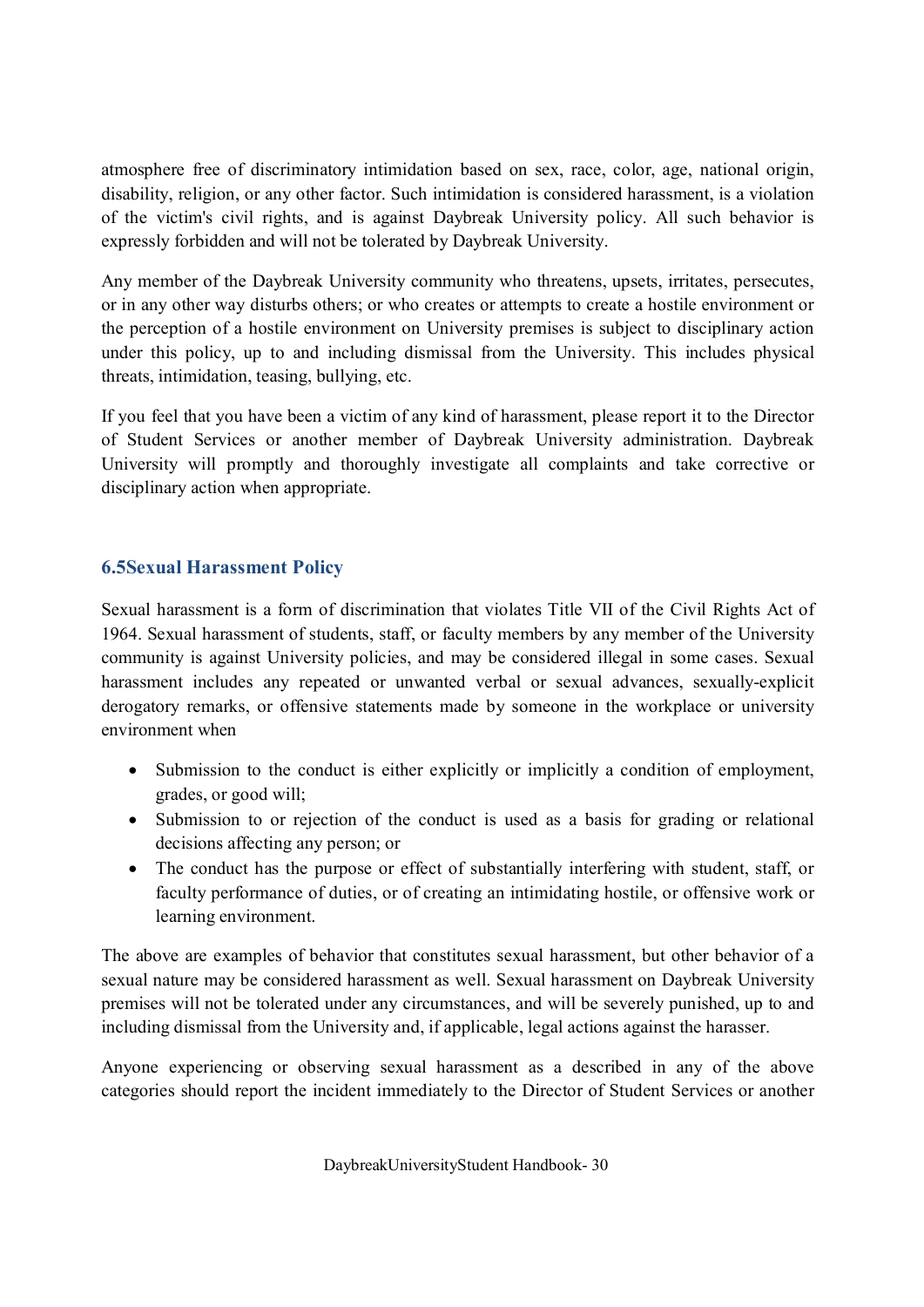member of Daybreak University administration. For complete details regarding harassment of any sort and the disciplinary actions that may be taken, please refer to the Daybreak University Policies and Procedures Manual.

Under the direction of the appropriate administrator, the university will fully and effectively investigate any such report and will take whatever corrective action is deemed necessary, including disciplining or discharging any individual who is found to have violated this prohibition against harassment. The reporting student, staff, board members or faculty will be informed of the action taken. University officials will also take action to protect the reporting student, staff, board members or faculty, to prevent further harassment or retaliation and, as appropriate, to redress any harm done.

It is the policy of Daybreak University not to tolerate sexual harassment, and appropriate disciplinary action will be taken whenever such harassment is demonstrated. Individuals engaging in such conduct contrary to university policy may be personally liable in any claim brought against them.

# **6.6AcademicMisconduct**

All members of the Daybreak community are expected to be truthful in all their work. Failure to represent one's work truthfully undermines one's character and the integrity of our community. Students are responsible for knowing what constitutes dishonesty in academic work and what constitutes plagiarism and collusion.

- · **Dishonesty**is exhibited through lying, cheating, or deceiving. Its examples include copying from the examination papers of other students and submitting as one's own work papers obtained from another person or from the Internet.
- · **Plagiarism** is misrepresentation of another person's work as one's own, involving other persons' ideas, articles, books and other intellectual property without proper citation. It ranges from a failure to acknowledge one's indebtedness to another for an idea or ideas to using words or sentences from others' work without proper citation.
- · **Collusion**: A student colludes when he or she works without the permission of the instructor with another person or persons to produce work which is then presented as work completed independently by the student.
- · **Other**: A student commits an act of academic misconduct when he or she inhibits or prevents other people from legitimate learning or teaching.

Any member of our community who violates the academic integrity policy will be subject to discipline. Academic integrity is under the supervision of the faculty, acting through the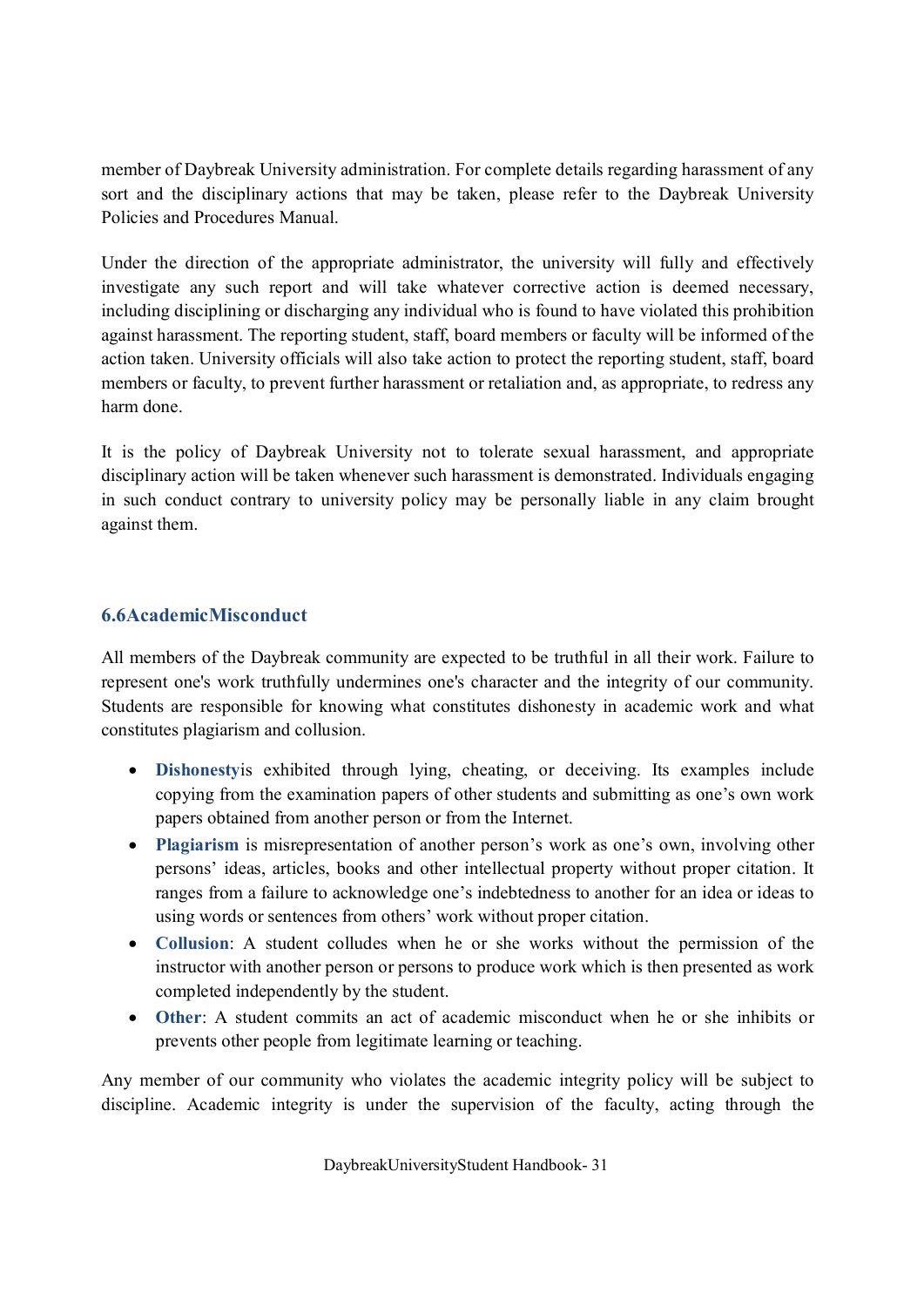Academic Dean.

Faculty members are required to report all incidents of academic misconduct, and every incident will be investigated by an Academic Discipline Committee, convened by the Academic Dean and the President, and comprised of such members of faculty and administration. This Committee will consider the facts of each particular case and make a recommendation as to its disposition. Penalties for academic misconduct range from failing the piece of work in question to expulsion from the university. The Committee's decision in these cases will be final.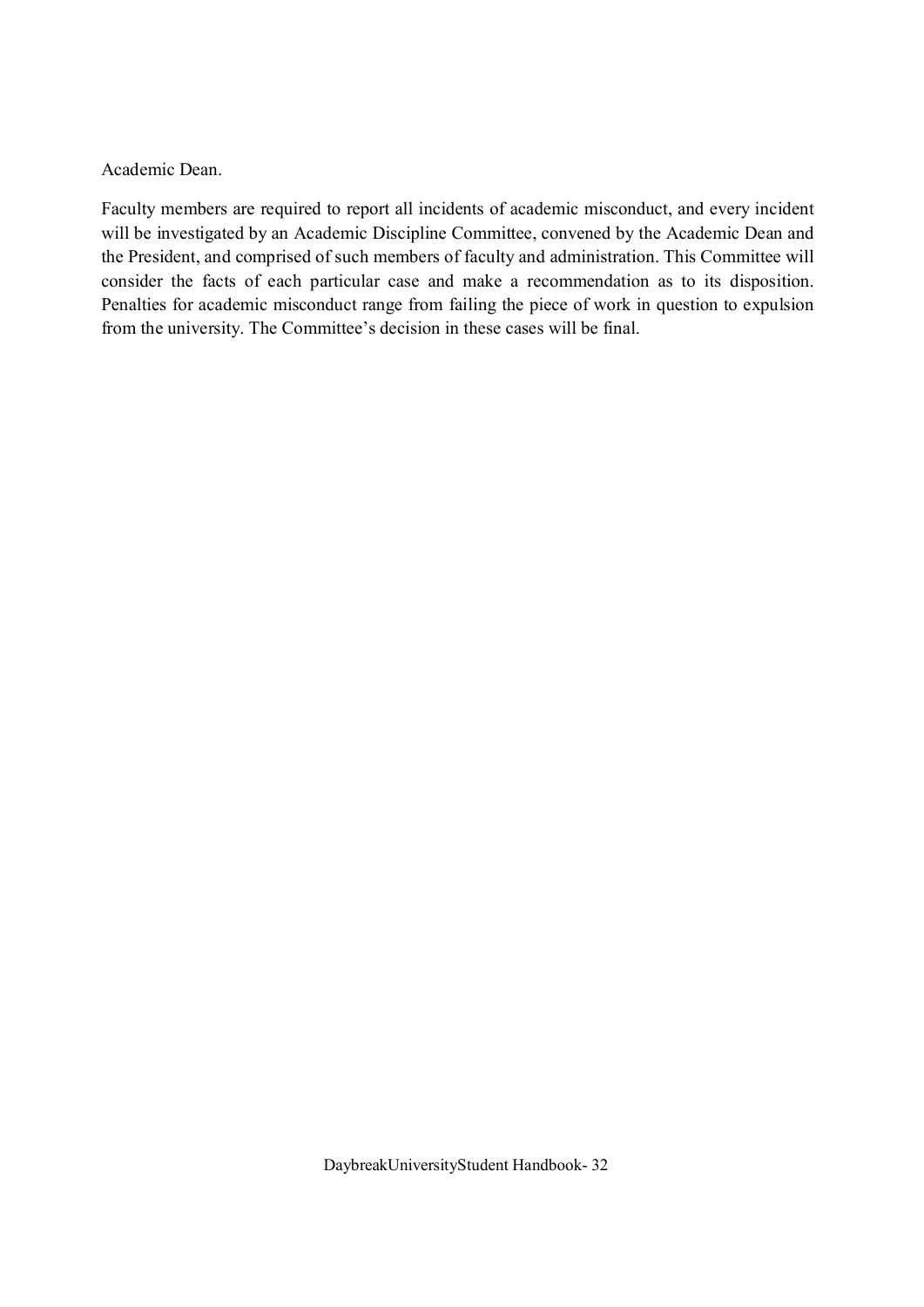# **7.CAMPUSSAFETY& EMERGENCY PLAN**

Daybreak Universityisadamantaboutprovidingasafeandhealthyworkandlearningenvironment. TheUniversity's goalistoprovidesafeareas,equipmentandmaterials.Toprotecttheirown others'safety, allmembers of theUniversity community areexpected toobservesafetyrules andimmediatelycorrectorreportunsafe conditions.

Allemployeesmustimmediatelyreportawork-relatedinjuryorillness to theirsupervisor. Supervisorsmustreportanyjob-relatedaccidentorillnessto thebusinessmanageror presidentwithin24hours. Allmembersof the universityarerequiredto complete emergencycontactform.Inan emergency,theinformationisused tonotifynext-of-kinand medicalpersonnel.

If you notice any needed repair (especially if it poses a safety hazard), suspicious activity, or suspicious stranger, please inform the office.

# **7.1Drug and Alcohol Free Campus Policy**

Alcohol and drug consumption causes changes in behavior, ranging from impaired judgment and coordination to inhibiting a person's ability to learn and use higher mental functions. Repeated use may lead to dependence, and long-term use can cause permanent damage to the brain, liver, and other vital organs. This is inconsistent with Daybreak University's desire for all its constituents to be healthy and sound as possible, in mind and body. As mandated by federal regulations (Drug-Free School and Community Act Amendments of 1989), Daybreak University maintains certain polices regarding a drug- and alcohol-free campus. These policies are outlined below.

### **General Policy on Possession of Controlled Substances**

The unlawful possession, use, or distribution of controlled substances is prohibited on Daybreak University property or as part of any University activity. Employees or students found to be in violation of this drug- and alcohol-free environment policy will be subject to appropriate action, including but not limited to termination or dismissal. Any employee or student who becomes aware of a violation of this policy should report it immediately to the Director of Student Services, or any administrators so that the matter can be investigated. Daybreak University will report any illegal activities to relevant local, state, or federal authorities, and will cooperate to the best of its ability with such authorities in investigations of violations of this policy.

### **Drugs and Medications**

Unlawful manufacturing, distribution, dispensing, possession or use of controlled substances is prohibited by state law under the California Uniform Controlled Substances Act (California Health & Safety Code). Any Daybreak University constituent who violates the above policy is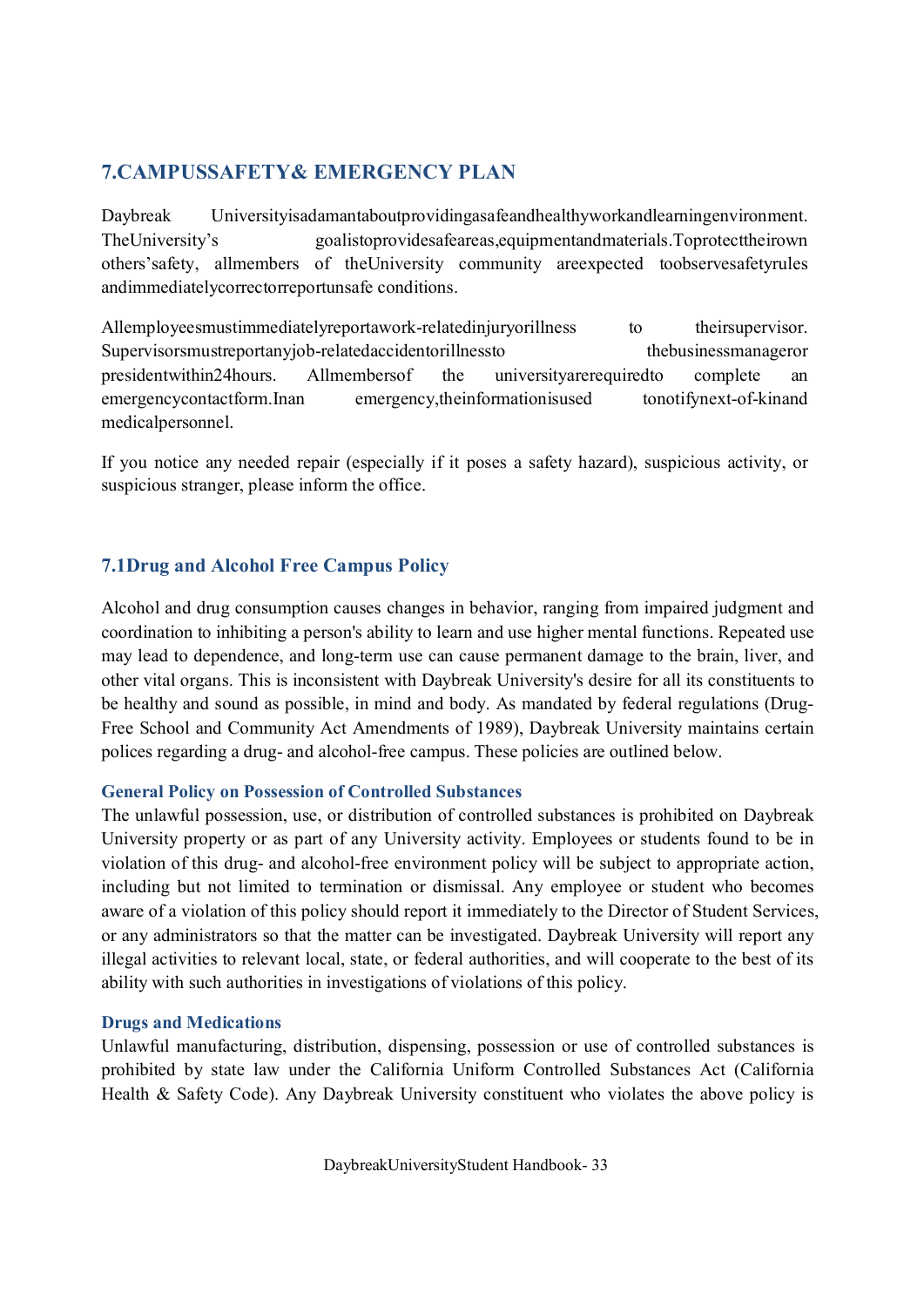therefore subject not only to disciplinary action under the Daybreak University Code of Conduct, but to possible criminal prosecution. The only exception to this policy is for medications that have been legally and properly prescribed by a physician. Those in possession of such medications and related paraphernalia (e.g. insulin needles) must keep these items on or near their persons at all times, and should only use or take such medication when necessary and as privately as possible. Used medical paraphernalia must be removed from campus and disposed of properly. Daybreak University waste receptacles are not for medical waste, and disposal of medical waste in these receptacles constitutes a biohazard. This policy does not apply to legal, over-the- counter, noncontrolled medications, such as aspirin, acetaminophen, cold remedies, etc., although such medications should also be used privately and only when necessary.

#### **Alcohol**

Daybreak University abides by all state and local laws regarding the possession, consumption, sale or distribution of alcoholic beverages. No alcoholic beverages of any kind are to be brought onto Daybreak University campuses or properties without authorization. The legal drinking age in California is 21. Any Daybreak University student or employee under the age of 21 who purchases, attempts to purchase, or knowingly possesses an alcoholic beverage, on-campus or offcampus; or a student or employee over 21 who purchases, attempts to purchase, or otherwise furnishes alcoholic beverages for a person under the age of 21, is in violation of state law and of University policy, and subject to discipline under the Daybreak University Code of Conduct and to possible criminal prosecution.

#### **Tobacco**

Tobacco use (including cigarettes, cigars, pipes, e-cigarettes or vaping devices, chewing tobacco, snuff, dip, snus, gutka and paan), is prohibited on in all Daybreak University buildings and on all Daybreak University premises, except in designated outdoor areas. These areas contain fireproof ashcans for disposal of cigarette butts. Tobacco-related rubbish, such as cigarette butts, empty cigarette or tobacco packets, etc. must be disposed of properly so as to avoid litter and the risk of fire. Students or employees not properly disposing of used smoking or other tobacco materials are subject to disciplinary action.

### **Weapons**

Weapons of any kind or facsimiles thereof are prohibited on Daybreak University property. This includes but is not limited to firearms, explosives, fireworks, incendiary devices, pellet guns, and non-utility knives or other sharp blades. Those found to be in possession of such items on Daybreak University property are subject to disciplinary action up to and including dismissal from the University and legal action where appropriate.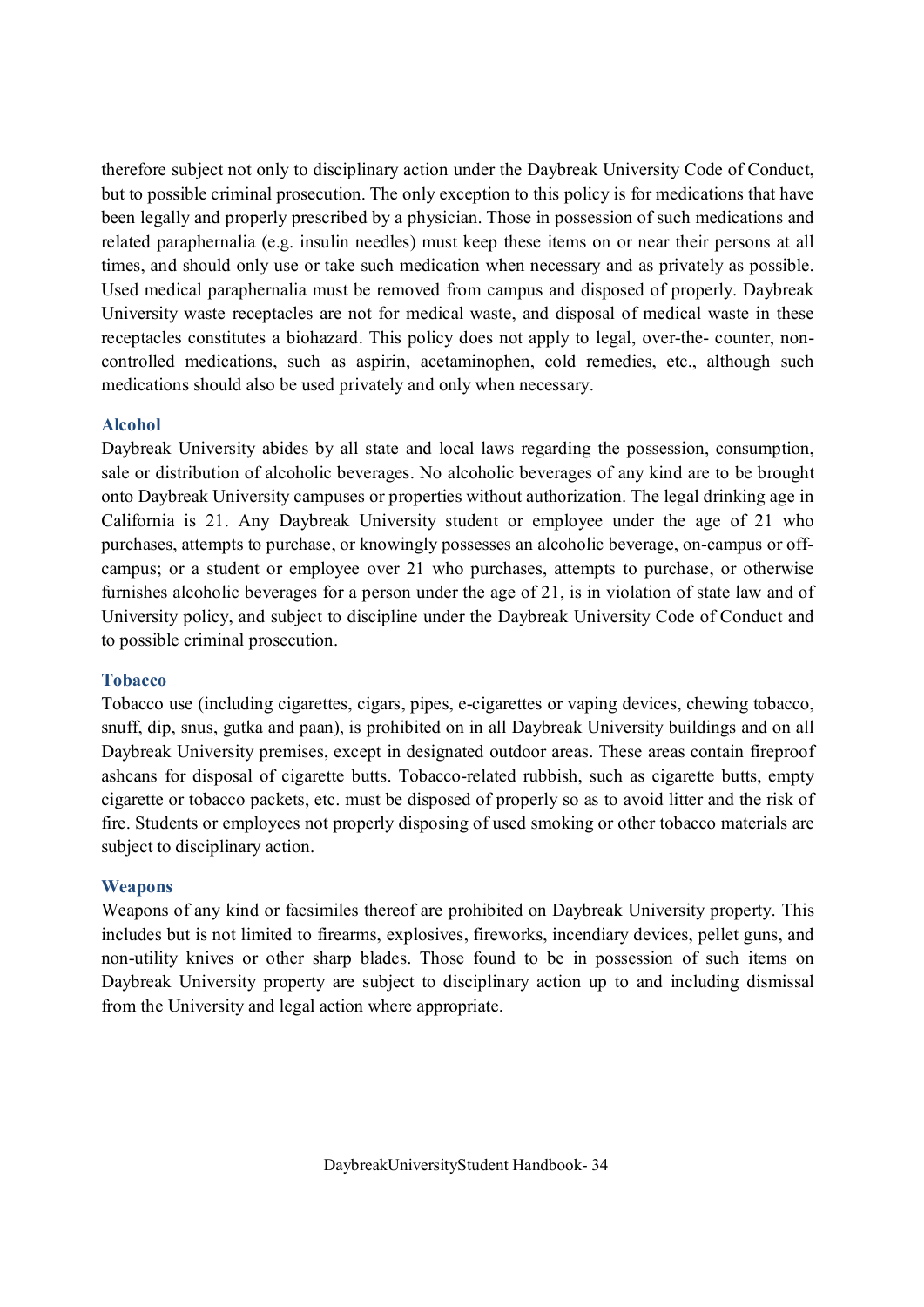# **7.2Communicable Disease Policy**

Daybreak University follows the health and safety guidelines set forth by the California Department of Public Health (CDPH) and by the US Centers for Disease Control and Prevention (CDC) as they relate to communicable diseases. Communicable diseases prevalent in the US and Canada include influenza, infectious mononucleosis, hepatitis A and B, measles, meningitis, mumps, chicken-pox, tuberculosis, acquired immune deficiency syndrome (AIDS; including ARC and HIV), other immunodeficiency-related viral infections such as Human T-cell lymphotropic virus types I and II (HTLV-I and II), and sexually transmitted diseases such as Chlamydia, herpes, syphilis, and gonorrhea. These diseases pose primary risks to the infected person and secondary risks to those who come in contact with the infected person.

Cases of communicable diseases at Daybreak University will be handled with concern for the individual as well as for the University community. Any student, staff, or faculty member who is aware he or she has a communicable disease, either through diagnosis or because of obvious symptoms, should report this immediately to the Academic Dean and to the Director of Student Services. All information thus reported shall be strictly confidential. The individual's right to privacy shall be protected in all reported incidents. Only communicable diseases that are required by law to be reported to local health agencies shall be reported.

In all cases of communicable disease, Daybreak University reserves the right to impose restriction of campus activities on the infected individual, based on all available relevant information. Such decisions will generally be made by the Academic Dean and to the Director of Student Services.

# **7.3Campus Visitor Policy**

### **Children on Campus**

Daybreak University cannot be responsible for children on campus. Therefore, for reasons of safety and insurance, children are not allowed on the Daybreak University campus (apart from those accompanying short-term visitors). Students may not bring their children to the campus while classes are in session. All children brought by visitors must be under adult supervision at all times.

#### **Animals on Campus**

No pets or animals of any other kind are allowed on Daybreak University property without prior authorization from Daybreak University Administration. Service animals are permitted on the Daybreak University campus with the prior authorization of Daybreak University Administration. If you have a service animal, please contact the Main Office for details on obtaining authorization.

#### **Visitors to the Campus**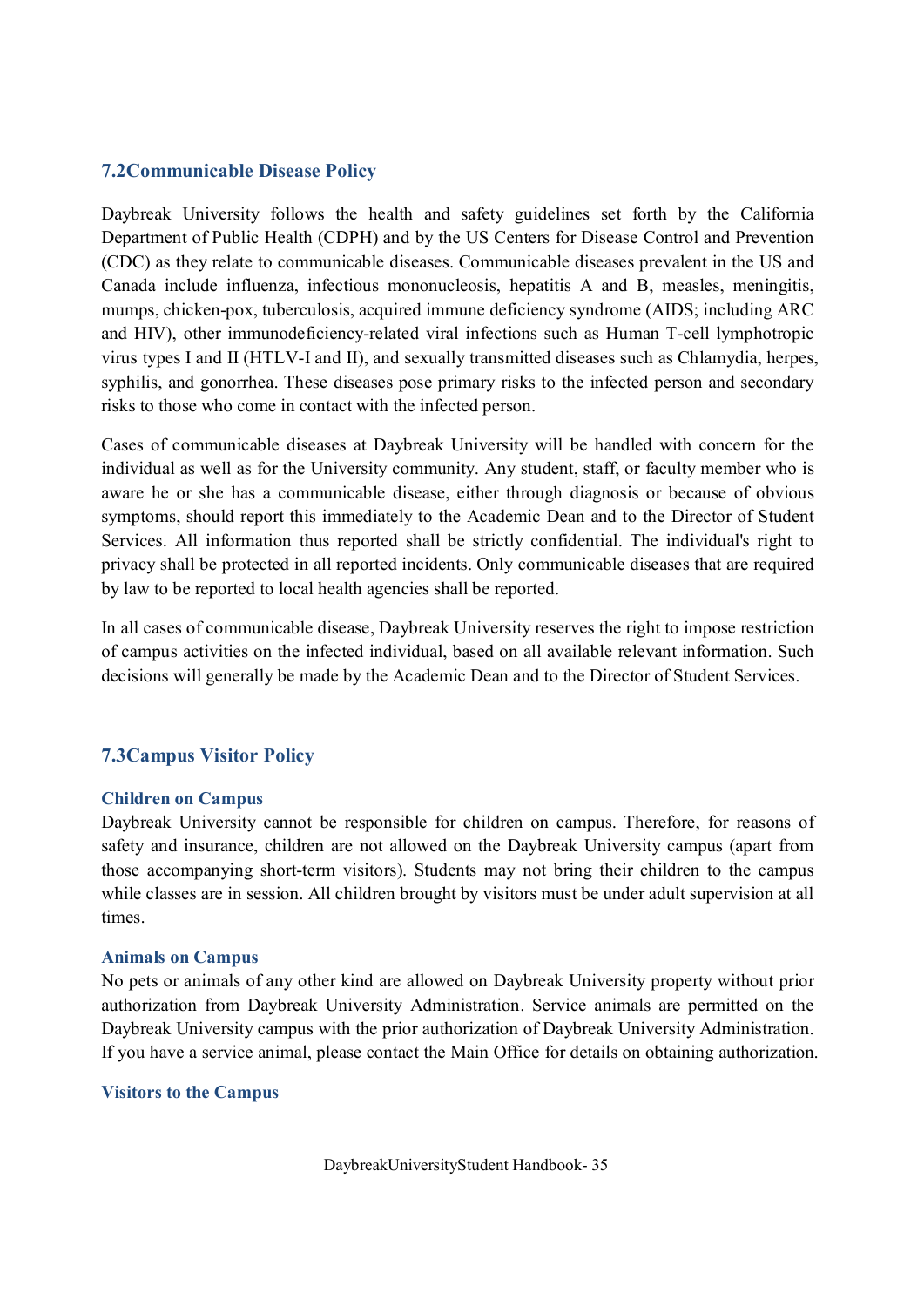Visitors are welcome to Daybreak University. Visitors are responsible for any children that accompany them. All visitors (i.e. anyone who is not a student, faculty member, or staff member of Daybreak University) must sign in at the front desk. Visitors who have not signed in may be asked to leave the premises. Daybreak University is a private business, and therefore reserves the right to refuse entry to anyone for any reason.

# **7.4General Emergencies**

Daybreak University has an emergency plan that gives procedures to follow in case of fire, weather, earthquake, or lockdown emergencies. In the event of a medical emergency, the situation should be reported immediately to the University office, and 911 must be called. Only trained personnel should provide any type of medical care. A first aid kit is kept in the business office for minor needs.

In an emergency, you should:

- Upon discovering an emergency, or potential emergency, immediately get to a safe place if possible and CALL 911; then call the Office at (310)-739-0132.
- · Give the Office as much information as possible regarding the emergency.

The Daybreak office will:

- Identify the nature and scope of the emergency;
- Establish priorities and coordinate crisis response efforts;
- Interact with outside agencies including, but not limited to, the American Red Cross, law enforcement, fire department, and the Federal Emergency Management Agency
- · Determine the times and means to report efforts and progress to the campus community.

Every effort is made to ensure a safe and hazard-free work and study place. Unforeseen circumstances may occur, however, and every contingency cannot be anticipated. Daybreak University Campus Emergency Policy, outlined below, gives information as to what to do in the event of an emergency, crime, or natural disaster.

In an emergency, disabled persons are to be given priority in the use of elevators.

During emergencies, tune to a local radio or television station for safety instructions and other official information, or wait for school officials to give the "all clear."

#### **Emergency Exit Routes**

Emergency Exit routes are posted around the campus building in various places.

### **Fire Extinguishers**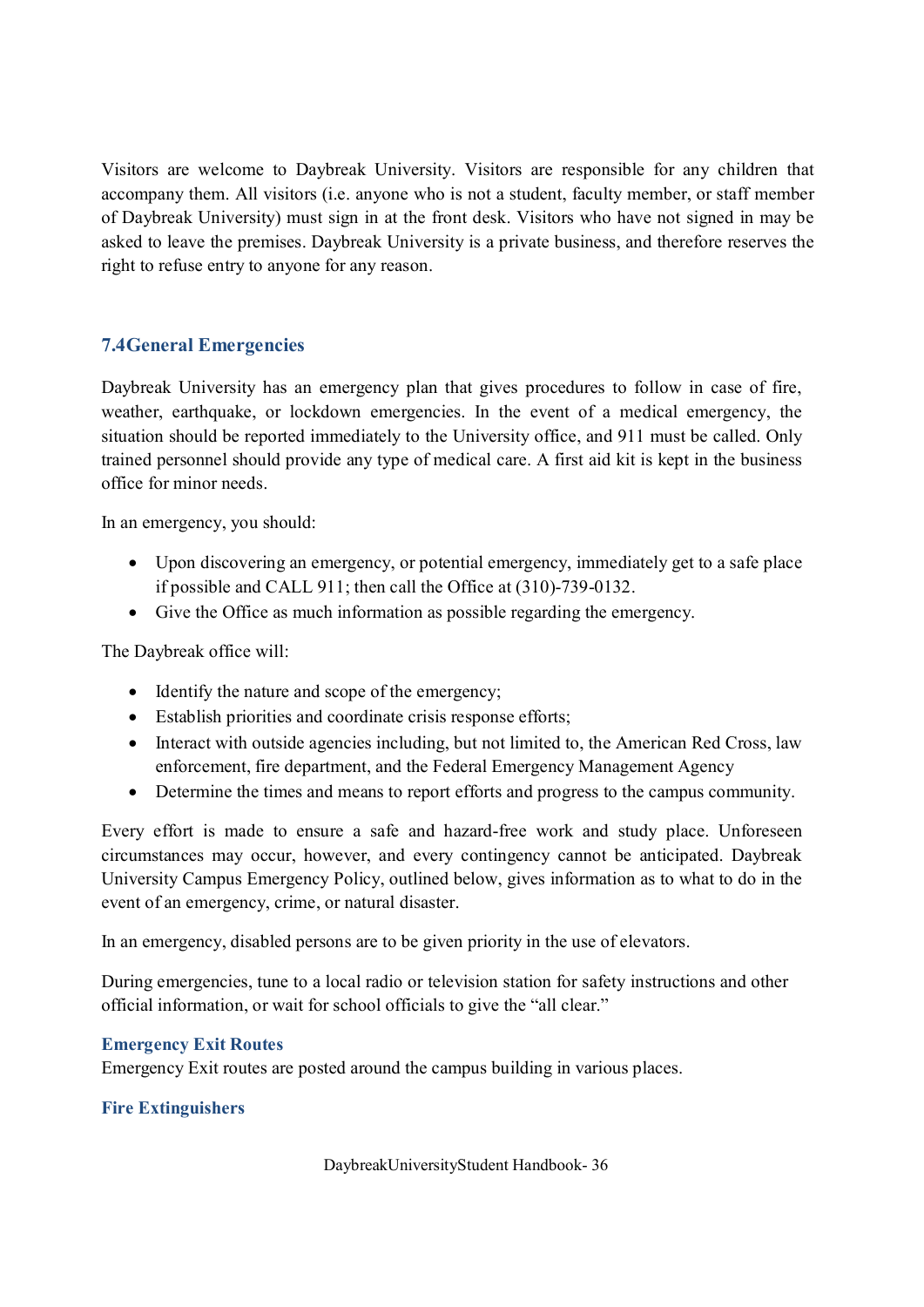Fire extinguishers are located throughout the building. They are regularly inspected and maintained. Do not operate or handle a fire extinguisher except in an emergency.

#### **Fire Drills**

Fire drills are explained during new student orientation. Expect at least one fire drill per quarter. In the event of a fire drill or fire, walk to the nearest exit and wait at the outskirts of the front parking lot. Be careful to stay out of the way of fire engines or other emergency vehicles.

#### **Campus Closings**

Campus closings will be reported via email, social media, the Daybreak University website, and internet. If there is any doubt regarding a school closing. Do not come to school until you have checked and verified that Daybreak University is open and operating.

# **7.5Emergencyand Crisis Procedures**

#### **Fire**

In all cases of fire, Daybreak University Administration must be notified as soon as possible. Fire alarm pulls are located throughout the building; pull the alarm and then call 911.

- · During a fire alarm in any building, you are required to evacuate immediately.
- · If you become trapped in the public area of a building during a fire, find a room, preferably with a window (keep window closed as much as possible), place an article of clothing (shirt, coat, etc.) outside the window as a marker for rescue crews. If there are no windows, stay near the floor where the air will be less toxic. Shout at regular intervals to alert emergency crews of your location.
- · If you are in a room when a fire alarm sounds, feel the door. If it is hot, do not open it. Seal the cracks around the door with a wet towel or other cloth fabric; place an article of clothing or a sheet outside the window or try to use the telephone for help. If you can safely leave your room, do so and proceed to the nearest exit. Shout and pound on doors to alert others as you leave.
- · Know the locations of fire extinguishers, fire exits, and alarm systems in your area. Know how to use them in case of an emergency.
- If a minor fire appears controllable, use one of the fire extinguishers located throughout the building. Pull the pin, aim, squeeze, and sweep the fire extinguisher toward the base of the flame.
- If an emergency exists, notify Daybreak University Administration and activate the building alarm. Call 911 and report the fire.
- If a large fire or one that appears uncontrollable is present, evacuate all rooms, closing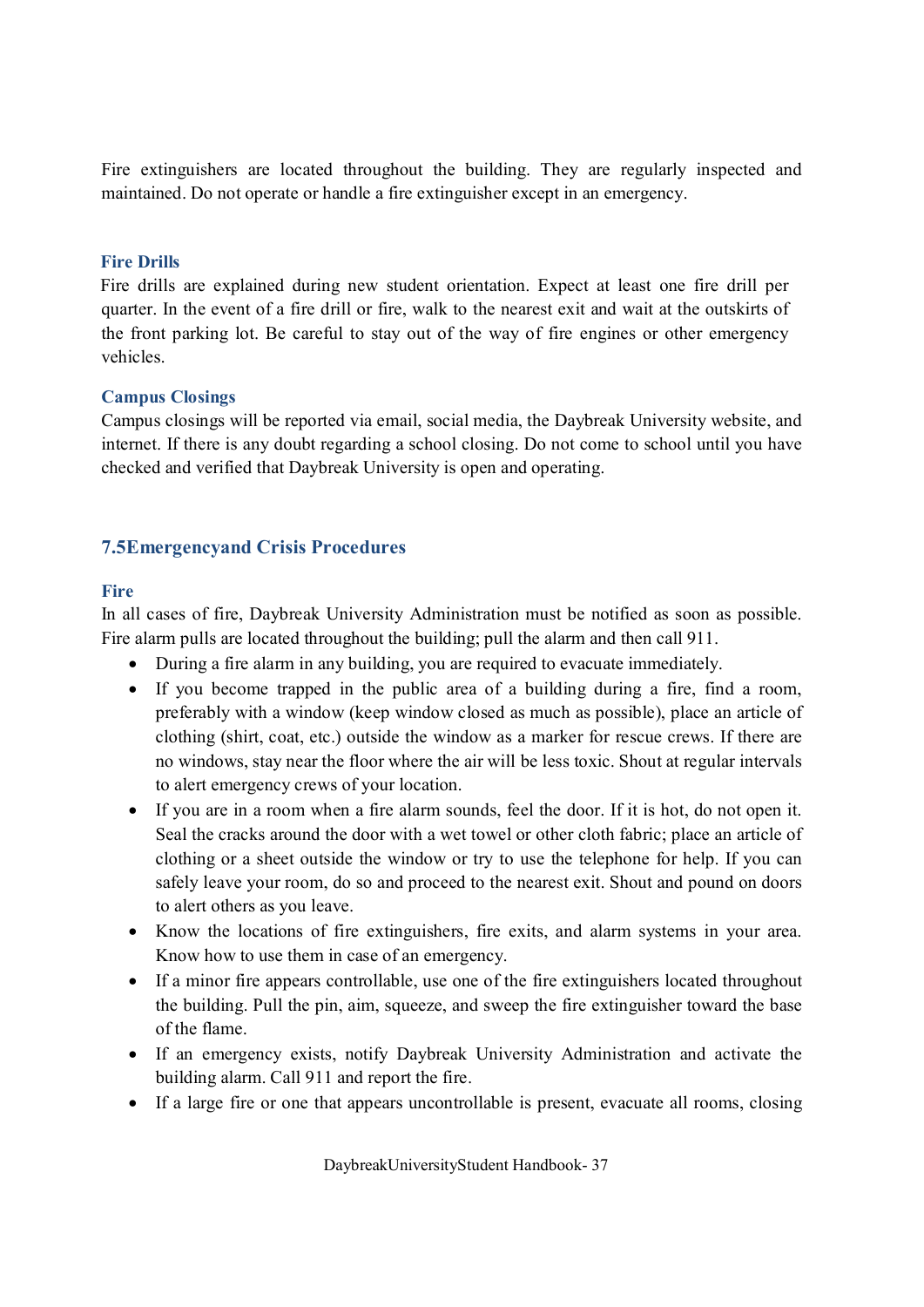all doors to confine the fires and reduce oxygen. Do not lock doors or open windows.

- · When the building evacuation alarm is sounded to signal that an emergency exists, follow the evacuation maps posted throughout the building. Walk quickly to the nearest marked exit and alert others to do the same.
- · Assist the disabled in exiting the building. Do not use the elevators during a fire. Smoke is the greatest danger in a fire, so stay near the floor where the air will be less toxic.
- Once outside, move to a clear area at least 500 feet away from the affected building. Keep streets, fire lanes, hydrants, and walkways clear for emergency vehicles and crews.
- · If requested, assist emergency crews as necessary.
- · A campus emergency command post may be set up near the emergency site. Do not return to an evacuated building until instructed to do so by a University official.

# **Earthquakes**

Southern California is prone to earthquakes. If you are inside a building when an earthquake occurs, remember to "Duck, Cover, and Hold."

- 1. DUCK down
- 2. Take COVER under a sturdy desk or table or against an interior wall.
- 3. HOLD this position until the earthquake is over.

# **Illness or Injury**

In the event of a serious injury or illness:

- Immediately dial 911 for assistance. Give your name, the campus location of the victim, and describe the nature and severity of the medical problem. Only trained personnel should provide advanced first aid treatment or CPR.
- · Keep the victim still and as comfortable as possible.
- Ask the victim, "Are you ok?" and "What is wrong?" If the victim can speak, take note of what they say and report it to medical professionals when they arrive.
- Check breathing and give CPR if necessary and only if you are properly trained. Do not attempt CPR unless you have been trained.
- Control serious bleeding by direct pressure on the wound.
- · Continue to assist the victim until help arrives.
- · Look for emergency medical ID, question witnesses, and give all information to the paramedics.
- In case of minor injuries, such as small cuts and scrapes, a first aid kit is located in the office.

### **Gas Leak**

In the event of a gas leak: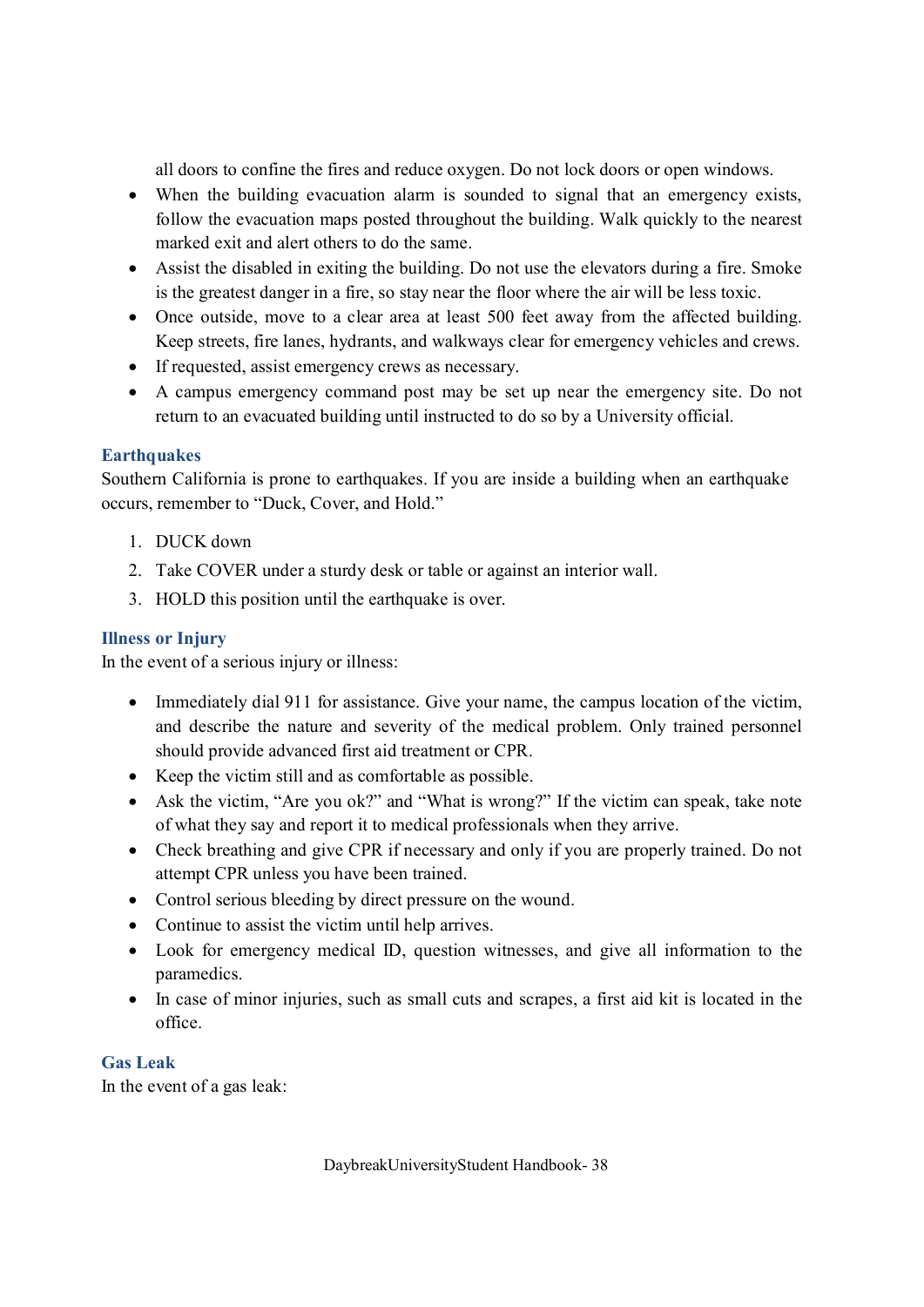- Call 911 and notify Daybreak University Administration.
- · Evacuate the building if the safety of faculty, staff, and students is threatened.
- Open doors to promote cross-ventilation.
- · Emergency services will establish a safe perimeter. Do not return to an evacuated building until instructed to do so by a University official.

# **Severe Weather**

The Los Angeles area is not prone to a high number of tornadoes. However, it is necessary to have an organized method by which to provide ample warning of the possibility of a tornado and to respond in the event a tornado has been spotted or the campus is struck. In the event Los Angeles area comes under a tornado warning and the tornado is heading toward the campus, the academic dean will immediately notify the President. All classes will be immediately informed. General precautions should be followed:

- Remain indoors
- Go to the safest area in your building (see list below).
- Stay away from windows. Windows need not be opened.
- · Close and vacate all offices with outside windows.
- If your building is hit, lay flat on the floor and cover your head with your arms and hands.
- · After the tornado hits, do not leave your building until word is given by proper authorities, unless your life is threatened by remaining in the damaged building.
- · Remain in the safest areas: Stairwells and hallways on the first floor If a tornado watch (meaning that weather conditions are right for a tornado, but no tornado has yet been spotted) is issued for the metro Los Angeles area, the academic dean will notify the President, who will determine if further action should be taken.

In the event of severe weather:

- Shut down all computers and electrical equipment that might be damaged by a lightning strike.
- The decision to evacuate a building will be announced by Daybreak University Administration. Evacuate the building if the safety of persons inside is threatened.
- Meet at a predetermined location away from the building.
- · Check all areas to ensure that everyone is evacuated.

If weather conditions become hazardous during normal business hours, a decision to close the campus early will be shared via e-mail announcement, telephone calls to each department, and posting on the Daybreak University website. If weather conditions deteriorate overnight, then the administration will make a decision either to close the campus for the day or open later in the day. Announcements will be made via Daybreak University website, the main campus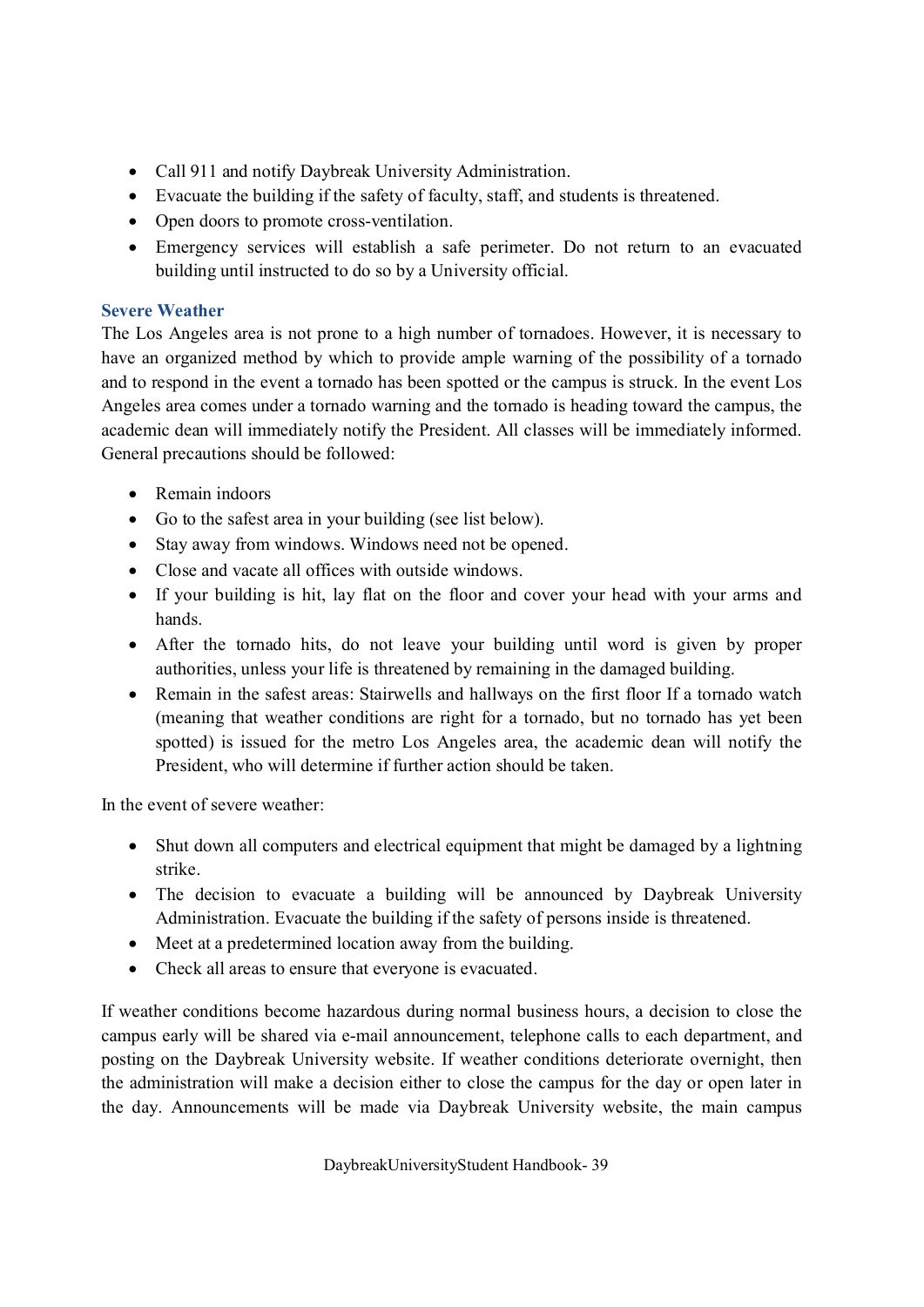telephone number, and broadcast over major television and radio stations. If severe weather conditions arise while classes are in session, remember to be extremely careful when exiting the building.

### **Chemical Spill or Radiation Release**

Daybreak University is located near Freeway 10, a major traffic route into and out of Los Angeles. Dangerous substances are transported daily on this highway, and are susceptible to accidental release in the aftermath of collisions or fire. These toxic substances can be carried in cloud form and, depending upon variable winds, could affect the Daybreak campus.

In the event of a chemical spill or radiation release:

- Immediately call 911 and give the location, material(s) involved, and the extent of any injuries, if known.
- Report the incident to Daybreak University Administration.
- · Activate the building alarm.
- · Evacuate the affected building or area and leave clear access for arriving emergency personnel.
- · Always move uphill, upstream, or upwind to avoid contamination.
- · Assist the disabled in exiting the building. Remember that elevators are reserved for the disabled person's use. Do not use elevators in case of fire.
- · If requested, assist emergency crews as necessary.
- · Do not return to an evacuated building until instructed to do so. In case of a spill of potentially hazardous chemicals in or near campus buildings, notify Daybreak University administration immediately. Do not touch or approach any potentially hazardous substance.

# **Bomb Threat**

In the event of a bomb threat:

- Do not handle any suspicious object or package!
- · Do not open drawers or cabinets, turn lights on or off, or utilize 2-way radios or cell phones until safely out of the building.
- Clear the area, assisting disabled person(s) in exiting the building. Immediately call 911, and contact Daybreak University Administration. Once outside, move to a clear area at least 500 feet away from the affected building.
- · Keep streets, fire lanes, hydrants, and walkways clear for emergency vehicles and crews.
- Do not return to an evacuated building until permitted to do so by Daybreak University Administration or other proper authority.

If a bomb threat is received by phone, the recipient should ask: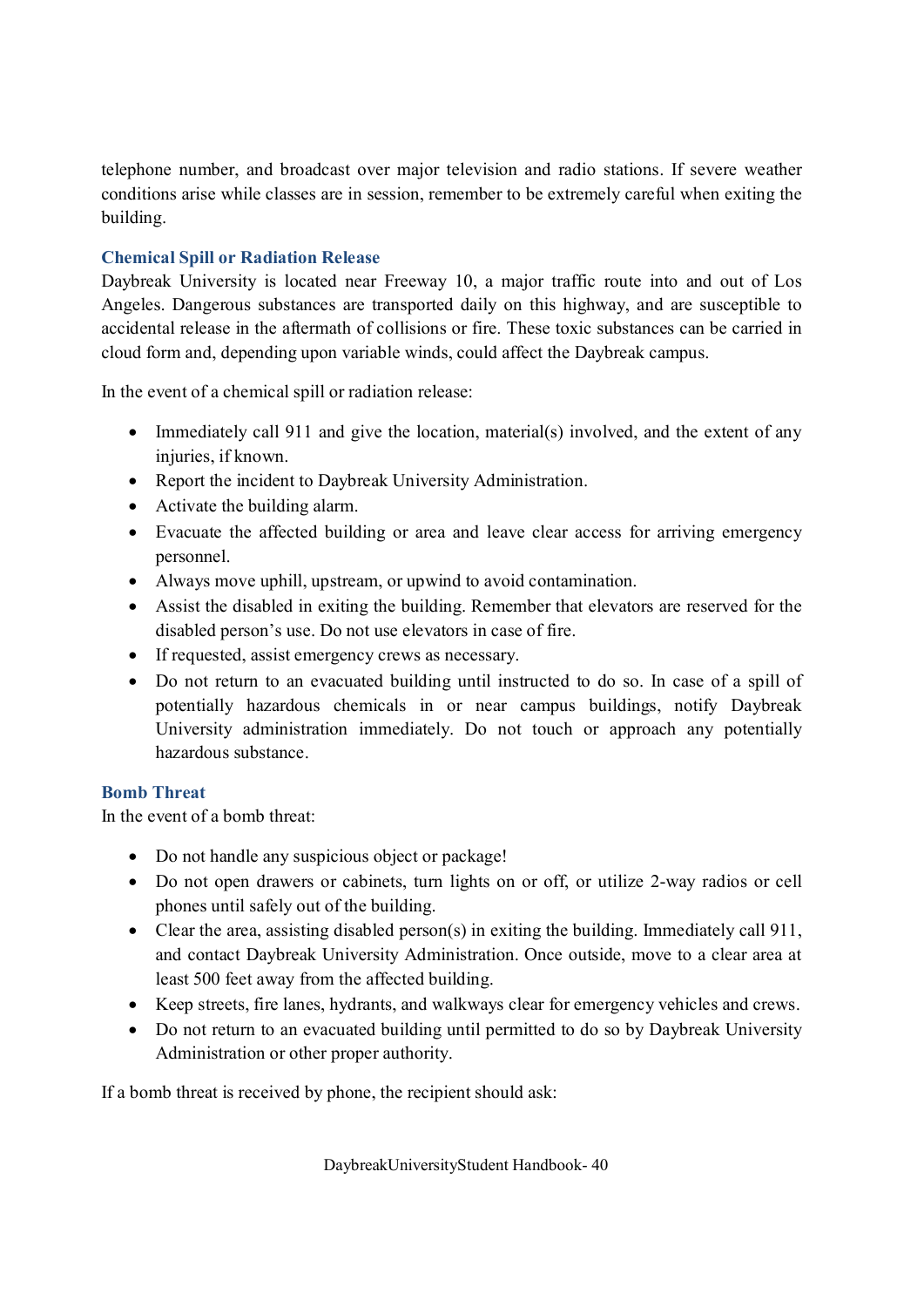- When is the bomb going to explode?
- Where is the bomb located?
- What kind of bomb is it?
- What does it look like?

If possible, keep talking to the caller and take note of the following for the authorities:

- Time of call.
- · Gender and likely age of the caller.
- Speech patterns, accent, possible nationality, etc.
- Emotional state of the caller

### **Violent or Criminal Behavior**

In the event of violent or criminal acts, immediately dial 911 and report the following to the dispatch operator:

- Nature of the incident
- Location of the incident
- Description of person(s) involved
- Description of property involved
- Weapons involved, if any
- · Welfare of the victim

Daybreak University students or employees who witness a crime are expected to assist authorities insofar as they are able. Should gunfire or discharged explosives threaten the campus, move to a place of safety immediately using all available cover and concealment. After the disturbance, seek emergency first aid, if necessary. If an emergency text of a shooting is received, turn out all lights and lock the door. Please immediately report suspicious situations or persons to Daybreak University Administration.

### **Active Shooter Situations**

In the extremely unlikely event of an active shooter on the Daybreak University campus, take all precautions to ensure your safety and that of others. Try to remain calm. If possible, move to a room that can be locked and lock yourself and others in. If the room has windows, keep on the floor so as not to be seen from outside. Call 911 as soon as possible and report the situation.

Do not leave a safe space until you are instructed to do so by the police or a campus administrator.

If a shooter enters your classroom or office, try to remain calm. If it is possible to dial 911, do so, and leave the line open so the dispatcher can hear what is being said in the room. It may be possible to negotiate with the shooter, but direct confrontation should be avoided, and attempts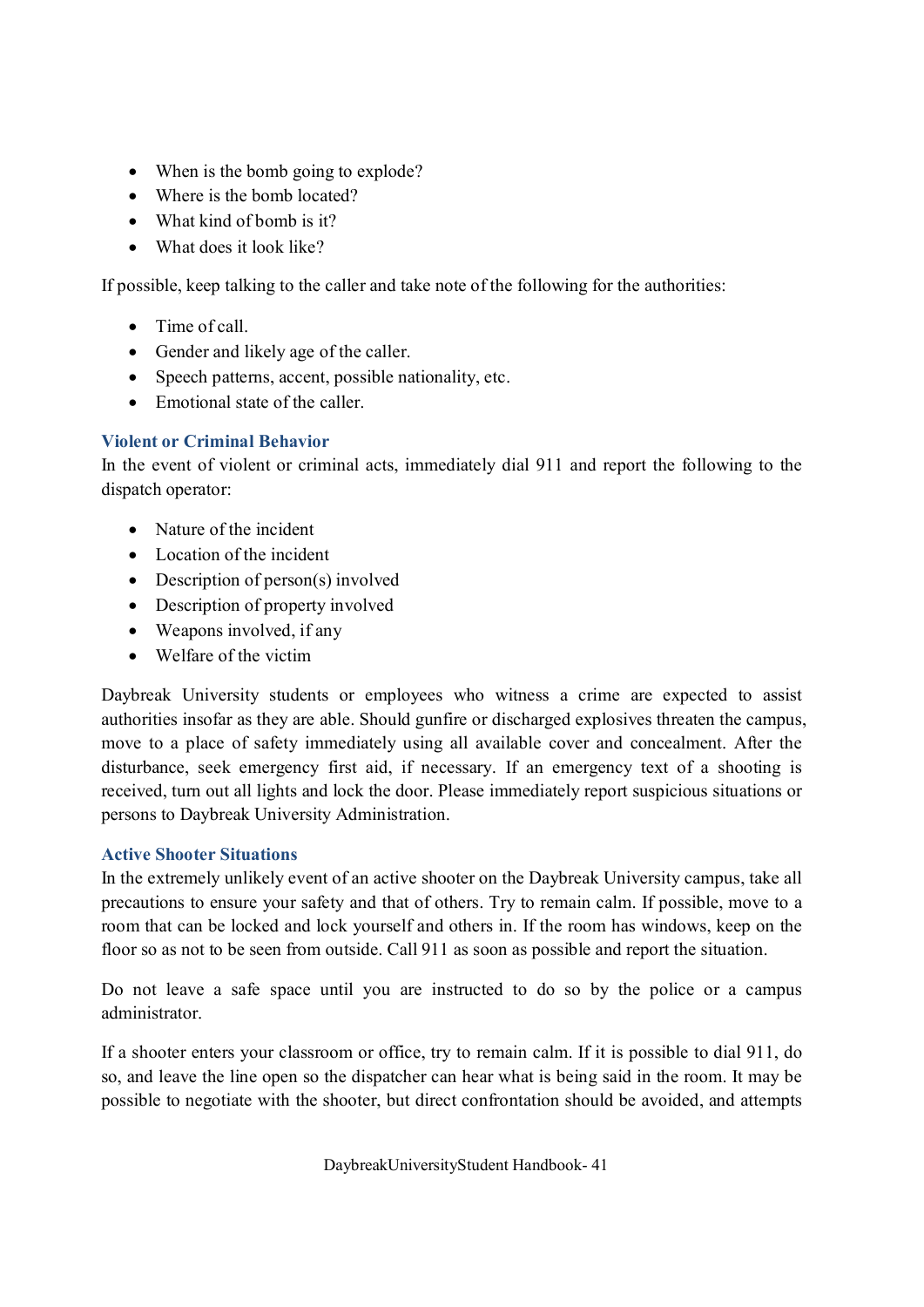to overpower the shooter should be made only as a last resort. If the shooter gives instructions, try to do exactly as they say. If the shooter leaves, move as quickly as possible to a safe area. Do not touch anything the shooter has handled or that was in the shooter's vicinity.

If you decide to flee, make certain you have an escape plan and route in mind. Do not take anything with you, and keep your hands in view at all times. If you encounter a police officer, immediately follow their instructions, without question or hesitation. Do not attempt to move injured persons, but notify authorities as to their location as soon as possible.

Understand that police officers are trained to react as quickly as possible to such situations. They may be dressed in protective gear and may be armed with automatic or other heavy weaponry. Regardless of how the police officers appear, remember that they are there to stop the shooter and ensure your safety. Do not be afraid of them, but follow their instructions instantly and to the letter. Keep your hands visible at all times. The police may handcuff or otherwise detain you – remember that they may not know who the shooter is, and must take every possible precaution. Do not argue with or question the police in such a situation. Do exactly as the police say.

Bear in mind that the entire campus will be designated as a crime scene, and you will likely not be allowed to leave the area. Do not attempt to do so until given the go-ahead by the police. The police will establish a safe zone, and will generally order you to stay within it. Again, Do exactly as the police say, without argument or hesitation.

### **Hostage Situations**

Hostage situations are also extremely rare, but nonetheless, preparation is wise. If you are taken hostage:

- Be patient! Time is on your side. Avoid drastic action. The initial 45 minutes are the most dangerous.
- Follow instructions.
- · Do not speak unless spoken to and then only when necessary (e.g., medications, first aid, or restroom use).
- Do not speak confrontationally to the captor, who may be in an agitated state. Maintain eye contact with the captor at all times if possible, but do not stare.
- · Be observant. You may be released or have the opportunity to escape. The personal safety of others may depend on your memory
- · Be prepared to answer questions from the police on the phone.

### **Campus Crime**

Daybreak University asks that all members of its community be proactive in looking out for and reporting crimes. It is our duty as conscientious citizens to be aware of our surroundings and to take responsibility for our personal safety and that of those around us. While the campus and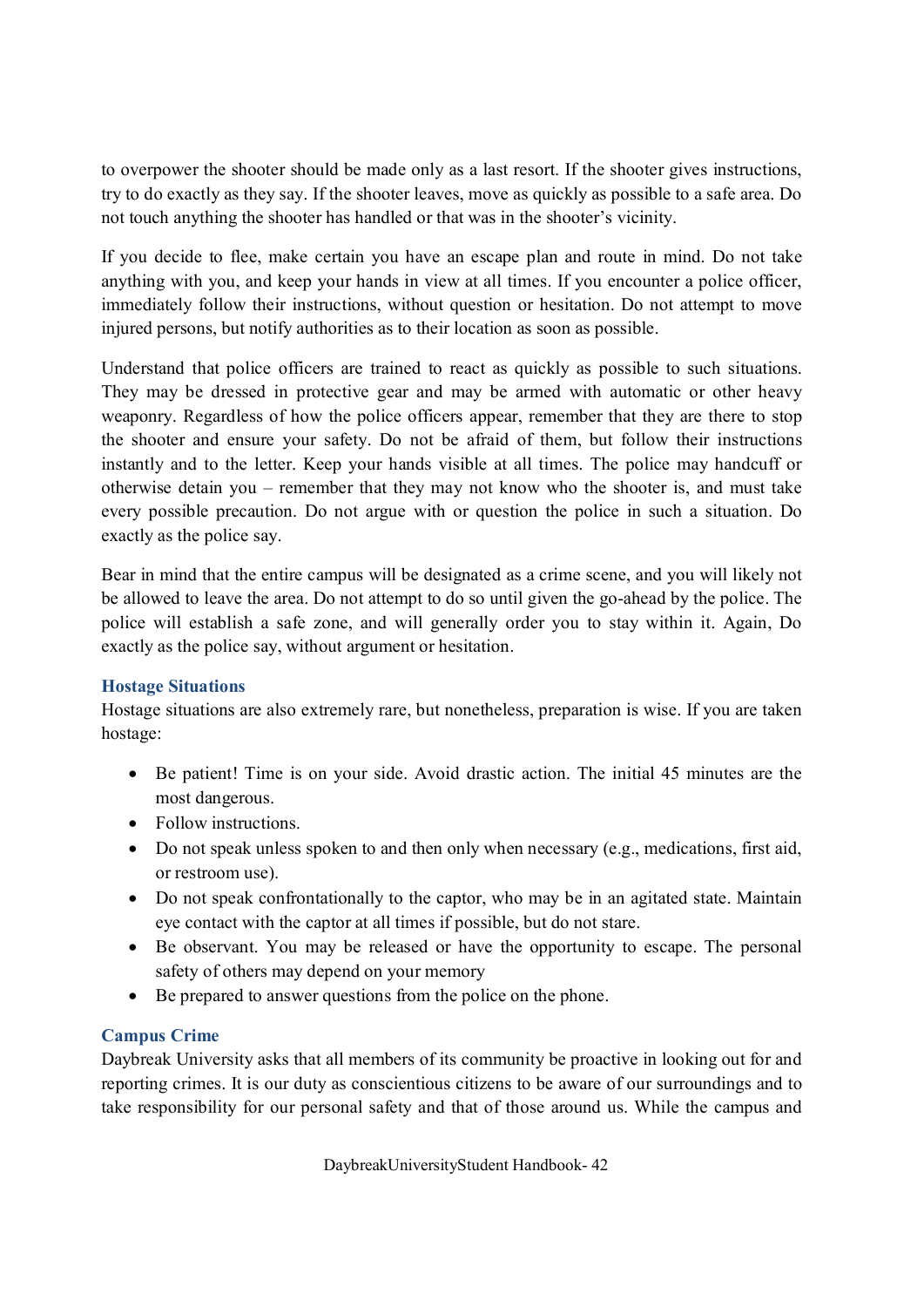associated locations have historically been safe and secure, the possibility always exists that a crime could occur. If you witness or are the victim of any crime, even a "minor" crime such as theft or vandalism, you should report the incident immediately to Daybreak University administration and to the police. The Emergency Plan detailed in this Handbook explains appropriate actions in a variety of emergency situations, but obviously every situation cannot be anticipated. Daybreak University therefore asks all members of its community to be alert, use common sense, obey all Daybreak University rules and regulations, and to follow all requisite local, state, and federal laws.

Remember: All Daybreak students and personnel have the right to safety and to feel unafraid on the Daybreak university campus.

# **7.6SpecialInformation Regarding Sexual Assault**

It is extremely unlikely that crimes of a sexual nature will be committed at Daybreak University. The Jeanne Clery Disclosure of Campus Security Policy and Campus Crime Statistics Act (known as the Clery Act) defines two kinds of sex offenses:

### **Forcible Sex Offenses**

- · Forcible rape: the carnal knowledge of a person, forcibly and/or against that person's will; or not forcibly or against the person's will where the victim is incapable of giving consent because of his or her youth or because of temporary or permanent mental or physical incapacity.
- Forcible sodomy: oral or anal sexual intercourse with another person, forcibly and/or against that person's will; or not forcibly against the person's will, where the victim is incapable of giving consent because of his or her youth or because of his or her temporary or permanent mental or physical incapacity.
- · Sexual assault with an object: the use of an object or instrument to unlawfully penetrate, however slightly, the genital or anal opening of the body of another person, forcibly and/or against that person's will; or not forcibly or against the person's will, where the victim is incapable of giving consent because of his or her youth or because of his or her temporary or permanent mental or physical incapacity.
- · Forcible fondling: the touching of the private body parts of another person for the purpose of sexual gratification, forcibly and/or against that person's will; or, not forcibly or against the person's will, where the victim is incapable of giving consent because of his or her youth or because of his or her temporary or permanent mental or physical incapacity.

### **Non-forcible Sex Offenses**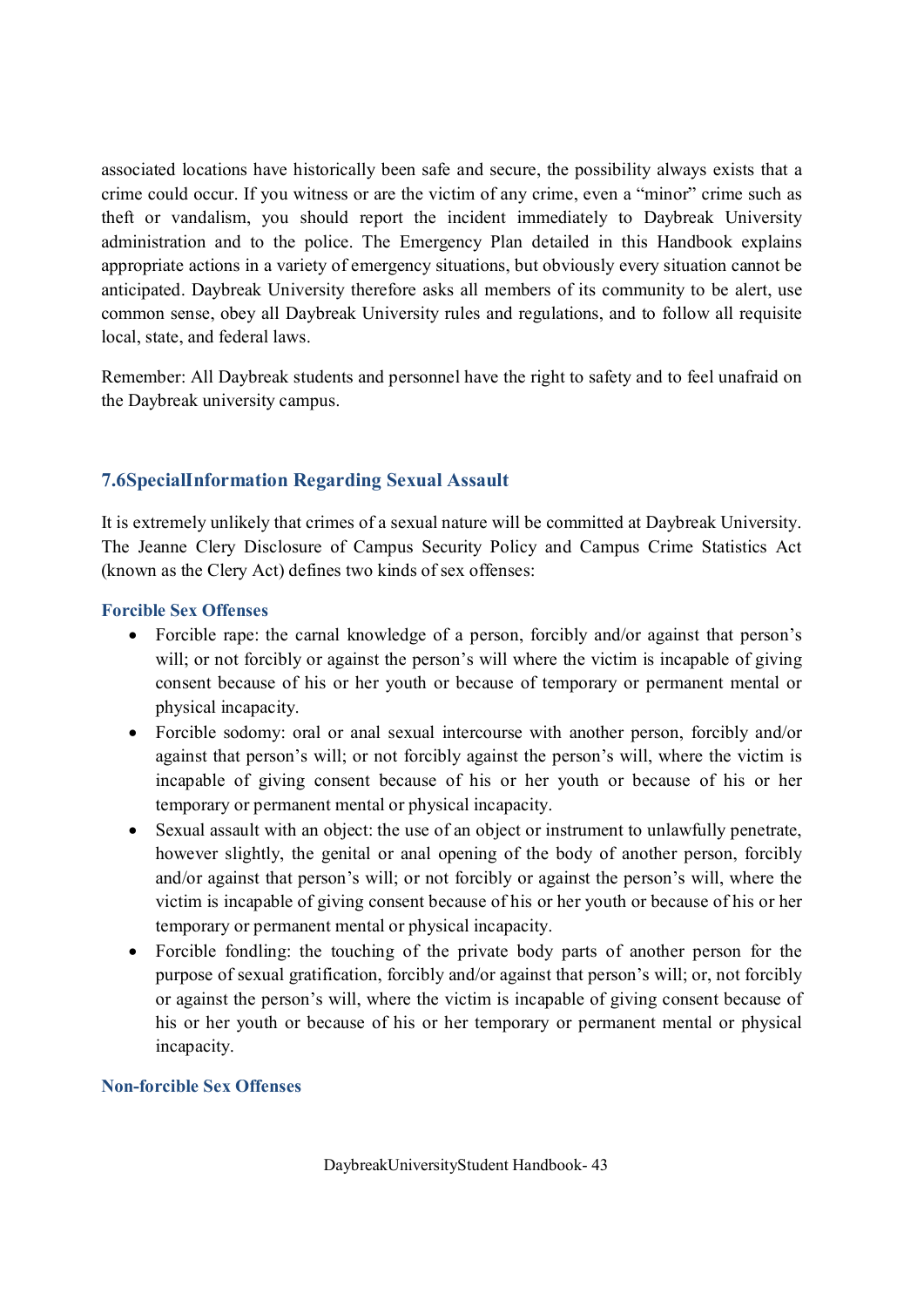- · Incest: Non-forcible sexual intercourse between persons who are related to each other within the degrees wherein marriage is prohibited by law.
- Statutory rape: Non-forcible sexual intercourse with a person who is under the statutory age of consent. The California Age of Consent is 18 years old.

Daybreak University will not tolerate any such activities on its premises. Any reports of such crimes will be taken very seriously and investigated thoroughly. Law enforcement will be contacted; and those found culpable for such crimes, whether through internal Daybreak University investigation or through legal action, will be summarily and permanently expelled from Daybreak University. Daybreak University will cooperate completely with all federal, state, and local law enforcement agencies in the prosecution of these crimes. All daybreak university investigation of these crimes will be conducted with the utmost respect for your privacy. No information will be released to anyone except law enforcement officials.

Do not hesitate to call 911 if you feel you are in any danger. If you need an escort to your car, speak to a member of Daybreak University staff or faculty. We will be happy to escort you.

# **If You Are Sexually Assaulted**:

- · Get to a safe place and call local law enforcement or the emergency room immediately.
- Notify Daybreak University administration, who will do everything they can to assist you.
- Do not shower, bathe, douche, change clothes, brush your teeth or hair, or otherwise "clean up."
- Do not eat or drink anything; you could destroy evidence.
- · Do not clean up the area where the assault took place.
- Call a friend for support.
- · If you prefer, go directly to the hospital emergency room.
- · Take a change of clothing with you the clothes you wore at the time of the assault will be kept as evidence.

# **Get Help**

Help is available! If you need support, do not hesitate to contact an advocacy group:

- National: Rape, Abuse & Incest National Network (RAINN) Telephone: (800) 656-HOPE (4673) or Online chat: online.rainn.org
- · State: California Coalition Against Sexual Assault (CALCASA) Telephone: (916) 471- 6174 or Homepage: http://www.calcasa.org
- · County: Los Angeles County District Attorney's Office Victim Programs Sex Crimes Division Telephone: (213) 257-2054 or Homepage: http://da.lacounty.gov/vwap/services